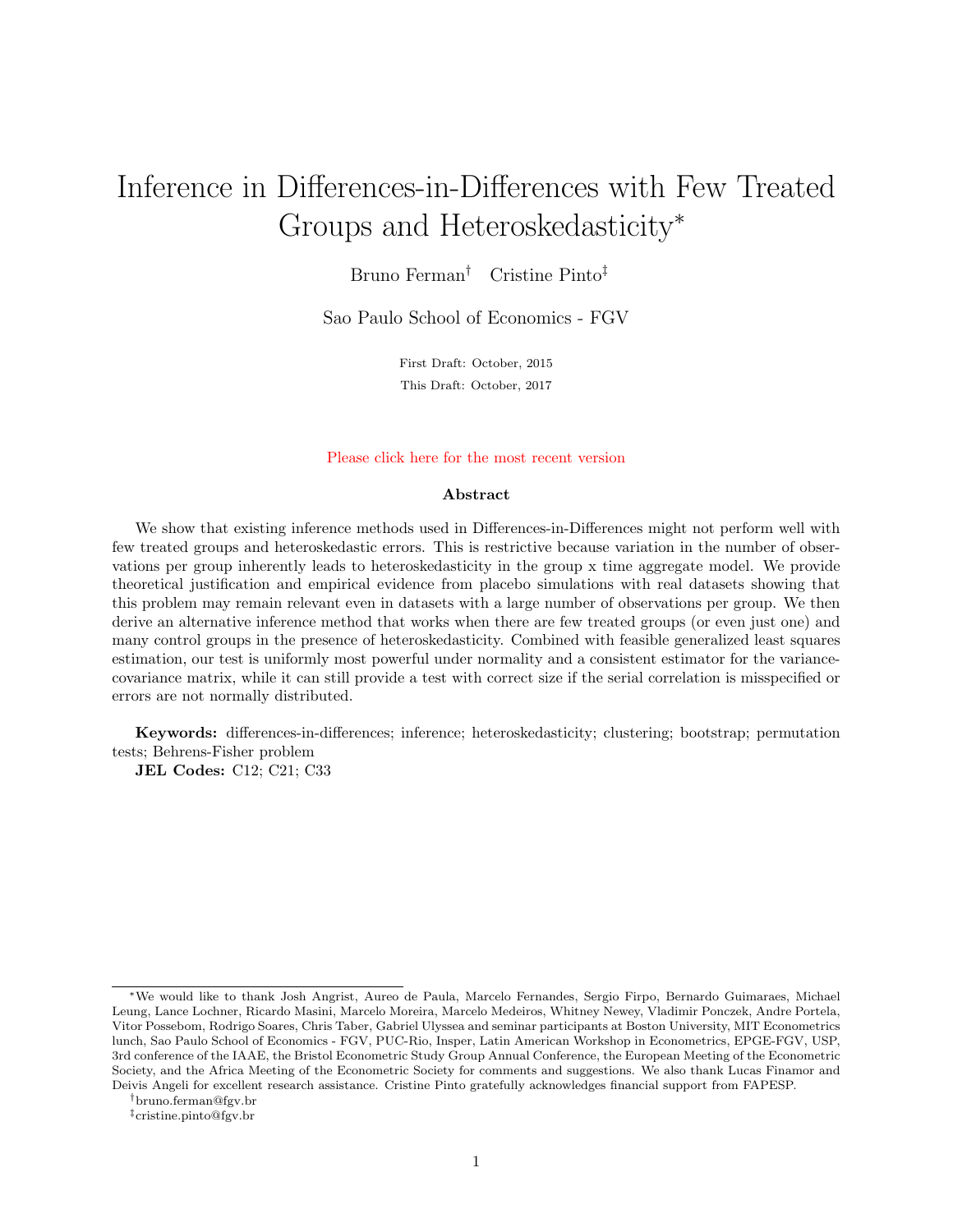# 1 Introduction

Differences-in-Differences (DID) is one of the most widely used identification strategies in applied economics. However, inference in DID models is complicated by the fact that errors might exhibit intra-group and serial correlations.[1](#page-1-0) Not taking these problems into account can lead to severe underestimation of the DID standard errors, as highlighted in [Bertrand et al.](#page-24-0) [\(2004\)](#page-24-0). Still, there is as yet no unified approach to dealing with this problem. As stated in [Angrist and Pischke](#page-24-1) [\(2009\)](#page-24-1), "there are a number of ways to do this [deal with the serial correlation problem], not all equally effective in all situations. It seems fair to say that the question of how best to approach the serial correlation problem is currently under study, and a consensus has not yet emerged."

With many treated and many control groups, one of the most common inference methods used in DID applications is the cluster-robust variance estimator (CRVE) at the group level, which allows for unrestricted intra-group correlation and is also heteroskedasticity robust.[2](#page-1-1) With a small number of groups, it might still be possible to obtain tests with correct size, even with unrestricted heteroskedasticity (for example, [Cameron](#page-24-2) [et al.](#page-24-2) [\(2008\)](#page-24-2), [Brewer et al.](#page-24-3) [\(2013\)](#page-24-3), [Canay et al.](#page-24-4) [\(2014\)](#page-24-4), [Ibragimov and M¨uller](#page-25-0) [\(2010\)](#page-25-0), [Ibragimov and M¨uller](#page-25-1) [\(2016\)](#page-25-1), and [MacKinnon and Webb](#page-25-2) [\(2015a\)](#page-25-2)). However, all of these inference methods do not perform well when the number of treated groups is very small. In particular, none of these methods perform well when there is only one treated group.<sup>[3](#page-1-2)</sup> There are alternative inference methods that are valid with very few treated groups, such as [Donald and Lang](#page-24-5) [\(2007\)](#page-24-5), henceforth DL, [Conley and Taber](#page-24-6) [\(2011\)](#page-24-6), henceforth CT, and cluster residual bootstrap, analyzed by [Cameron et al.](#page-24-2) [\(2008\)](#page-24-2). However, all these methods rely on some sort of homoskedasticity assumption in the group x time aggregate model, which might be a very restrictive assumption in common DID applications. For example, if there is variation in the number of observations in each group x time cell, then the group x time DID aggregate model should be inherently heteroskedastic.<sup>[4](#page-1-3)</sup> As a consequence, these methods would tend to (under-) over-reject the null hypothesis when the number of observations in the treated groups is (large) small relative to the number of observations in the control groups.<sup>[5](#page-1-4)</sup>

In this paper, we first formalize the idea that variation in group sizes may lead to distortions in inference methods designed to work with very few treated groups, and we show that this problem may remain relevant even when the number of observations per group is large. More specifically, we show that there are plausible structures on the errors such that the group x time aggregate model remains heteroskedastic even when the number of observations per group goes to infinity. In placebo simulations with the American Community Survey (ACS) and the Current Population Survey (CPS), we also provide evidence that this problem can be relevant in datasets commonly used in empirical applications, even when we have a very large numbers of

<span id="page-1-1"></span><span id="page-1-0"></span><sup>&</sup>lt;sup>1</sup>We refer to "group" as the unit level that is treated. In typical applications it stands for states, counties, or countries.

<sup>2</sup>The CRVE was developed by [Liang and Zeger](#page-25-3) [\(1986\)](#page-25-3), and we can think of this method as a generalization of the heterocedasticity-robust variance matrix due to [White](#page-26-0) [\(1980\)](#page-26-0). [Bertrand et al.](#page-24-0) [\(2004\)](#page-24-0) show that CRVE at the group level works well when the number of groups is large, while [Wooldridge](#page-26-1) [\(2003\)](#page-26-1) provides an overview of cluster-sample methods in linear models and shows that CRVE provides valid inference when the number of groups increases and groups sizes are fixed.

<span id="page-1-2"></span> $3$ [MacKinnon and Webb](#page-25-4) [\(2015b\)](#page-25-4) show that CRVE t-statistics and the wild bootstrap have important size distortions in this case. [Canay et al.](#page-24-4) [\(2014\)](#page-24-4) inference method for DID would have poor power when the number of treated groups is very small, as they point out in remark S.2.5, while Ibragimov and Müller [\(2010\)](#page-25-0) and Ibragimov and Müller [\(2016\)](#page-25-1) require at least two observations in each group. Finally, the method proposed in [MacKinnon and Webb](#page-25-2) [\(2015a\)](#page-25-2) can lead to important size distortions when there are very few treated groups, as they present in their paper.

<span id="page-1-3"></span><sup>4</sup>Even in case of individual-level data, all these methods require (implicitly or explicitly) some kind of aggregation at the group x time level. Therefore, this problem is relevant whether one considers DID regressions using individual-level or aggregate data.

<span id="page-1-4"></span><sup>&</sup>lt;sup>5</sup>The problem of variation in group sizes leading to heteroskedasticity and, therefore, to distortions in methods that rely on homoskedasticity, was already acknowledged in CT. In parallel to our paper, [MacKinnon and Webb](#page-25-2) [\(2015a\)](#page-25-2) also provided evidence on this problem based on Monte Carlo simulations.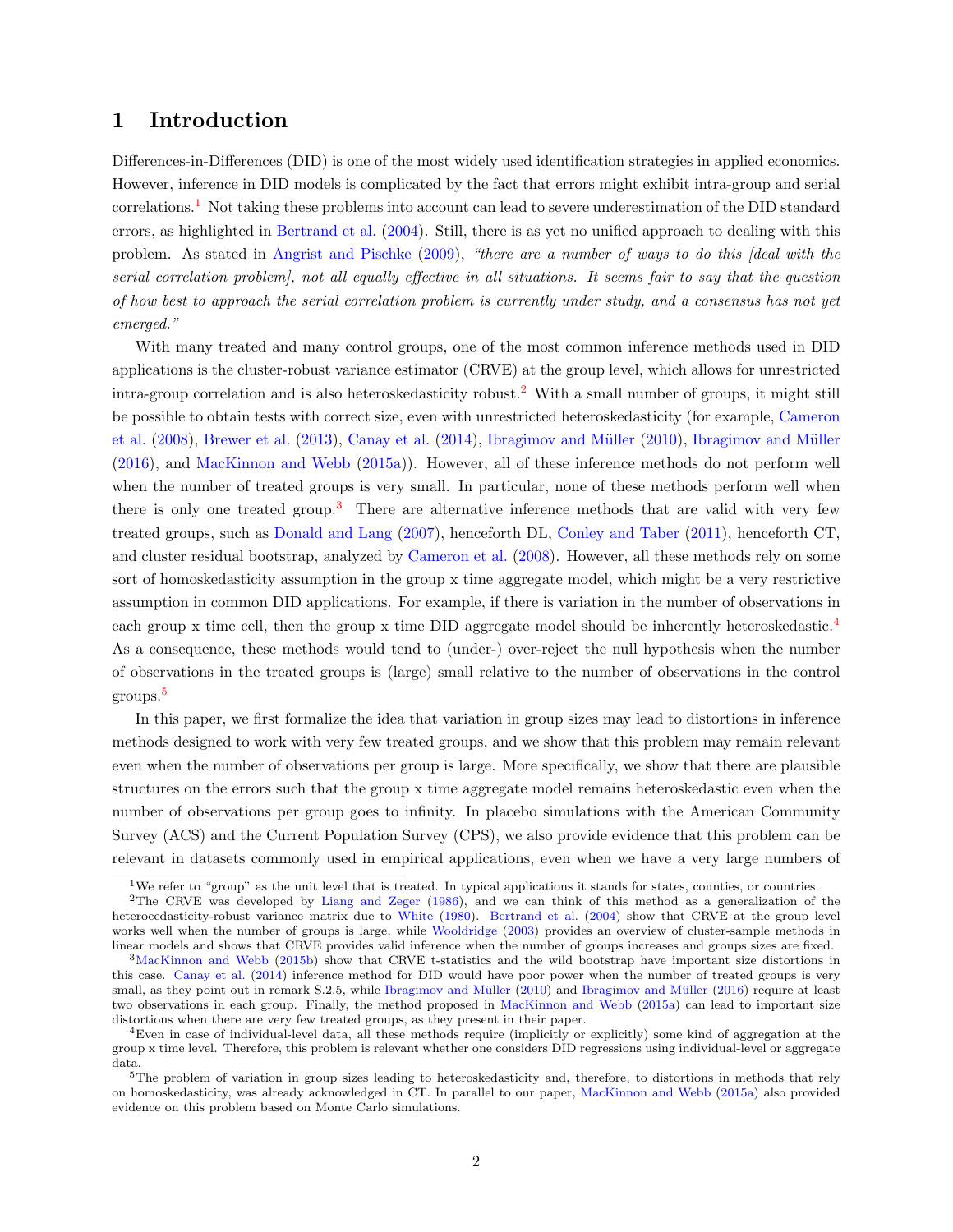observations per group. For example, in placebo simulations with the ACS, rejection rates at 5% significance level (under the null) for tests that rely on homoskedasticity are close to zero when the number of observations in the treated group is above median, and close to 10% when it is below median. Therefore, while DL argue that a large number of observations per group would justify the homoskedasticity assumption and CT provide an extension of their method that would be valid with individual-level data when the number of observations per group grows at the same rate as the number of control groups, we provide a theoretical justification and empirical evidence based on real datasets showing that these results would not be valid under more complex (and more plausible) structures on the errors.[6](#page-2-0)

We then derive an alternative method for inference when there are only few treated groups (or even just one) and errors are heteroskedastic. The main assumption is that we can model the heteroskedasticity of a *linear combination* of the errors.<sup>[7](#page-2-1),[8](#page-2-2)</sup> Under this assumption, we can re-scale this linear combination of the residuals of the control groups using the (estimated) heteroskedasticity structure so that they become informative about the distribution of this linear combination of the errors of the treated groups. Importantly, the main advance of our method is that, by focusing on a linear combination of the errors, we circumvent the need to impose strong assumptions and to specify a structure for the intra-group x time and serial correlations. Moreover, we also circumvent the incidental parameter problem caused by the estimation of group fixed effects with a finite number of time periods. We show that a cluster residual bootstrap with this heteroskedasticity correction provides valid hypothesis testing asymptotically when the number of control groups goes to infinity, even when there is only one treated group. Our Monte Carlo simulations and simulations with real datasets (the ACS and the CPS) suggest that our method provides reliable hypothesis testing when there are around 25 groups in total (1 treated and 24 controls). It is important to note that no heteroskedasticity-robust inference method in DID performs well with one treated group. Therefore, although our method is not robust to any form of unknown heteroskedasticity, it provides an important improvement relative to existing methods.

CT present in their online appendix an example model that would allow for temporal dependence and heteroskedasticity depending on group sizes. However, the method they propose imposes strong assumptions on the structure of the errors. For example, they assume stationarity and a separability of the errors in the group x time aggregate model into two Gaussian processes, one capturing dependence and another one heteroskedasticity. This essentially implies that the serial correlation can only come from a common shock that affects all observations in a group x time in the same way, which should not be a plausible assumption for researchers using, for example, the CPS.<sup>[9](#page-2-3)</sup> In contrast, our method is robust to a much wider variety of assumptions on the structure of the errors, allowing for more complex intra-group and serial correlations without the need to parametrically specifying them, even if the correlation between individuals within a group depends on variables that are unobserved by the econometrician. While it may be possible

<span id="page-2-0"></span><sup>&</sup>lt;sup>6</sup>In both cases, their methods would work when the number of observations goes to infinity if there is a common group x time error, but would fail when there is no common group x time error. The intuition is that, when the number of observations goes to infinity, the average of the individual-level error will be  $o_p(1)$ , while the average of a common shock that equally affects everyone in the same group x time cell will remain  $O_p(1)$ . We show that there might be more complex structures on the errors in which the aggregate group x time errors are  $o_p(1)$ , but ignoring intra-cluster correlations would still underestimate the standard errors. In such cases, the aggregate model remains heteroskedastic even when the number of observations per cell goes to infinity.

<span id="page-2-1"></span><sup>7</sup>The crucial assumption for our method is that, conditional on a set of covariates, the distribution of a linear combination of the errors does not depend on treatment status. We consider a stronger assumption that the conditional distribution of this linear combination of the errors is i.i.d. up to a variance parameter in order to reduce the dimensionality of the problem.

<span id="page-2-2"></span><sup>8</sup>While our method is more general, this assumption would be satisfied in the particular example in which the heteroskedasticity is generated by variation in the number of observations per group.

<span id="page-2-3"></span> $9$ We show in Appendix [A.6](#page-46-0) that the method proposed in the online appendix of CT may lead to significant size distortions in placebo simulations with the CPS.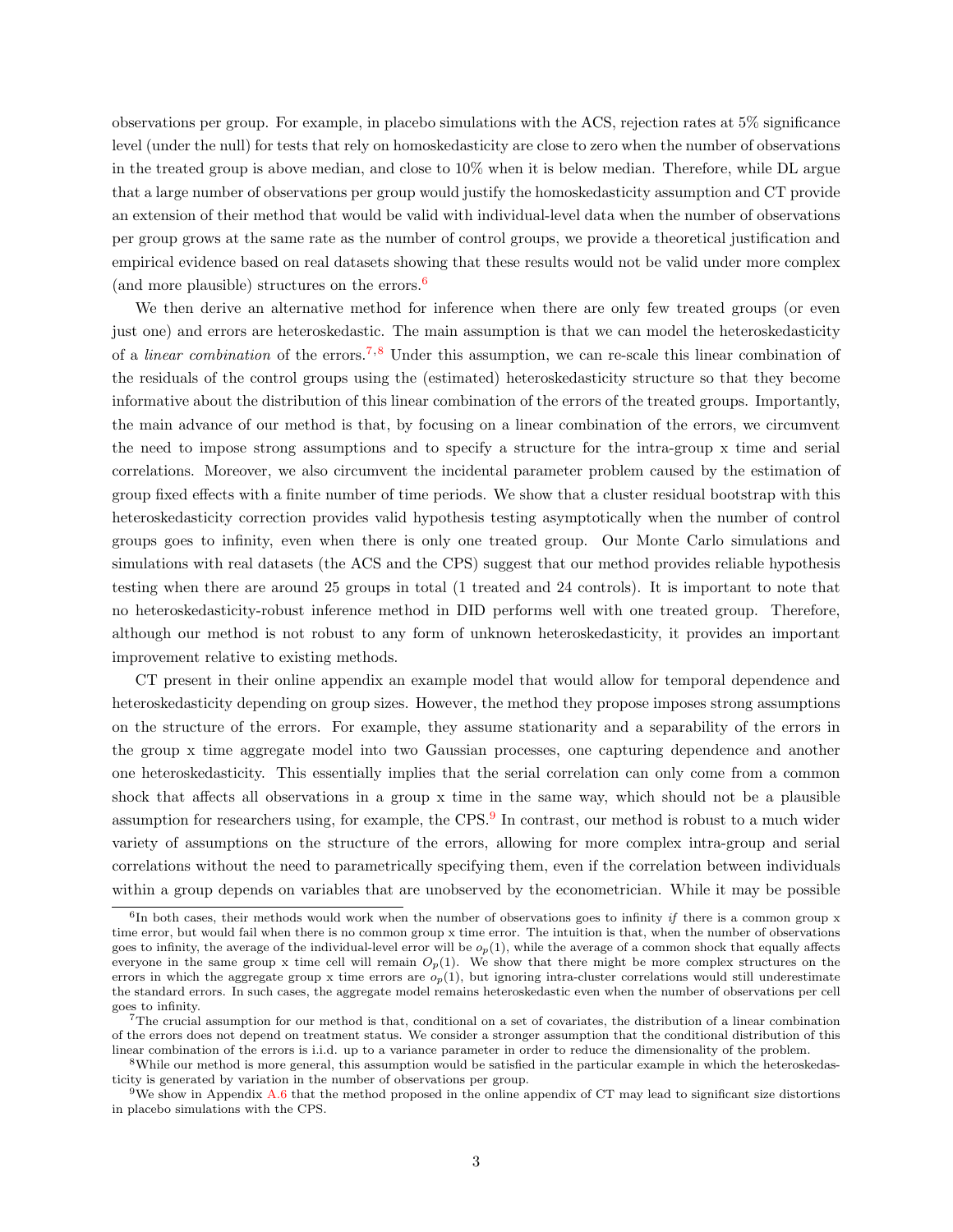to apply the method suggested in CT in their online appendix under a different set of assumptions, this would require derivation of a different set of moment conditions, which is complicated by the fact that conventional estimators of the time series model's parameters based on the DID residuals would be biased due to the problem of incidental parameters (see e.g. [Hansen](#page-25-5)  $(2007)$ ). In contrast, by focusing on a linear combination of the errors, our method circumvents the incidental parameter problem and, as a consequence, it is straightforward to implement.<sup>[10](#page-3-0),[11](#page-3-1)</sup>

Our inference method can also be combined with feasible generalized least squares (FGLS) estimation. The use of FGLS to improve efficiency of the DID estimator has been proposed by [Hausman and Kuersteiner](#page-25-6) [\(2008\)](#page-25-6), [Hansen](#page-25-5) [\(2007\)](#page-25-5), and [Brewer et al.](#page-24-3) [\(2013\)](#page-24-3). One important challenge for implementing a FGLS estimator in the DID setting is that sample analogs for the variance/covariance matrix parameters will be inconsistent when the number of periods is fixed. While these papers provide bias-corrected estimators for the parameters of the variance/covariance matrix, they rely on strong assumptions on the structure of the errors, including homoskedasticity.<sup>[12](#page-3-2)</sup> Following [Wooldridge](#page-26-1) [\(2003\)](#page-26-1), [Hansen](#page-25-5) [\(2007\)](#page-25-5) and [Brewer et al.](#page-24-3) [\(2013\)](#page-24-3) combine their FGLS estimators with cluster-robust inference. This way, their inference is robust to misspecification in either the serial correlation or the heteroskedasticity structures. However, with few treated groups the use of CRVE would not work. In this case, we show that it is possible to combine FGLS estimation with our inference method. If the FGLS estimator is asymptotically equivalent to the GLS estimator and errors are normally distributed, then we show that our test is asymptotically uniformly most powerful (UMP) when the number of control groups goes to infinity. If, however, we have misspecification of the serial correlation, the estimators of the serial correlation parameters are inconsistent, or we do not have normality, then a t-test based on the FGLS estimator would not be valid, while our test can still provide the correct size. Therefore, our method provides an important safeguard for the use of FGLS estimation in DID applications with few treated groups.

With only one treated group, we show that the assumption that we can model the heteroskedasticity of a linear combination of the errors can only be relaxed if we impose instead restrictions on the intra-group correlation. If we assume that, for each group, errors are strictly stationary and ergodic, then we show that it is possible to apply [Andrews' \(2003\)](#page-24-7) end-of-sample instability test on a transformation of the DID model for the case with many pre-treatment and a fixed number of post-treatment periods. This approach works even when there is only one treated and one control group. We also consider the use of linear factor models for estimation of regional policies treatment effects, as suggested by [Gobillon and Magnac](#page-25-7) [\(2013\)](#page-25-7). This approach requires both many control groups and many pre-treatment periods, but it allows selection into treatment to freely depend on unobserved heterogeneity terms. We show that CT and our inference methods can be extended to linear factor models when there are only a few treated groups.

Another estimation method for the case with few treated groups when the number of pre-treatment periods is large is the synthetic control (SC) estimator [\(Abadie and Gardeazabal](#page-24-8) [\(2003\)](#page-24-8) and [Abadie et al.](#page-24-9) [\(2010\)](#page-24-9)). [Abadie et al.](#page-24-9) [\(2010\)](#page-24-9) recommend a permutation test for inference with the SC method using as test statistic the ratio of post-/pre-treatment mean squared prediction error (MSPE). If the variance of transitory

<span id="page-3-1"></span><span id="page-3-0"></span><sup>10</sup>Stata do-files to implement our method are available at [https://sites.google.com/site/brunoferman/.](https://sites.google.com/site/brunoferman/)

<sup>&</sup>lt;sup>11</sup>In an earlier version of their paper [\(Conley and Taber](#page-24-10) [\(2005\)](#page-24-10)), CT also propose another alternative to this problem, where they consider a deconvolution problem to separately estimate the distributions of the common group x time error and of the individual-level error. This solution, however, would also require strong modeling assumptions on the structure of the errors. In particular, it heavily relies on an error structure that can be decomposed between a common shock that affects every observations equally in a group x time cell and an idiosyncratic shock that is independent across individuals. Moreover, this method relies on sieve estimators and, consequently, requires non-trivial bandwidth choices.

<span id="page-3-2"></span><sup>12</sup>[Hausman and Kuersteiner](#page-25-6) [\(2008\)](#page-25-6) assume that the variance/covariance matrix is block diagonal with the same block for each group, while [Hansen](#page-25-5) [\(2007\)](#page-25-5) and [Brewer et al.](#page-24-3) [\(2013\)](#page-24-3) assume homoskedasticity and constant AR coefficients.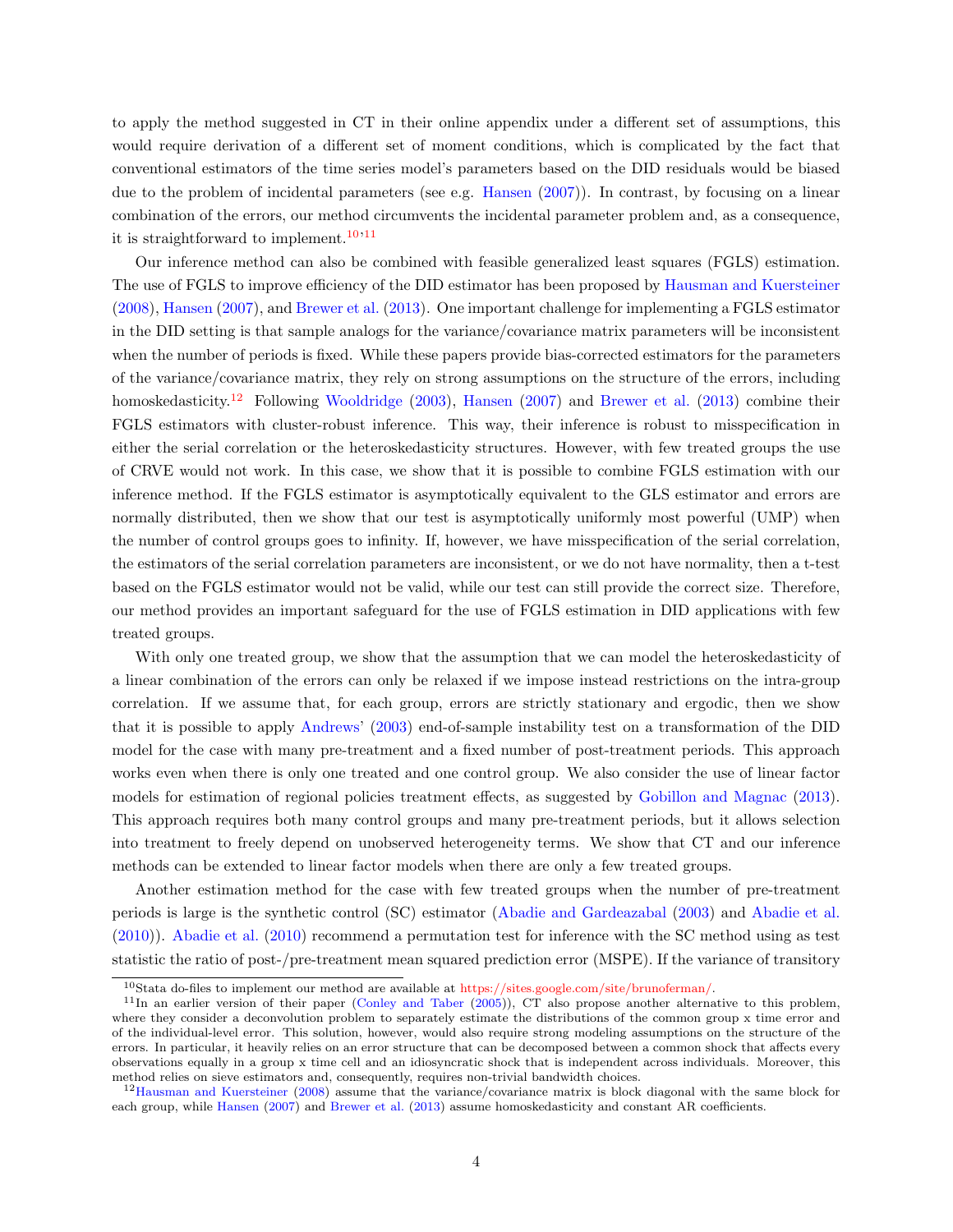shocks is the same in the pre- and post-treatment periods, then dividing the post-treatment MSPE by the pre-treatment MSPE helps adjust the variance of the test statistic in the presence of heteroskedasticity. However, [Ferman and Pinto](#page-25-8) [\(2017\)](#page-25-8) show that this permutation test can have important size distortions under heteroskedasticity if the number of pre-treatment periods is finite. In contrast, our main inference method works even when the number of pre-intervention periods is small, and it does not rely on any kind of stationarity assumption on the time series.

Our inference method is also related to the Randomization Inference (RI) approach proposed by [Fisher](#page-25-9) [\(1935\)](#page-25-9). The RI approach assumes that the assignment mechanism is known. In this case, it would be possible calculate the exact distribution of the test statistic under the null [\(Lehmann and Romano](#page-25-10) [\(2008\)](#page-25-10)). We argue that the RI approach would not provide a satisfactory solution to our problem. First, a permutation test would not provide valid inference if the assignment mechanism is unknown.[13](#page-4-0) Moreover, even under random assignment, a permutation test would only remain valid for *unconditional* tests (that is, before we know which groups were treated). However, unconditional tests have been recognized as inappropriate and potentially misleading conditional on a particular data at hand.<sup>[14](#page-4-1)</sup> In our setting, once one knows that the treated groups are (large) small relative to the control groups, then one should know that a permutation test that does not take this information into account would (under-) over-reject the null when the null is true. Therefore, such test would not have the correct size conditional on the data at hand.[15](#page-4-2)

Finally, our paper is also related to the Behrens-Fisher problem. They considered the problem of hypothesis testing concerning the difference between the means of two normally distributed populations when the variances of the two populations are not assumed to be equal.<sup>[16](#page-4-3)</sup> In order to take intra-group and serial correlation into account, we consider a linear combination of the errors such that the DID estimator collapses into a simple difference between treated and control groups' averages. Therefore, our method would work in any situation in which the estimator can be rewritten as a comparison of means. For example, this would be the case for experiments with cluster-level treatment assignment. While there are several solutions to this problem with good properties even in very small samples, there is, to the extend of our knowledge, no solution for the case where there is only one observation in one of the groups.[17](#page-4-4) Our assumption that, conditional on a set of observable variables, the distribution of the errors does not depend on treatment status guarantees that we can learn about the distribution of the treated groups based on the residuals of the control groups, while still allowing for some heteroskedasticity. We focus on the case of DID estimator because the scenario of very few treated groups and many control groups is more common in this case.

The remainder of this paper proceeds as follows. In Section [2](#page-5-0) we present our base model. We briefly explain the necessary assumptions in the existing inference methods, and explain why heteroskedasticity usually invalidates inference methods designed to deal with the case of few treated groups. Then we derive

<span id="page-4-0"></span> $13$ This would be the case if, for example, larger states are more likely to switch policies. [Rosenbaum](#page-25-11) [\(2002\)](#page-25-11) proposes a method to estimate the assignment mechanism under selection on observables. However, with few treated groups and many control groups, it would not be possible to reliably estimate this assignment mechanism. Note that it is possible that the DID identification assumptions are valid even when the assignment mechanism is not uniform.

<span id="page-4-1"></span> $14$ Many authors have recognized the need to make hypothesis testing conditional on the particular data at hand, including [Fisher](#page-25-12) [\(1934\)](#page-25-12), [Pitman](#page-25-13) [\(1938\)](#page-25-13), [Cox](#page-24-11) [\(1958\)](#page-24-11), [Cox](#page-24-12) [\(1980\)](#page-24-12), [Fraser](#page-25-14) [\(1968\)](#page-25-14), [Cox and Hinkley](#page-24-13) [\(1979\)](#page-24-13), [Bradley Efron](#page-24-14) [\(1978\)](#page-24-14), [Barndorff-](#page-24-15)[Nielsen](#page-24-15) [\(1980\)](#page-24-15), [Barndorff-Nielsen](#page-24-16) [\(1983\)](#page-24-16), [Barndorff-Nielsen](#page-24-17) [\(1984\)](#page-24-17), [Hinkley](#page-25-15) [\(1980\)](#page-25-15), [Mcullagh](#page-25-16) [\(1984\)](#page-25-16), [Casella and Goutis](#page-24-18) [\(1995\)](#page-24-18), and [Yates](#page-26-2) [\(1984\)](#page-26-2)

<span id="page-4-2"></span> $15$ This is essentially the same issue that we document for CT method. In fact, CT propose an alternative way to implement their method which is *heuristically* motivated by the literature on permutation tests and randomization inference.

<span id="page-4-3"></span><sup>16</sup>See [Behrens](#page-24-19) [\(1929\)](#page-24-19), [Fisher](#page-25-17) [\(1939\)](#page-25-17), [Scheffe](#page-25-18) [\(1970\)](#page-25-18), [Wang](#page-26-3) [\(1971\)](#page-26-3), and [Lehmann and Romano](#page-25-10) [\(2008\)](#page-25-10). [Imbens and Kolesar](#page-25-19) [\(2016\)](#page-25-19) show that some methods used for robust and cluster robust inference in linear regressions, such as [Bell and McCaffrey](#page-24-20) [\(2002\)](#page-24-20), can be considered as natural extensions of inference procedures designed to the Behrens-Fisher problem.

<span id="page-4-4"></span><sup>&</sup>lt;sup>17</sup>For example, Ibragimov and Müller [\(2016\)](#page-25-1) provide valid tests at conventional significance levels as long as there are at least two observations in each group.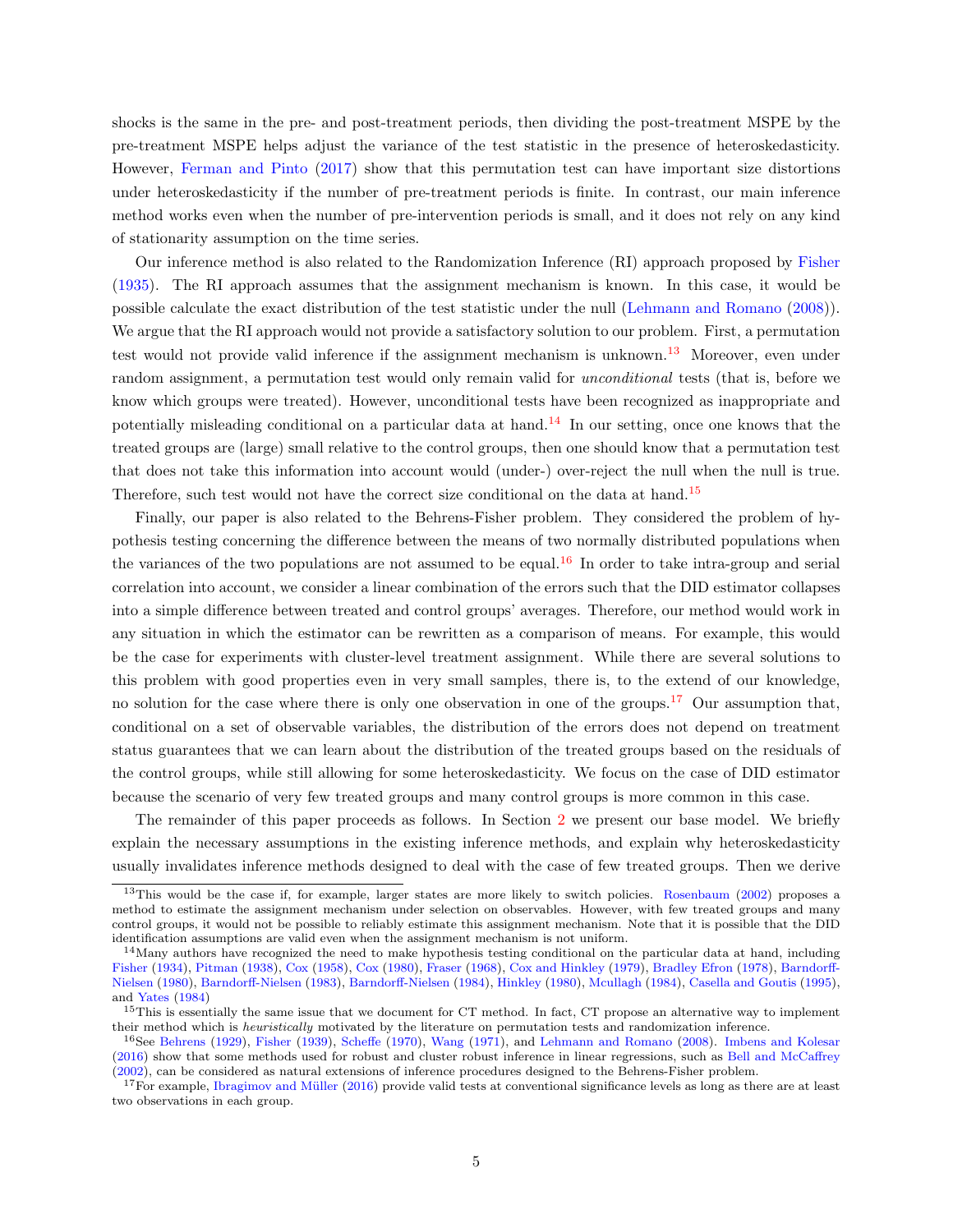an alternative inference method that corrects for heteroskedasticity even when there is only one treated group. In Section [3](#page-13-0) we extend our inference method to FGLS estimation. In Section [4](#page-14-0) we consider an alternative application of our method that relies on a different set of assumptions when the number of pre-treatment periods is large. In Section [5,](#page-15-0) we extend our inference method to linear factor models with few treated groups. We perform Monte Carlo simulations to examine the performance of existing inference methods and to compare that to the performance of our method with heteroskedasticity correction in Section [6,](#page-17-0) while we compare the different inference methods by simulating placebo laws in real datasets in Section [7.](#page-20-0) We conclude in Section [8.](#page-23-0)

# <span id="page-5-0"></span>2 Base Model

#### <span id="page-5-4"></span>2.1 A Review of Existing Methods

Consider first a group x time DID aggregate model:

<span id="page-5-3"></span>
$$
Y_{jt} = \alpha d_{jt} + \theta_j + \gamma_t + \eta_{jt} \tag{1}
$$

where  $Y_{jt}$  represents the outcome of group j at time t;  $d_{jt}$  is the policy variable, so  $\alpha$  is the main parameter of interest;  $\theta_j$  is a time-invariant fixed effect for group j, while  $\gamma_t$  is a time fixed-effect;  $\eta_{jt}$  is a group x time error term that might be correlated over time, but uncorrelated across groups. Depending on the application, "groups" might stand for states, counties, countries, and so on.

We start considering a group x time DID aggregate model because it is well known that this way we take into account any possible individual-level within group x time cell correlation in the errors (DL and [Moulton](#page-25-20) [\(1986\)](#page-25-20)). Therefore, we can focus on the inference problems that are still unsettled in the literature, which is how to deal with serial correlation and heteroskedasticity when there are few treated groups. However, both the diagnosis of the inference problem with existing methods and the solutions we propose are valid whether we have aggregate or individual-level data.<sup>[18](#page-5-1)</sup>

There are  $N_1$  treated groups and  $N_0$  control groups. Let us start assuming that  $d_{it}$  changes to 1 for all treated groups starting after date  $t^*$ . In this case, the DID estimator will be given by:

$$
\begin{aligned}\n\hat{\alpha} &= \frac{1}{N_1} \sum_{j=1}^{N_1} \left[ \frac{1}{T - t^*} \sum_{t=t^*+1}^T Y_{jt} - \frac{1}{t^*} \sum_{t=1}^{t^*} Y_{jt} \right] - \frac{1}{N_0} \sum_{j=N_1+1}^N \left[ \frac{1}{T - t^*} \sum_{t=t^*+1}^T Y_{jt} - \frac{1}{t^*} \sum_{t=1}^{t^*} Y_{jt} \right] \\
&= \alpha + \frac{1}{N_1} \sum_{j=1}^{N_1} W_j - \frac{1}{N_0} \sum_{j=N_1+1}^N W_j\n\end{aligned}
$$

where  $W_j = \frac{1}{T-t^*} \sum_{t=t^*+1}^T \eta_{jt} - \frac{1}{t^*} \sum_{t=1}^{t^*} \eta_{jt}.$ 

The variance of the DID estimator, under the assumption that  $\eta_{jt}$  are independent across j, is given  $by: <sup>19</sup>$  $by: <sup>19</sup>$  $by: <sup>19</sup>$ 

$$
var(\hat{\alpha}) = \left[\frac{1}{N_1}\right]^2 \sum_{j=1}^{N_1} var(W_j) + \left[\frac{1}{N_0}\right]^2 \sum_{j=N_1+1}^{N} var(W_j)
$$
 (2)

<span id="page-5-1"></span><sup>&</sup>lt;sup>18</sup>Note that, without individual-level covariates, the DID estimator with individual-level data will be numerically the same as the estimator with aggregated data if we use the number of observations per group x time cell as sampling weights.

<span id="page-5-2"></span><sup>&</sup>lt;sup>19</sup>This is a finite sample formula. So far, we assume that  $d_{jt}$  is non-stochastic and that  $var(W_j)$  can vary with j.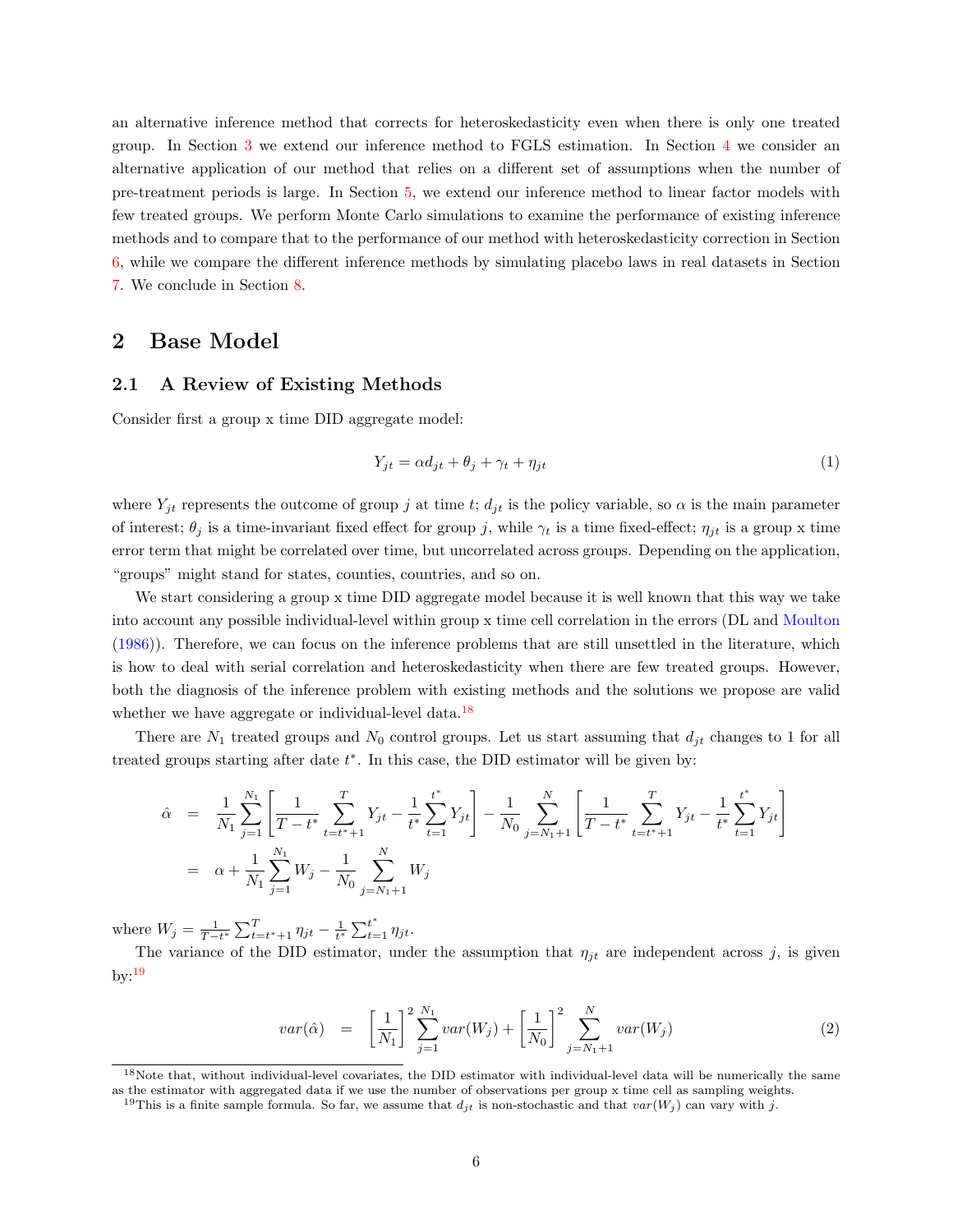Note that the variance of the DID estimator is the sum of two components: the variance of the treated groups' pre/post comparison and the variance of the control groups' pre/post comparison. We allow for any kind of correlation between  $\eta_{jt}$  and  $\eta_{jt'}$ , which is captured in the linear combination of the errors  $W_j$ .

When there are many treated and control groups, [Bertrand et al.](#page-24-0) [\(2004\)](#page-24-0) suggest that CRVE at the group level works well, as this method allows for unrestricted intra-group and serial correlation in the residuals  $\eta_{it}$ . One important point is that this method is not only cluster-robust, but also heteroskedasticity-robust. The CRVE has a very intuitive formula in the DID framework:  $20$ 

<span id="page-6-1"></span>
$$
\widehat{var(\hat{\alpha})}_{\text{Cluster}} = \left[\frac{1}{N_1}\right]^2 \sum_{j=1}^{N_1} \widehat{W}_j^2 + \left[\frac{1}{N_0}\right]^2 \sum_{j=N_1+1}^{N} \widehat{W}_j^2 \tag{3}
$$

where  $\widehat{W}_j = \frac{1}{T-t^*} \sum_{t=t^*+1}^T \hat{\eta}_{jt} - \frac{1}{t^*} \sum_{t=1}^{t^*} \hat{\eta}_{jt}.$ 

With CRVE, we calculate each component of the variance of the DID estimator separately. In other words, we use the residuals of the treated groups to calculate the component related to the treated groups, and the residuals of the control groups to calculate the component related to the control groups. This way, CRVE allows for unrestricted heteroskedasticity. When both the number of treated and control groups goes to infinity, the DID estimator is asymptotically normal, and we can consistently estimate its asymptotic variance using CRVE. However, equation [3](#page-6-1) makes it clear why CRVE becomes unappealing when there are few treated groups. In the extreme case when  $N_1 = 1$ , from the OLS normal equations we will have  $\hat{W}_1 = 0$ by construction. Therefore, the variance of the DID estimator would be severely underestimated (as noticed in [MacKinnon and Webb](#page-25-4) [\(2015b\)](#page-25-4)). The same problem applies to other clustered standard errors corrections such as BRL [\(Bell and McCaffrey](#page-24-20) [\(2002\)](#page-24-20)). It is also problematic to implement heteroskedasticity-robust cluster bootstrap methods such as pairs-bootstrap and wild cluster bootstrap when there are few treated groups. In pairs-bootstrap, there is a high probability that the bootstrap sample will not include a treated unit. Wild cluster bootstrap generates variation in the residuals of each j by randomizing whether its residual will be  $\hat{\eta}_{jt}$  or  $-\hat{\eta}_{jt}$ . However, in the extreme case with only one treated, the wild cluster bootstrap would not generate variation in the treated group, since  $\hat{W}_1 = 0$ . Another alternative presented by [Bertrand et al.](#page-24-0) [\(2004\)](#page-24-0) is to collapse the pre- and post-information. This approach would take care of the auto-correlation problem. However, in order to allow for heteroskedasticity, one would have to use heteroskedasticity-robust standard errors. In this case, this method would also fail when there are few treated groups.

It is clear, then, that the inference problem in DID models with few treated groups revolves around how to provide information on the errors related to the treated groups using the residuals  $\hat{\eta}_{jt}$  of the treated groups. Alternative methods use information on the residuals of the control groups in order to provide information on the errors of the treated groups. These methods, however, rely on restrictive assumptions regarding the error terms. DL assume that the group x time errors are normal, homoskedastic, and serially uncorrelated. Under these assumptions, the test statistic based on the group x time aggregate model will have a student-t distribution. The assumption that errors are serially uncorrelated, however, might be unappealing in DID applications [\(Bertrand et al.](#page-24-0) [\(2004\)](#page-24-0)).

CT provide an interesting alternative inference method that allows for unrestricted auto-correlation in the error terms and also relaxes the normality assumption. Their method uses the residuals of the control groups to estimate the distribution of the DID estimator under the null. One of the key differences relative to DL is that CT look at a linear combination of the residuals that takes into account any form of serial

<span id="page-6-0"></span><sup>20</sup>Up to a degrees-of-freedom correction.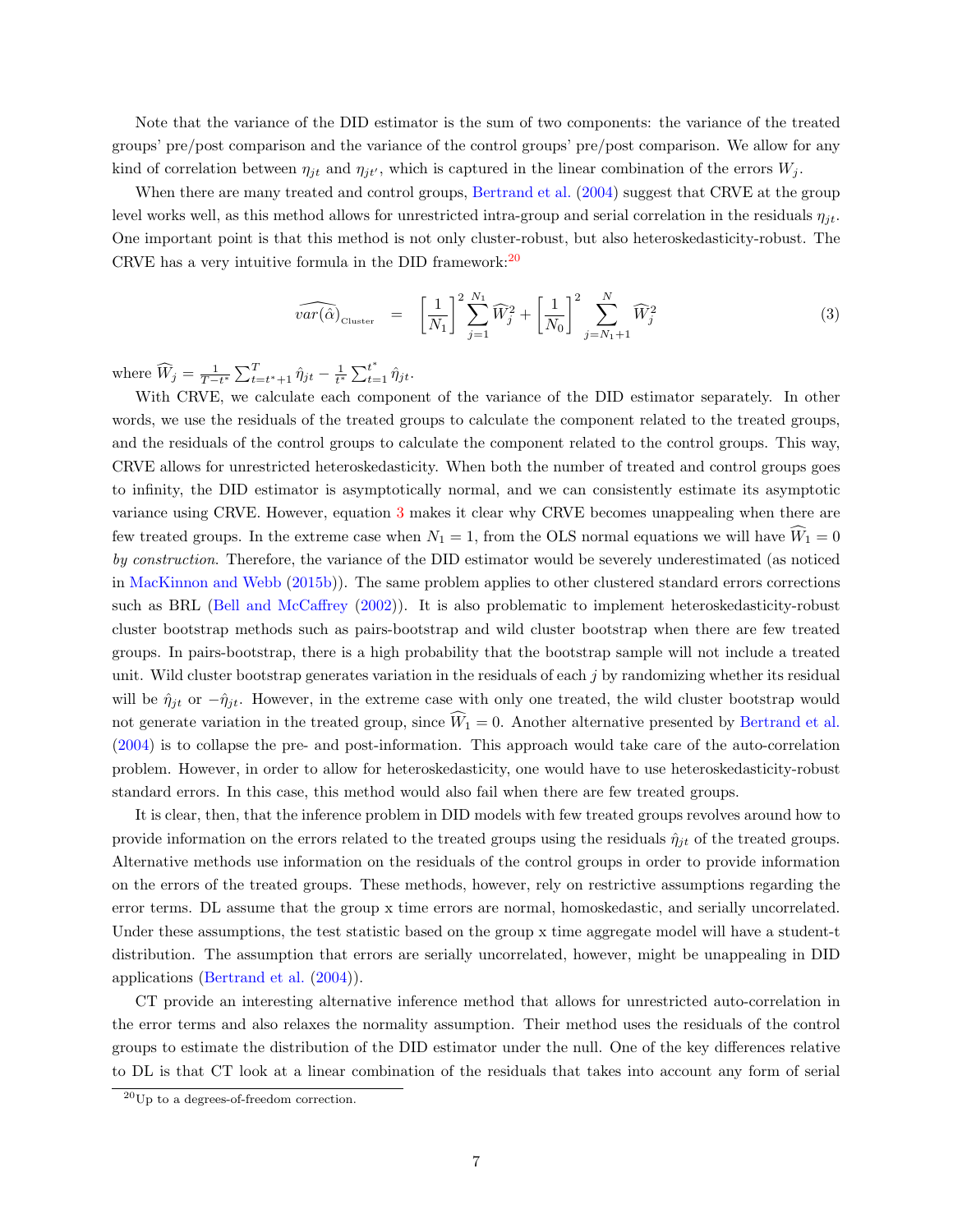correlation instead of using the group x time level residuals. In the simpler case with only one treated group,  $\hat{\alpha} - \alpha$  would converge to  $W_1$  when  $N_0 \to \infty$ . In this case, they use  $\{\widehat{W}_j\}_{j=2}^{N_0+1}$  (a linear combination of the control group residuals) to estimate the distribution of  $W_1$ . While CT relax the assumptions of no autocorrelation and normality, it requires that errors are i.i.d. across groups, so that  $\{\widehat{W}_j\}_{j=2}^{N_0+1}$  approximates the distribution of  $W_1$  when  $N_0 \to \infty$ . Finally, cluster residual bootstrap methods resample the residuals while holding the regressors constant throughout the pseudo-samples. The residuals are resampled at the group level, so that the correlation structure is preserved. It is possible that a treated group receives the residuals of a control group. Therefore, a crucial assumption is again that errors are homoskedastic.

A potential problem with these methods, as originally explained in CT, is that variation in the number of observations per group might generate heteroskedasticity in the group x time aggregate model. DL argues that a large number of observations per cell would justify the homoskedasticity assumptions, while CT consider an extension of their method to individual-level data, and they show that their method remains valid if the number of observations per group grows at the same rate as the number of number of controls. However, we show in Section [2.2](#page-7-0) that these methods may not be valid even when the number of observations per group is large under plausible assumptions on the structure of the errors. In their online appendix and in an earlier version of their paper [\(Conley and Taber](#page-24-10) [\(2005\)](#page-24-10)), CT also suggest alternative strategies for the case with fixed sample sizes that vary across group x time cells. We show in Section [2.3](#page-9-0) that the alternative method we propose relies on weaker assumptions on the structure of the errors and is more straightforward to implement.

### <span id="page-7-0"></span>2.2 Leading Example: Variation in Group Sizes

In this section, we formalize the idea that the group x time DID aggregate models will be inherently heteroskedastic when there is variation in the number of observations per group and derive the implications of this heteroskedasticity for these inference methods. Moreover, we show that the aggregate group x time model may remain heteroskedastic even when the number of observations per cell is large. It is important to point out, however, that this is not the only case that might generate heteroskedasticity in the group x time aggregate DID model, and that our inference method derived in Section [2.3](#page-9-0) is more general and can be applied in other settings.

We start with a simple individual-level DID model:

<span id="page-7-1"></span>
$$
Y_{ijt} = \alpha d_{jt} + \theta_j + \gamma_t + \nu_{jt} + \epsilon_{ijt}
$$
\n<sup>(4)</sup>

where  $Y_{ijt}$  represents the outcome of individual i in group j at time t;  $\nu_{jt}$  is a group x time error term (possibly correlated over time), and  $\epsilon_{ijt}$  is an individual-level error term. The main features that define a "group" in this setting are that the treatment occurs at the group level and that errors  $(\nu_{jt} + \epsilon_{ijt})$  of two individuals in the same group might be correlated, while errors of individuals in different groups are uncorrelated. For ease of exposition, we start assuming that  $\epsilon_{ijt}$  are all uncorrelated, while allowing for unrestricted auto-correlation in  $\nu_{it}$ , and then we consider more complex structures. Importantly, our correction will require much weaker assumptions on the error structure, as will be presented in Section [2.3.](#page-9-0)

When we aggregate by group x time, our model becomes the same as the one in equation [1:](#page-5-3)

$$
Y_{jt} = \alpha d_{jt} + \theta_j + \gamma_t + \eta_{jt} \tag{5}
$$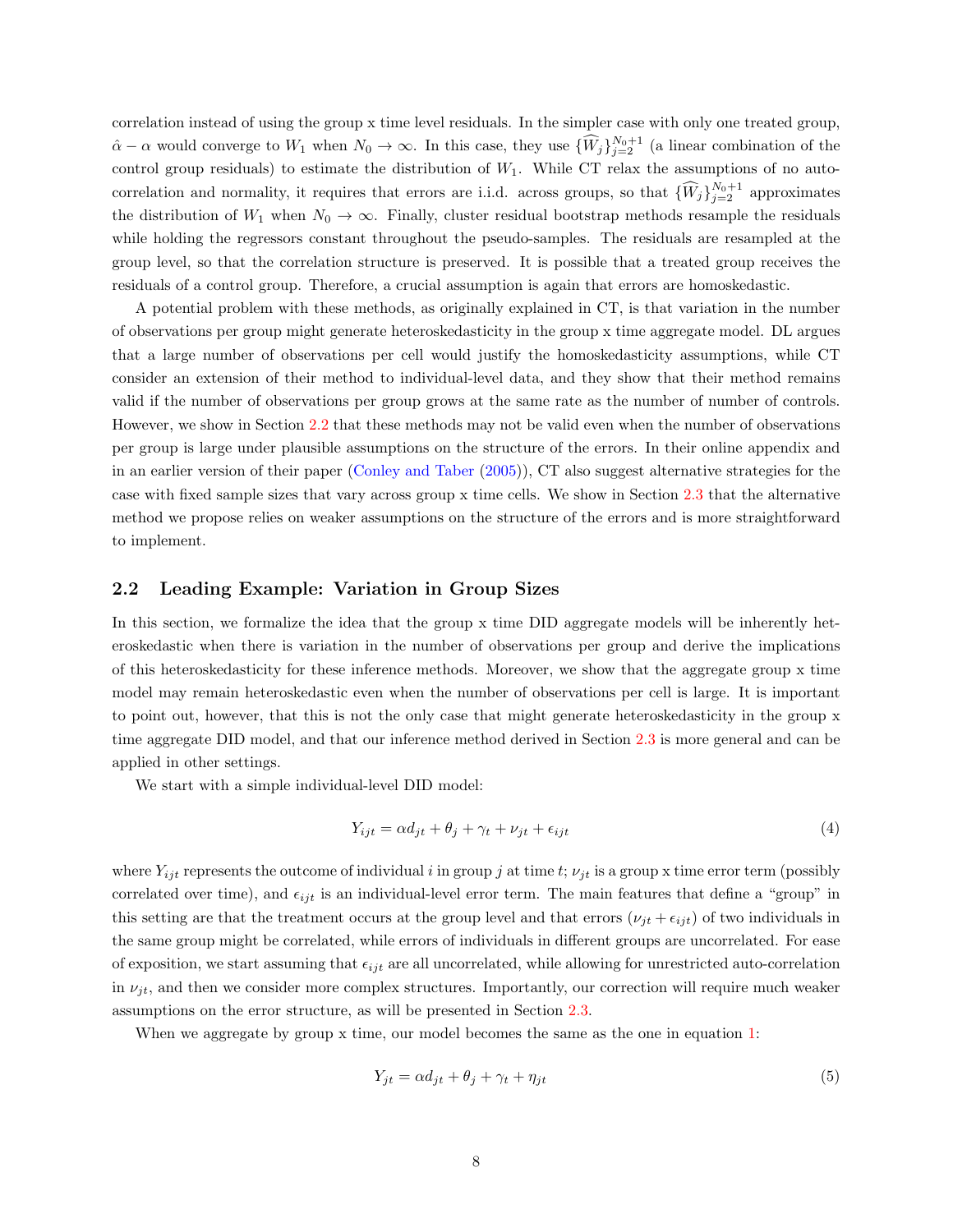If we let  $M(i, t)$  be the number of observations in group j at time t, then:

$$
\eta_{jt} = \nu_{jt} + \frac{1}{M(j,t)} \sum_{i=1}^{M(j,t)} \epsilon_{ijt}
$$
\n(6)

where the errors in the group x time aggregate model  $(\eta_{jt})$  are heteroskedastic across j, unless  $M(j, t)$  is constant across  $j$ <sup>[21](#page-8-0)</sup>

Under the assumption that we have a panel of repeated cross-sections, so that  $\epsilon_{ijt}$  are not correlated over time, and assuming for simplicity that  $M(j, t) = M_j$  is constant across t, we have that the variance of  $W_j$ conditional on  $M_j$  is given by:

<span id="page-8-2"></span>
$$
var(W_j|M_j) = var\left(\frac{1}{T-t^*}\sum_{t=t^*+1}^T \eta_{jt} - \frac{1}{t^*}\sum_{t=1}^{t^*} \eta_{jt}|M_j\right) = A + \frac{B}{M_j}
$$

for constants A and B, regardless of the auto-correlation of  $\nu_{jt}$ <sup>[22](#page-8-1)</sup>

Importantly, for a much wider range of structures on the errors, the conditional variance of  $W_j$  given  $M_j$ will still have a parametric formula given in equation [7](#page-8-2) that depends on only two parameters. For example, if we had a panel and allow for the individual-level residuals to be auto-correlated, then we would have another term that would depend on the  $\epsilon_{ijt}$  auto-correlation parameters divided by the number of observations, so we would still end up with the same formula,  $var(W_j|M_j) = A + \frac{B}{M_j}$ . This formula may also remain valid even in situations where the correlation between two observations in the same subgroup (for example, the same municipality or the same school) is stronger than the correlation between two observations in the same group but in different subgroups (for example, observations in the same state but in different municipalities). More specifically, we can consider a model:

$$
Y_{ikjt} = \alpha d_{jt} + \theta_j + \gamma_t + \nu_{jt} + \omega_{kjt} + \epsilon_{ikjt}
$$
\n<sup>(7)</sup>

for individual i in subgroup k, group j and time t, where we allow for a common subgroup shock  $\omega_{kji}$  in addition to the group-level shock  $\nu_{jt}$ . If the number of subgroups for each group j grows at the same rate as the total number of observations, then this model would also generate  $var(W_j|M_j) = A + \frac{B}{M_j}$ . Notice also that we do not need to assume that the individual-level model is homoskedastic to have the formula  $var(W_j|M_j) = A + \frac{B}{M_j}.$ 

This heteroskedasticity in the error terms of the aggregate model implies that, when the number of observations in the treated groups are (large) small relative to the number of observations in the control groups, we would (over-) underestimate the component of the variance related to the treated group when we estimate it using information from the control groups. This implies that inference methods that do not take that into account would tend to (under-) over-reject the null hypothesis when the number of observations of the treated groups is (large) small. This will be the case whether one has access to individual-level or aggregate data.

<span id="page-8-0"></span><sup>&</sup>lt;sup>2[1](#page-5-3)</sup>Note that, if  $M(j,t) = M_j$  is constant across t, then the information on group sizes is already incorporated in model 1 through the group fixed effects  $\theta_j$ , even though  $M_j$  does not enter directly in model [1.](#page-5-3)

<span id="page-8-1"></span><sup>&</sup>lt;sup>22</sup>In this simpler case in which  $\epsilon_{ijt}$  is i.i.d., then  $A = var\left(\frac{1}{T-t^*}\sum_{t=t^*+1}^T \nu_{jt} - \frac{1}{t^*}\sum_{t=1}^t \nu_{jt}\right)$  and  $B = \left(\frac{1}{T-t^*} + \frac{1}{t^*}\right) var(\epsilon_{ijt})$ . When the number of observations per group is not constant over time, the formula will be:  $var(W_j) = \tilde{A}$  +  $\tilde{B}\left[\left(\frac{1}{T-t^*}\right)^2 \sum_{t=t^*+1}^T \frac{1}{M(j,t)} + \left(\frac{1}{t^*}\right)^2 \sum_{t=1}^{t^*} \frac{1}{M(j,t)}\right]$ , for constants  $\tilde{A}$  and  $\tilde{B}$ .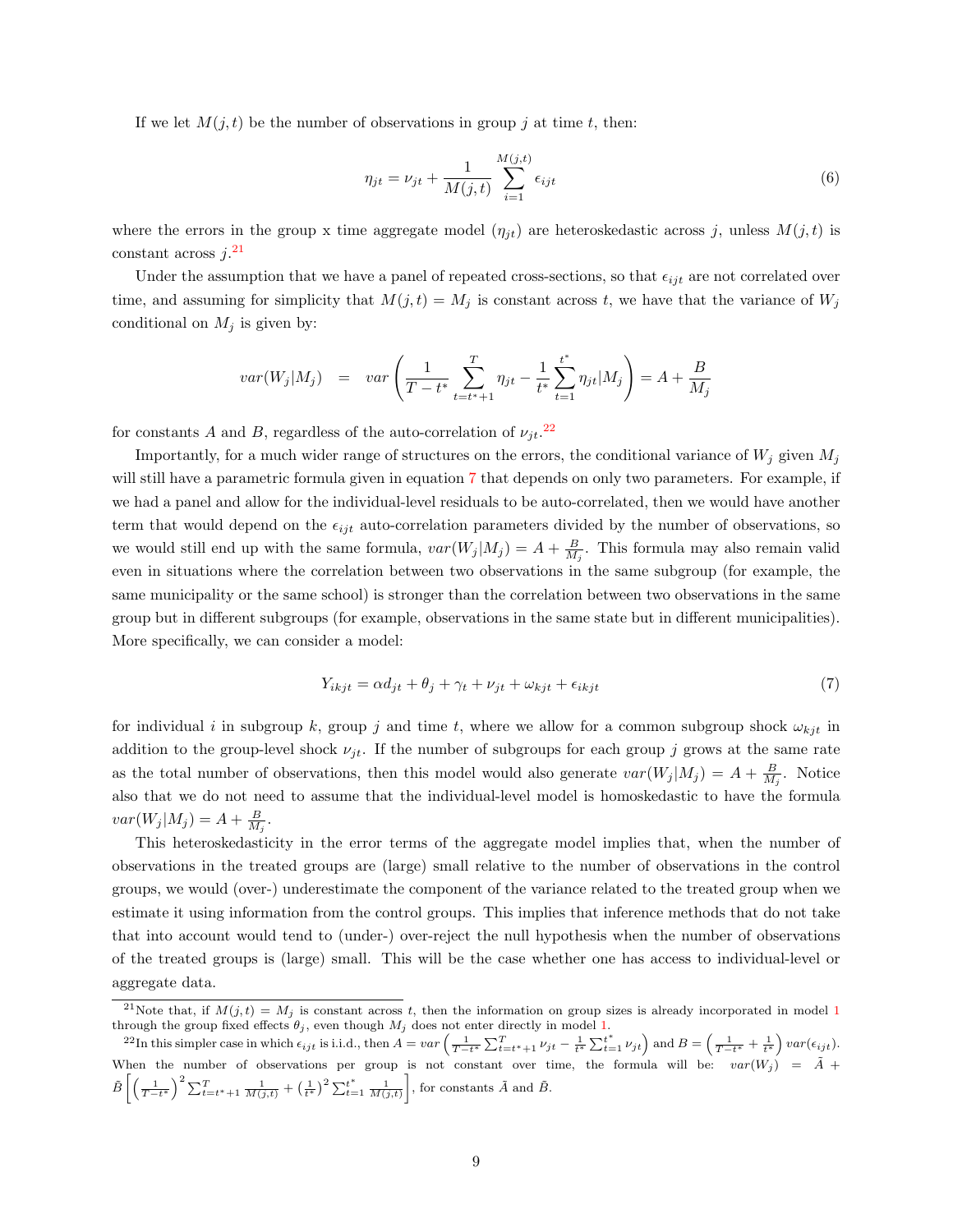If  $A > 0$ , note that this would not be a problem when  $M_j \to \infty$ . In this case,  $var(W_j | M_j) \to A$  for all j when  $M_j \to \infty$ . In other words, when the number of observations in each group x cell is large, then a common shock that affects all observations in a group x time cell would dominate. In this case, if we assume that the group x time error  $\nu_{jt}$  is i.i.d., then  $\frac{var(W_j|M_j)}{var(W_{j'}|M_{j'})} \to 1$  when  $M_j, M_{j'} \to \infty$ , which implies that the residuals of the control groups would be a good approximation for the distribution of the treated groups' errors even when the number of observations in each group is different. This is one of the main rationales used in DL to justify the homoskedasticity assumption in the aggregate model, and this is the main reason why the extension of CT to individual-level data when the number of observations per cell is large is valid (proposition 4 in CT).

However, an interesting case occurs when  $A = 0$ . In this case, even though  $var(W_j|M_j) \to 0$  for all j when  $M_j \to \infty$ , the ratios  $\frac{var(W_j|M_j)}{var(W_{j'}|M_{j'})}$  remain constant even if all  $M_j$  grows at the same rate, which implies that the aggregate model remains heteroskedastic even asymptotically. Therefore, CT, DL, and cluster residual bootstrap would still tend to (under-) over-reject the null hypothesis when the number of observations of the treated groups are (large) small relative to the number of observations of the control groups even when there is a large number of individual observations. Note that we might have  $A \approx 0$  under complex (and plausible) conditions on the structure of the errors in which standard inference using OLS regression on the individual-level data would be unreliable. For example, we would have  $A \approx 0$  in model [4](#page-7-1) if  $\epsilon_{ijt}$  is serially correlated and  $var(\nu_{it}) \approx 0$ . This may be the case if we have a panel of individual observations, as in the CPS. Alternatively, in model [7](#page-8-2) we might have that most of the intra-group correlation comes from individuals in the same subgroup (that is,  $var(\omega_{ki}) > 0$  while  $var(\nu_{ji}) \approx 0$ ), which would also imply that  $A \approx 0$ . In both cases,  $var(W_j | M_j) \to 0$  when  $M_j \to \infty$ , but the aggregate model remains heteroskedastic even when  $M_j$  is large.<sup>[23](#page-9-1)</sup> In Section [7,](#page-20-0) we present results from placebo simulations with real datasets and provide evidence that this problem is relevant in large datasets commonly used in empirical applications. Taken together, these results suggest that one should be careful when applying methods such as those proposed in CT and DL even when there is a large number of observations in all group x time cells.

### <span id="page-9-0"></span>2.3 Inference with Heteroskedasticity Correction

We derive an inference method that uses information from the control groups to estimate the variance of the treated groups while still allowing for heteroskedasticity. Intuitively, our approach assumes that we know how the heteroskedasticity is generated, which is the case when, for example, heteroskedasticity is generated by variation in the number of observations per group. Under this assumption, we can re-scale the residuals of the control groups using the (estimated) structure of the heteroskedasticity in a way that allows us to use this information to estimate the distribution of the error for the treated groups. Importantly, our method only requires information on the heteroskedasticity structure for a linear combination of the errors, which implies that we do not have to impose strong assumptions on the structure of the serial correlation of the errors. While we motivate our method based on heteroskedasticity generated by variation in the number observations in each group, it is important to note that our method is more general, and we can consider any observable variable that may generate heteroskedasticity in the model, such as the standard textbook case in which the conditional variance is an exponential function of a subset of covariates.

More formally, we assume we have a total of N groups where the first  $j = 1, ..., N_1$  groups are treated.

<span id="page-9-1"></span><sup>&</sup>lt;sup>23</sup> CRVE at the individual level (in the first example) and at the subgroup level (in the second example) should work well under these assumptions. However, the information on more complex intra-group correlations might not be available to the econometrician (for example, he/she might not be information on the relevant subgroups) and/or the econometrician might not want to impose assumptions on the structure of the errors.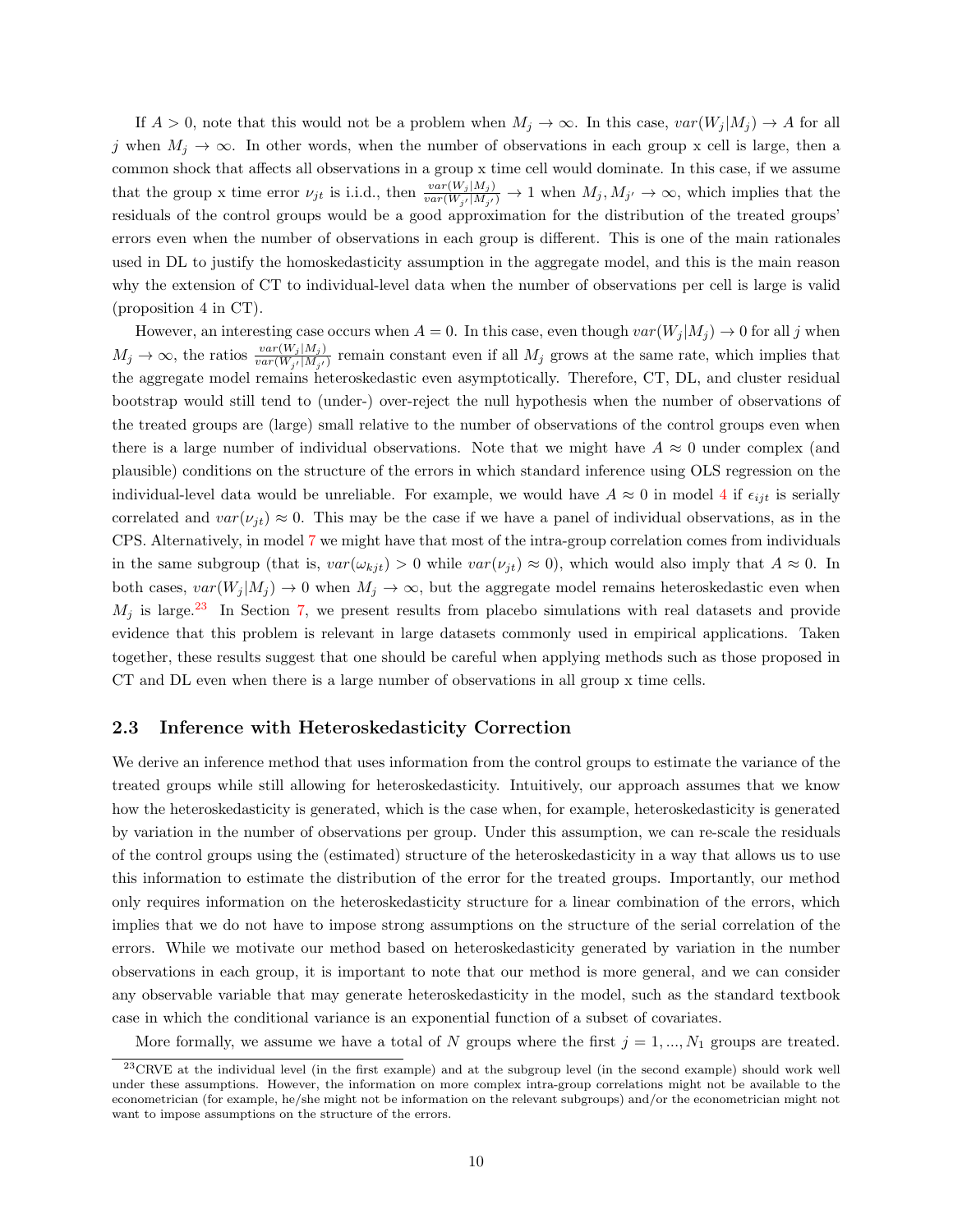For simplicity, we consider first the case where  $d_{it}$  changes to 1 for all treated groups starting after known date  $t^*$ . Let  $X_j$  be a vector of observable covariates that do not necessarily enter in model [1](#page-5-3) and  $d_j$  be an indicator variable equal to 1 if group j is treated.<sup>[24](#page-10-0)</sup> We will define our assumptions directly on the linear combination of the errors  $W_j = \frac{1}{T-t^*} \sum_{t=t^*+1}^T \eta_{jt} - \frac{1}{t^*} \sum_{t=1}^{t^*} \eta_{jt}$ . The main assumptions for our method are:

- 1.  $\{W_j, X_j\}$  is i.i.d. across  $j \in \{1, ..., N_1\}$ , i.i.d. across  $j \in \{N_1 + 1, ..., N\}$  and independently distributed across  $j \in \{1, ..., N\}$ .
- 2.  $W_j | X_j, d_j \stackrel{d}{=} W_j | \tilde{X}_j$ , where  $\tilde{X}_j$  is a subset of  $X_j$ .
- 3.  $W_j | \tilde{X}_j$  has the same distribution across  $\tilde{X}_j$  up to a scale parameter.
- 4.  $E[W_i | X_i, d_j] = E[W_j | X_j] = 0.$
- 5. The conditional distribution of  $W_j$  given  $X_j$  is continuous.

Note that assumption 1 allows the distribution of  $\{W_i, X_i\}$  for the treated groups to be different from the distribution for the control groups. Therefore, we might consider a case where treated states have different characteristics  $X_j$  (including population sizes) than states in the control group.<sup>[25](#page-10-1)</sup> Assumption 2 implies that, conditional on a subset of observable covariates, the distribution of  $W_j$  will be the same independently of the treatment status. This is crucial for our method, as it guarantees that we can extrapolate information from the control groups' residuals to estimate the distribution of the treated groups' errors. This assumption would not be required with large  $N_1$  and  $N_0$  for inference with heteroskedasticity-robust methods. In this case, the DID would be asymptotically normal and it would be possible to allow for different distributions conditional on treatment status since there would be enough observations to estimate the variance component related to the treated groups using only information from the treated groups. In our setting, this would not be feasible since we assume that the number of treated groups is fixed and small. Assumption 3 implies that the distribution of  $W_j | X_j$  only depends on  $X_j$  through the variance parameter.<sup>[26](#page-10-2)</sup> This assumption reduces the dimensionality of the problem. It might be possible to relax this assumption and estimate the conditional distribution of  $W_j | \tilde{X}_j$  non-parametrically. However, this would require very large number of control groups. Without assumption 3, we can still guarantee that we can recover a distribution with the correct expected value and variance for the DID estimator. This should provide significant improvement relative to existing inference methods.[27](#page-10-3) Finally, condition 4 is the standard identification assumption for DID.

Our method is an extension of the cluster residual bootstrap with  $H_0$  imposed where we correct the residuals for heteroskedasticity. In cluster residual bootstrap with  $H_0$  imposed, we estimate the DID regression imposing that  $\alpha = 0$ , generating the residuals  $\{\widehat{W}_j^R\}_{i=1}^N$ . If the errors are homoskedastic, then, under the null,  $\widehat{W}_j^R$  converges in distribution to  $W_j$  when  $N_0 \to \infty$ , which would have the same distribution across j. Therefore, we could resample with replacement B times from  $\{\widehat{W}_j^R\}_{i=1}^N$ , generating  $\{\widehat{W}_{j,b}^R\}_{i=1}^N$ ,

<span id="page-10-0"></span><sup>&</sup>lt;sup>24</sup>Note that we allow for covariates that vary with time, as we may consider the observations for each time period t as one component in vector  $X_i$ .

<span id="page-10-1"></span><sup>&</sup>lt;sup>25</sup>Note that assuming  $\{W_j, X_j, d_j\}$  is i.i.d. would also allow for the distribution of  $\{W_j, X_j\}$  conditional on  $d_j = 1$  to be different from the distribution of  $\{W_j, X_j\}$  conditional on  $d_j = 0$ . However, we do not state assumption 1 this way because we want to consider the asymptotic when  $N_1$  is fixed and  $N_0 \to \infty$ .

<span id="page-10-2"></span> $^{26}$ As noticed in Ibragimov and Müller [\(2016\)](#page-25-1) and [Canay et al.](#page-24-4) [\(2014\)](#page-24-4), if both the number of pre- and post-treatment periods are large and we can apply a central limit theorem to  $\frac{1}{t^*} \sum_{t=1}^{t^*} \eta_{jt}$  and  $\frac{1}{T-t^*} \sum_{t=t^*+1}^{T} \eta_{jt}$ , then  $W_j$  will be approximately normal. In this case, assumption 3 would be guaranteed.

<span id="page-10-3"></span> $27$  For example, in our setting, CT method would recover a distribution with different variance relative to the distribution of the DID estimator. In Section [6.1,](#page-17-1) we provide evidence from Monte Carlo simulations that our inference method works well even in data generating processes that do not satisfy assumption 3, while in Section [7](#page-20-0) we show that our inference method works well in simulations with real datasets, in which we do not have control over the data generating process.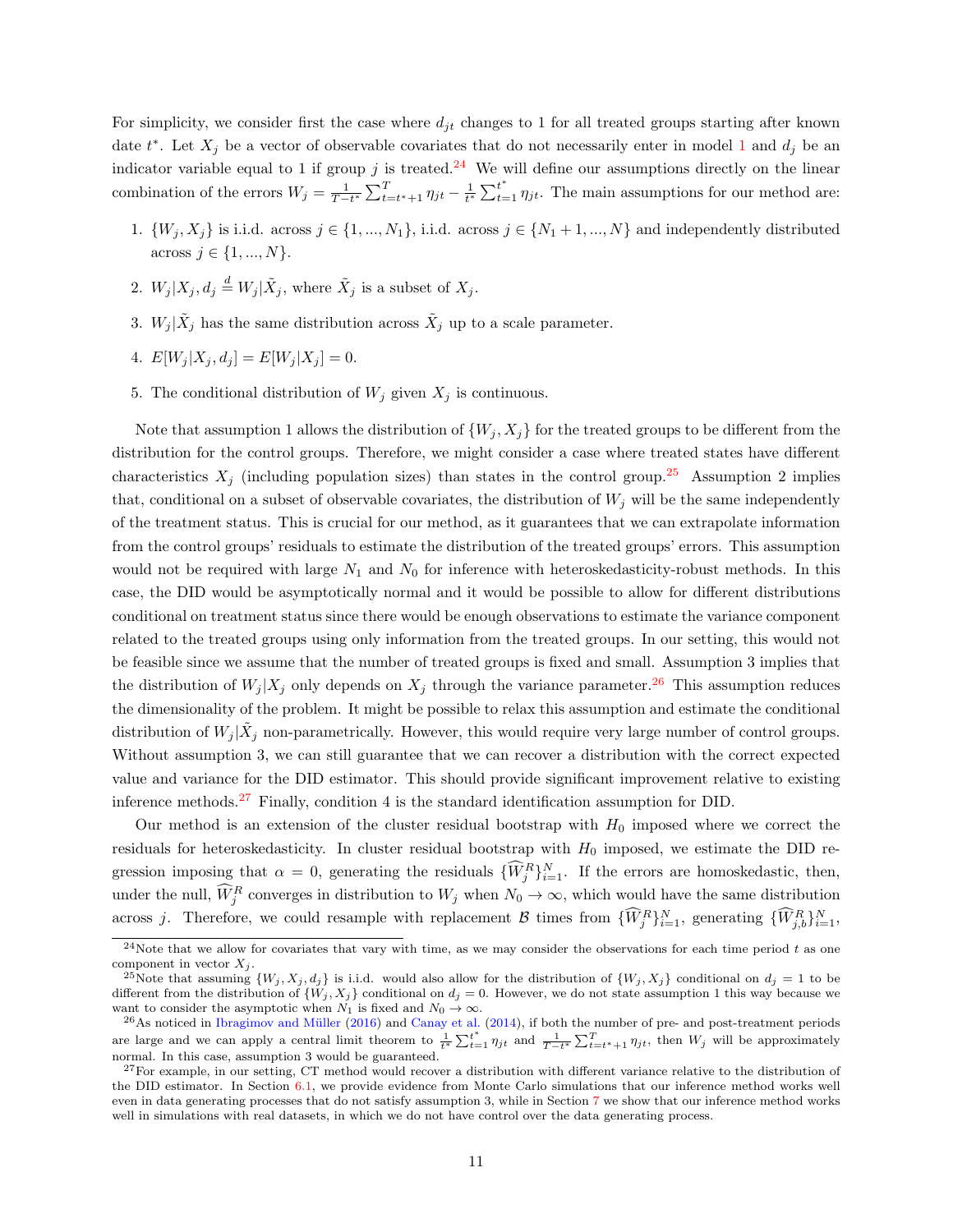and then calculate our bootstrap estimates as  $\hat{\alpha}_b = \frac{1}{N_1} \sum_{j=1}^{N_1} \widehat{W}_{j,b}^R - \frac{1}{N_0} \sum_{j=N_1+1}^{N} \widehat{W}_{j,b}^R$ . Importantly, note that, in our setting, we do not need to work with the group x time residuals  $\hat{\eta}_{it}$  to construct our bootstrap estimates. Instead, we can work with a linear combination of the residuals that takes into account any form of auto-correlation in the residuals.

As explained in Section [2.1,](#page-5-4) the problem with cluster residual bootstrap is that it requires the residuals to be homoskedastic. In Theorem [2](#page-33-0) in Appendix [A.1,](#page-32-0) we show that, if we know the variance of  $W_j$  conditional on  $X_j$ , then we can re-scale the residual  $\widetilde{W}_{j,b}^R$  so that it has (asymptotically) the same distribution as  $W_j$ . First, we normalize each observed  $\widehat{W}_{j'}^R$  by  $\widehat{W}_{j'}^{norm} = \widehat{W}_{j'}^R \frac{1}{\sqrt{var(W)}}$  $\frac{1}{var(W_{j'}|X_{j'})}$ . Then we generate a bootstrap sample with the re-scaled residuals  $\widetilde{W}_{j,b} = \widetilde{W}_{j,b}^{norm} \sqrt{var(W_j|X_j)}$ . As a result, this procedure generates bootstrap estimators  $\hat{\alpha}_b = \frac{1}{N_1} \sum_{j=1}^{N_1} \widetilde{W}_{j,b} - \frac{1}{N_0} \sum_{j=N_1+1}^{N} \widetilde{W}_{j,b}$  that can be used to draw inferences about  $\alpha$  with the correct size.<sup>[28](#page-11-0)</sup> The main assumption we need is that  $\{W_j\}_{j=1}^N$ , which is a linear combination of the error terms  $\eta_{jt}$ , are independent across j and have the same distribution up to the variance parameter. It is important to note that we only need to know the variance of a linear combination of the errors. This point is crucial for our method, because we do not need to specify the serial correlation structure of the errors  $\eta_{it}$ . The main problem, however, is that  $var(W_i | X_i)$  is generally unknown, so it needs to be estimated. In Theorem  $3$  in Appendix  $A.1$ , we show that this heteroskedasticity correction works asymptotically when  $N_0 \to \infty$  if we have a consistent estimator for  $var(W_j | X_j)$ . That is, we can use  $var(W_j | X_j)$  to generate  $\widetilde{\widehat{W}}_{j,b} = \widehat{W}_{j,b}^R \sqrt{\frac{var(\widehat{W_j|X_j})}{var(\widehat{W_{j,b}|X_{j,b}})}}$ . Since we only need a consistent estimator for  $var(W_j|X_j)$ , in theory, one could estimate the conditional variance function non-parametrically. In practice, however, a non-parametric estimator would likely require a large number of control groups.

In our leading example where heteroskedasticity is generated by variation in group sizes, we show in Section [2.2](#page-7-0) that we can derive a parsimonious function for the conditional variance without having to impose a strong structure on the error terms. More specifically, in this example, the conditional variance function would be given by  $var(W_j | X_j, d_j) = var(W_j | M_j) = A + \frac{B}{M_j}$ , for constants A and B, where  $X_j$ is the set of observable variables including  $M_j$ . We show in Lemma [4](#page-37-0) in Appendix [A.1](#page-32-0) that we can get a consistent estimator for  $var(W_j|M_j)$  by regressing  $(\widehat{W}_j^R)^2$  on  $\frac{1}{M_j}$  and a constant.<sup>[29](#page-11-1)</sup> Note that we do not need individual-level data to apply this method, provided that we have information on the number of observations that were used to calculate the group x time averages. While we present our method for the group x time aggregate model, we show below that it is straightforward to extend our method to the case with individual-level data.

Finally, a problem with cluster bootstrap methods when there are few clusters is that there will be few possible combinations of bootstrap samples [\(Cameron et al.](#page-24-2) [\(2008\)](#page-24-2), [Webb](#page-26-4) [\(2014\)](#page-26-4), and [MacKinnon and Webb](#page-25-2) [\(2015a\)](#page-25-2)). As an optional step to ameliorate this problem, we apply the idea of wild cluster bootstrap to our method. Therefore, for each j, we sample either  $W_{j,b}$  with probability 0.5 or  $-W_{j,b}$  with probability 0.5. This procedure provides a smoother bootstrap distribution. [MacKinnon and Webb](#page-25-2) [\(2015a\)](#page-25-2) recommend a

<span id="page-11-0"></span> $^{28}$ As we assume a setting in which the number of treated groups is fixed and small, we consider for inference the distribution of  $\hat{\alpha}$  conditional on  $\{X_j\}_{j=1}^N$ . Note that CT would be valid as unconditional inference if we assume that  $\{W_j, X_j\}$  is i.i.d. across  $j \in \{1, ..., N\}$ . However, CT would not provide a reasonable solution conditional on the data at hand. As we show in our example in Section [2.2,](#page-7-0) CT would provide a biased test conditional on the information about group sizes. If  $\{W_j, X_j\}_{i=1}^N$  is not identically distributed (as is allowed in assumption 1), then it would be unfeasible to consistently estimate the distribution of  $W_j$  given  $d_j = 1$  for an unconditional test, because we would only have a finite number of treated observations (unless we have more information about the distribution of  $X_j |d_j$ ). Therefore, it would not be possible to conduct unconditional inference.

<span id="page-11-1"></span><sup>&</sup>lt;sup>29</sup>When the number of observations per group is not constant over time, we regress  $(\widehat{W}_{j}^{R})$ <sup>2</sup> on  $\left[\left(\frac{1}{T-t^*}\right)^2 \sum_{t=t^*+1}^T \frac{1}{M(j,t)} + \left(\frac{1}{t^*}\right)^2 \sum_{t=1}^{t^*} \frac{1}{M(j,t)}\right]$ and a constant.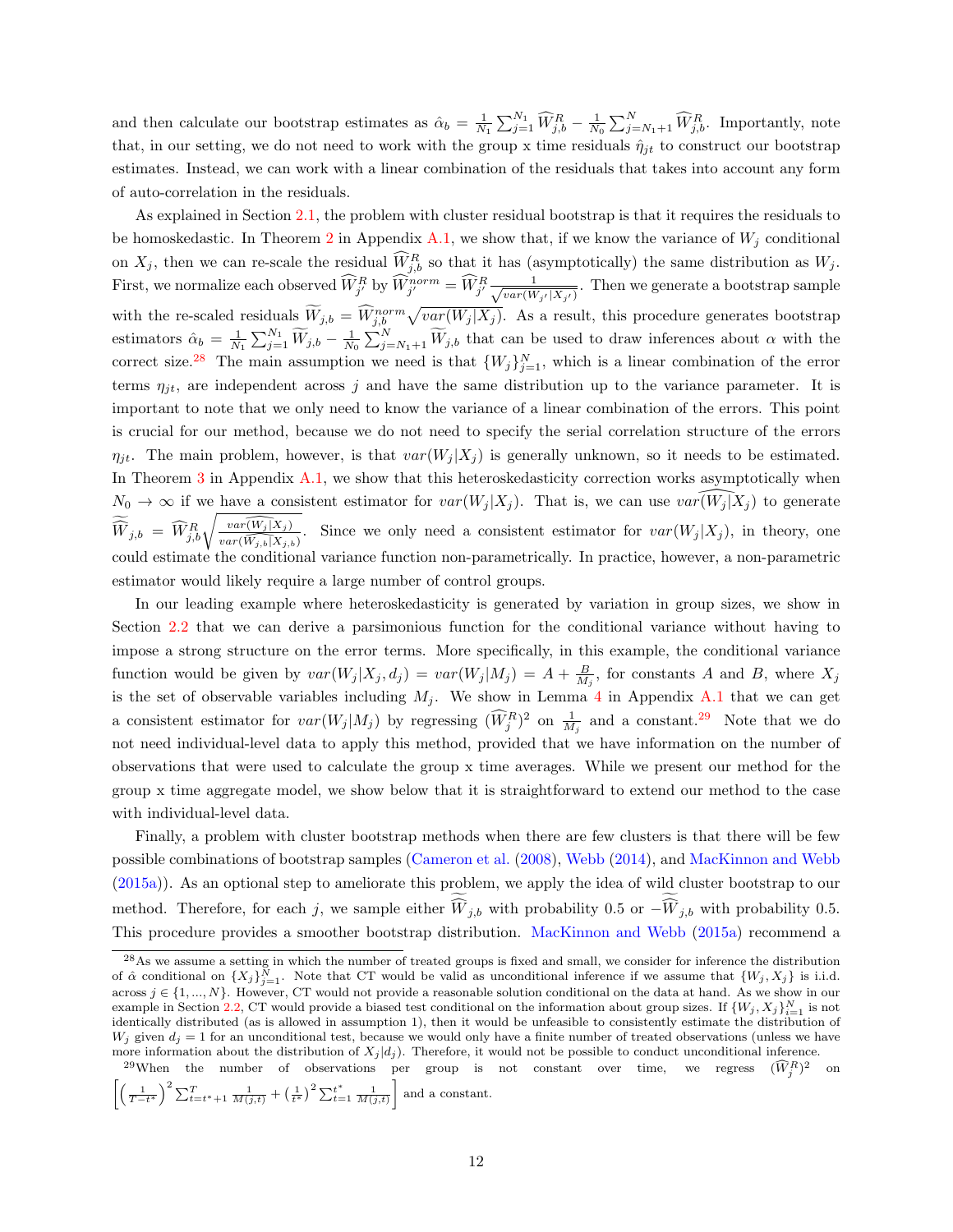similar procedure for permutation tests.

Summarizing, our bootstrap procedure, for this specific case, consists of:

1. Calculate the DID estimate:

$$
\hat{\alpha} = \frac{1}{N_1} \sum_{j=1}^{N_1} \left[ \frac{1}{T - t^*} \sum_{t=t^*+1}^T Y_{jt} - \frac{1}{t^*} \sum_{t=1}^{t^*} Y_{jt} \right] - \frac{1}{N_0} \sum_{j=N_1+1}^N \left[ \frac{1}{T - t^*} \sum_{t=t^*+1}^T Y_{jt} - \frac{1}{t^*} \sum_{t=1}^{t^*} Y_{jt} \right]
$$

- 2. Estimate the DID model with  $H_0$  imposed  $(Y_{jt} = \alpha_0 d_{jt} + \theta_j + \gamma_t + \eta_{jt})$ , and obtain  $\{\widehat{W}_j^R\}_{i=1}^N$ . Usually the null will be  $\alpha_0 = 0$ .
- 3. Estimate  $var(W_j|M_j)$  by regressing  $(\widehat{W}_j^R)^2$  on a constant and  $\frac{1}{M_j}$ .
- 4. Use  $var(\widehat{(W_j | M_j})$  to obtain the normalized residuals  $\widehat{W}_{j'}^{norm} = \widehat{W}_{j'}^R \frac{1}{\sqrt{var(\widehat{W_{j'}} | M_{j'})}}$
- 5. Do  $\beta$  iterations of this step. On the  $b^{th}$  iteration:
	- (a) Resample with replacement N times from  $\{\widehat{W}_j^{norm}\}_{i=1}^N$  to obtain  $\left\{\widetilde{\widehat{W}}_{j,b}\right\}_{j=1}^N$ , where  $\widetilde{\widehat{W}}_{j,b}$  =  $i=1$  $\widehat{W}_{j,b}^{norm}\sqrt{var(\widehat{W_j}|M_j)}$  with probability 0.5 and  $-\widehat{W}_{j,b}^{norm}\sqrt{var(\widehat{W_j}|M_j)}$  with probability 0.5. (b) Calculate  $\hat{\alpha}_b = \frac{1}{N_1} \sum_{j=1}^{N_1} \widehat{W}_{j,b} - \frac{1}{N_0} \sum_{j=N_1+1}^{N} \widehat{W}_{j,b}.$
- 6. Reject  $H_0$  at level a if and only if  $\hat{\alpha} < \hat{\alpha}_b[a/2]$  or  $\hat{\alpha} > \hat{\alpha}_b[1-a/2]$ , where  $\hat{\alpha}_b[q]$  denotes the  $q^{th}$  quantile of  $\hat{\alpha}_1, ..., \hat{\alpha}_{\mathcal{B}}$ .

The method described above works when all the treated groups start treatment in the same period  $t^*$ . Consider a general case where there are  $N_0$  control groups and  $N_k$  treated groups that start treatment after period  $t_k^*$ , with  $k = 1, ..., K$ . We show in Appendix [A.2](#page-37-1) that, for large  $N_0$ , the DID estimator is asymptotically equivalent to a weighted average of K DID estimators, each one using one set of  $k > 0$  as treated groups and  $k = 0$  as control groups. The weights are given by  $\frac{N_k(T - t_k^*)t_k^*}{\sum_{k=1}^K N_k(T - t_k^*)t_k^*}$ . Therefore, the weights increase with the number of treated groups that start treatment after  $t_k^*$   $(N_k)$  and are higher when  $t_k^*$  divides the total number of periods in half. Let  $\widehat{W}_j^{R,k} = \frac{1}{T-t_k^*} \sum_{t=t_k^*+1}^T \hat{\eta}_{jt}^R - \frac{1}{t_k^*} \sum_{t=1}^{t_k^*} \hat{\eta}_{jt}^R$ . We generalize our method to this case by estimating K functions  $var(\widehat{W_j^k|M_j})$  by regressing  $(\widehat{W_j}^{R,k})^2$  on a constant and  $\frac{1}{M_j}$ . Each function  $var(\widehat{W_j^k}|M_j)$  provides the proper rescale for the residuals of the DID regression using k as the treated groups. We then calculate  $\hat{\alpha}_b$  as a weighted average of these K DID estimators.

We also show in Appendix [A.3](#page-40-0) that our method applies to DID models with both individual- and grouplevel covariates. With covariates at the group x time level, we estimate the OLS DID regressions in steps 1 and 2 of the bootstrap procedure with covariates. The other steps remain the same. If we have individuallevel data, then we run the individual-level OLS regression with covariates in step 2 and then aggregate the residuals of this regression at the group x time level. The other steps in the bootstrap procedure remain the same. Finally, we extend our method to the case of individual-level data with sampling weights in Appendix [A.4.](#page-40-1)

Considering our leading example, one of the main advantages of our method is that we do not require strong modeling assumptions on the structure of the errors, as there is a wide variety of assumptions on the errors that generate a conditional variance  $var(W_j|M_j) = A + \frac{B}{M_j}$  (see Section [2.2\)](#page-7-0). CT present in their online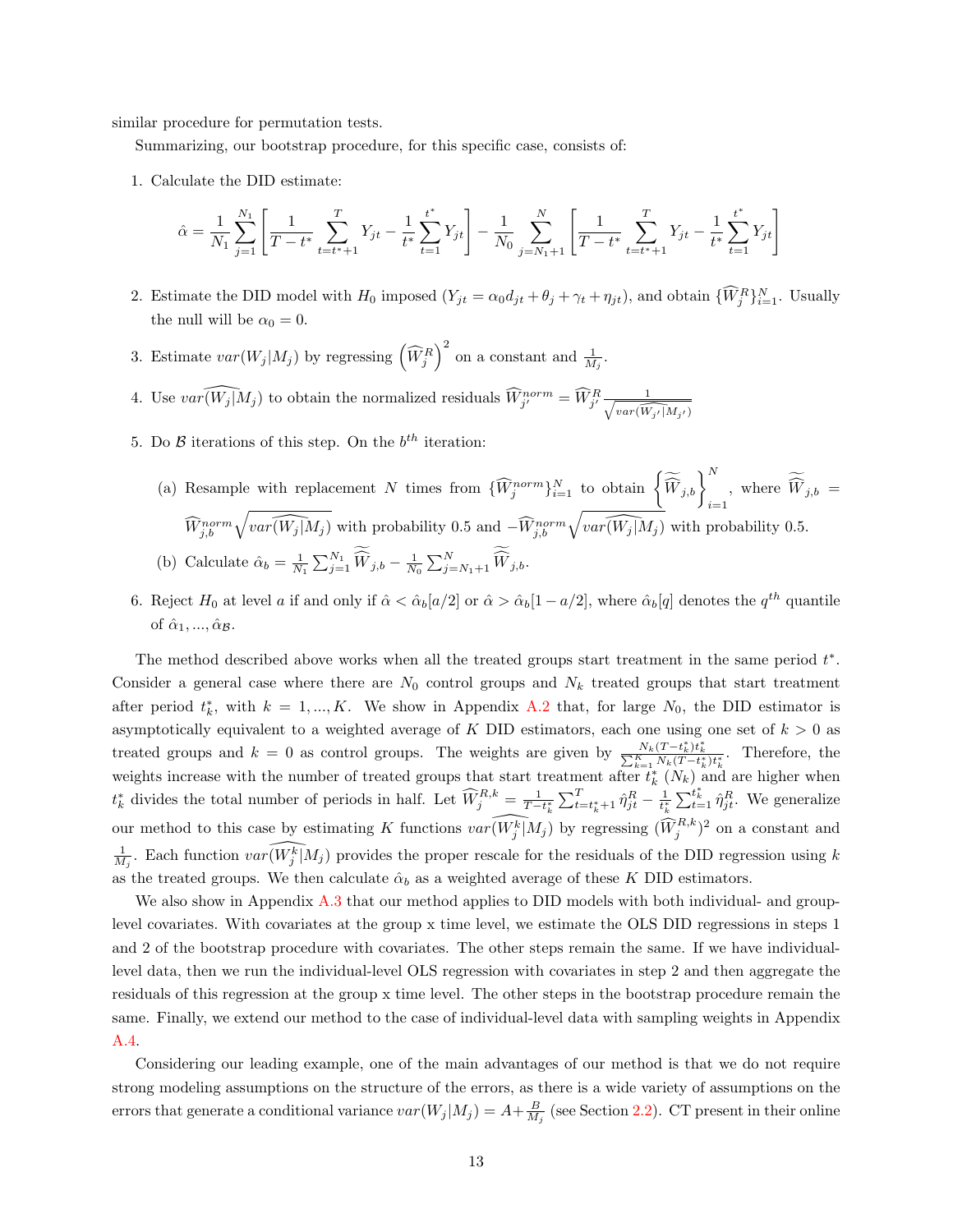appendix and in an earlier version of their paper [\(Conley and Taber](#page-24-10) [\(2005\)](#page-24-10)) alternative methods for the case in which the number of observations per cell is finite and varies across  $j$ . However, these methods rely on stronger modeling assumptions on the structure of the errors. The method presented in the online appendix of CT assumes stationarity and a separability of the errors in the group x time aggregate model into two Gaussian processes, one capturing dependence and another one heteroskedasticity. This essentially excludes the possibility of serial correlation in the individual-level error, which should be relevant in panel datasets. By imposing a constant serial correlation parameter across groups, this method would underestimate the serial correlation of the error for smaller groups and overestimate the serial correlation of the error for larger groups. This would lead to over-rejection when the treated group is small and under-rejection when the treated group is large. In Appendix Section  $A.6$ , we show that this distortion is significant when we consider placebo simulations with the CPS. While it may be possible to apply the method suggested in CT in their online appendix under a different set of assumptions, this would require derivation of a different set of moment conditions, which may prevent applied researchers from using their method. [Conley and](#page-24-10) [Taber](#page-24-10) [\(2005\)](#page-24-10) consider a deconvolution problem to separately estimate the distributions of  $(\nu_{i1},...,\nu_{iT})$ and  $(\epsilon_{ij1}, ..., \epsilon_{ijT})$ . Importantly, they require an additive structure of the error in a common shock that affects all observations in a group x time and an individual-level shock, which should not be plausible in real applications. In contrast to these two alternative methods, our method is valid under a wider range of assumptions on the structure of the errors. In particular, we do not need to assume stationarity, we can allow for more complex within group correlations even if the researcher does not have information on the variables that determine whether two observations have correlated errors, and we can allow for serial correlation in the individual-level error.[30](#page-13-1)

# <span id="page-13-0"></span>3 Improving Efficiency with a FGLS

One important feature of our inference method is that we do not need to specify the structure of the serial correlation. Moreover, since the linear combination  $W_j$  does not depend on  $\theta_j$ , we circumvent the incidental parameter problem caused by the estimation of group fixed effects that complicates estimation of serial correlation parameters. We consider now the use of FGLS-DID estimator to improve efficiency. This strategy, however, presents some challenges. First, one needs to impose some structure on the entire variance/covariance matrix. Also, the residual  $\hat{\eta}_{it}$  depends on the group fixed effects estimator, which will not be consistent if  $T$  is fixed. This complicates the estimation of the variance/covariance matrix even if parametric assumptions on the variance/covariance matrix are correct, as argued in [Hansen](#page-25-5) [\(2007\)](#page-25-5). Finally, with few treated groups, the FGLS estimator might not be normally distributed even when  $N_0 \to \infty$ . We show now that it is possible to combine FGLS estimation with our inference method. This will allow for robust inference in case the serial correlation is misspecified, estimators for the serial correlations parameters are biased, or errors are not normally distributed.

Since we assume that errors are uncorrelated across j, the variance/covariance matrix of  $\eta_{it}$  is block diagonal with  $T \times T$  blocks given by  $\Omega_j$ . We assume that  $\Omega_j = \Omega(\tilde{X}_j)$ . Let  $\widehat{\Omega}(\tilde{X}_j)$  be an estimator of  $\Omega(\tilde{X}_j)$ that converges to  $\overline{\Omega}(\tilde{X}_j)$  (we allow  $\overline{\Omega}(\tilde{X}_j) \neq \Omega(\tilde{X}_j)$ , so  $\widehat{\Omega}(\tilde{X}_j)$  is inconsistent). The FGLS estimator using

<span id="page-13-1"></span> $30$ While it may be possible to apply the method suggested in CT in their online appendix under a different set of assumptions, this would require derivation of a different set of moment conditions, which is complicated by the fact that conventional estimators of the time series model's parameters based on the DID residuals would be biased due to the problem of incidental parameters (see e.g. [Hansen](#page-25-5) [\(2007\)](#page-25-5)). In contrast, by focusing on a linear combination of the errors, our method circumvents the incidental parameter problem and, as a consequence, it is straightforward to implement.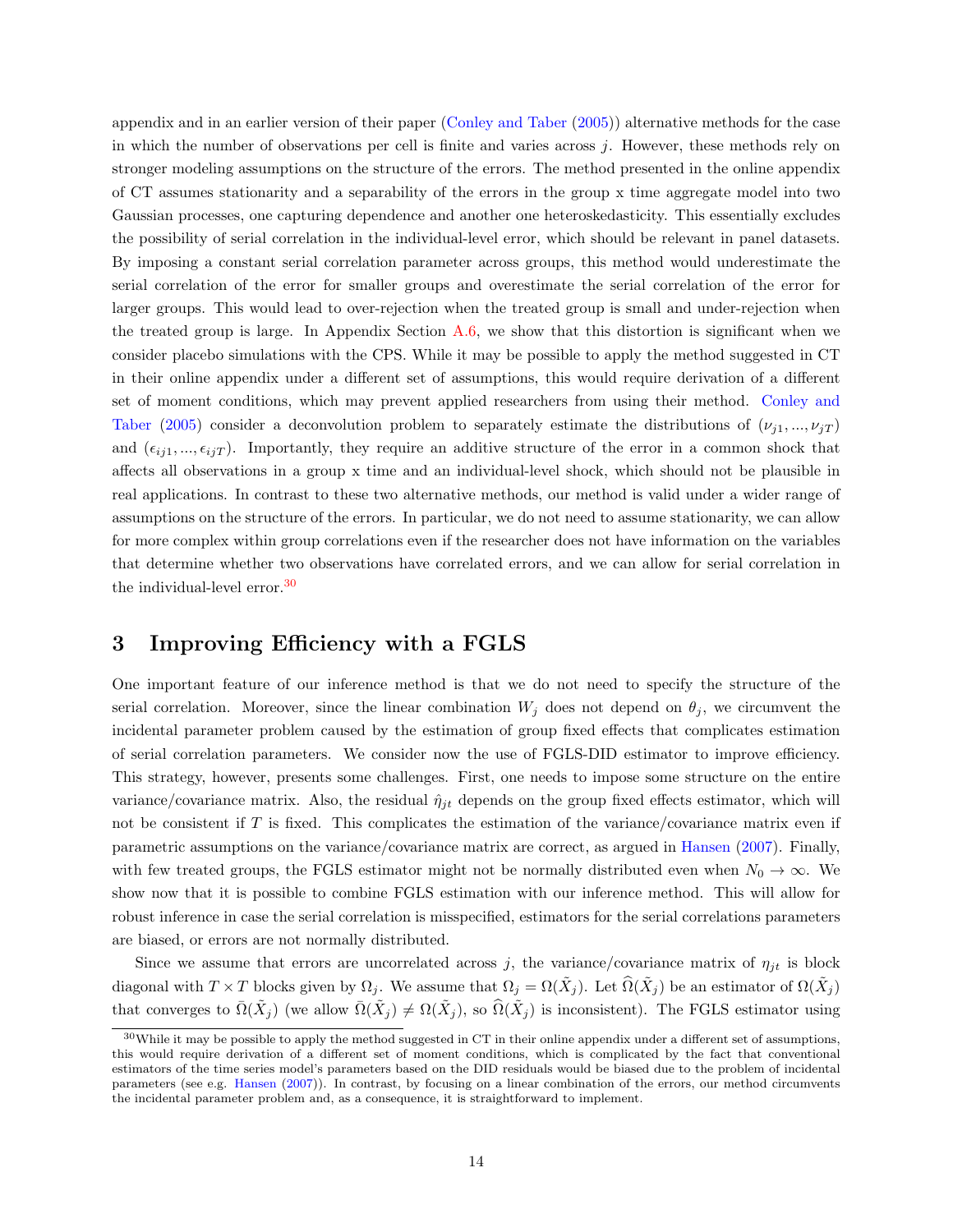$\widehat{\Omega}(\tilde{X}_j)$  will be a linear estimator  $\widehat{\alpha}_{\text{FGLS}} = \sum_{t=1}^T \sum_{j=1}^N \widehat{a}_{jt} Y_{jt}$ . In Appendix [A.5,](#page-41-0) we show that, in the case with only one treated group,  $\hat{\alpha}_{\text{FGLS}} \stackrel{d}{\rightarrow} \sum_{t=1}^{T} \bar{a}_{1t} \eta_{1t}$  when  $N_0 \rightarrow \infty$ , where  $\bar{\mathbf{a}}_1 = (\bar{a}_{11}, ..., \bar{a}_{1T})'$  is defined by:

$$
\bar{\mathbf{a}}_1 = \underset{\mathbf{a}_1}{\text{argmin}} \ \mathbf{a}'_1 \overline{\Omega}(\tilde{X}_1) \mathbf{a}_1
$$
\n
$$
\text{subject to: } \sum_{t=t^*+1}^{T} a_{1t} = 1 \text{ and } \sum_{t=1}^{T} a_{1t} = 0
$$
\n
$$
(8)
$$

Therefore, defining the linear combination  $W_j^* = \sum_{t=1}^T \bar{a}_{1t} \eta_{jt}$ , we show in Appendix [A.5](#page-41-0) that all results from Section [2.3](#page-9-0) apply to the FGLS estimator. The only difference is that the assumptions should be based on the linear combination  $W_j^*$  instead of on the linear combination  $W_j$ . Note that  $\widehat{W}_j^{*R}$  $\stackrel{d}{\to} W_j^*$  when  $N_0 \to \infty$ , so there would not be an incidental parameter problem by looking at the linear combination  $W_j^*$ .<sup>[31](#page-14-1)</sup> For our leading example presented in Section [2.2,](#page-7-0) we would still have  $var(W_j^*|M_j) = A + \frac{B}{M_j}$  for constants A and B.

So far, we only assumed that  $\widehat{\Omega}(\tilde{X}_j)$  converges to  $\overline{\Omega}(\tilde{X}_j)$  when  $N_0 \to \infty$ . So our inference method is valid even if  $\bar{\Omega}(\tilde{X}_j) \neq \Omega(\tilde{X}_j)$ . If  $\eta_{jt}$  is multivariate normal and  $\bar{\Omega}(\tilde{X}_j) = \Omega(\tilde{X}_j)$ , then we show in Appendix [A.5](#page-41-0) that our test has asymptotically the same power as a t-test based on the infeasible GLS estimator, which is the uniformly most powerful (UMP) test in this case.<sup>[32](#page-14-2)</sup> By combining our method with FGLS estimation we provide a test that is asymptotically UMP if all these assumptions are satisfied. Importantly, if the serial correlation is misspecified, the estimators of the serial correlation parameters are inconsistent, or the error is not normally distributed, then our test would still have the correct size while a t-test based on the FGLS estimator would be biased. Therefore, our inference method provides an important safeguard for FGLS estimation in DID settings where there are few treated groups.<sup>[33](#page-14-3)</sup> More specifically, we provide an alternative to cluster-robust inference in FGLS when it is not possible to estimate the CRVE.

# <span id="page-14-0"></span>4 Heteroskedasticity Correction with Large  $t^*$

One of the main features of our inference method presented in Section [2.3](#page-9-0) is that we collapse the time series structure when we consider the linear combination of the errors  $W_i$ , so that the inference problem becomes equivalent to a comparison of means between treated and control groups. This is why our inference method does not require any specification of the time series structure. However, in the case with only one treated group, this implies that we would have, in practice, only one observation for the treated group to estimate the distribution of the treated group error. This is why a crucial assumption of our method is that  $W_j | X_j, d_j \stackrel{d}{=} W_j | \tilde{X}_j$ . Under this assumption, the residuals of the control groups are informative about the distribution of the treated group errors. We can only relax this assumption if we impose some structure on the intra-group correlation.

We now show that, under strict stationarity and ergodicity of the time series, we can apply [Andrews'](#page-24-7) [\(2003\)](#page-24-7) end-of-sample instability test to a transformation of the DID model if we have a large number of pretreatment periods and a small number of post-treatment periods. The main idea is that with large  $t^*$  and

<span id="page-14-1"></span><sup>&</sup>lt;sup>31</sup>Another difference relative to the OLS DID is that we have to estimate  $\bar{a}_{it}$ . However, since we have a consistent estimator for  $\bar{a}_{it}$ , this does not impose any problem to apply our method.

<span id="page-14-2"></span><sup>&</sup>lt;sup>32</sup>The main intuition of the proof is that, even under the alternative hypothesis, we have that  $\widehat{W}_{j}^{*R} \stackrel{d}{\rightarrow} W_{j}^{*}$  for all j in the control group when  $N_0 \to \infty$  but  $N_1$  is small and fixed. Since the probability of resampling a treated group goes to zero, then the bootstrap distribution will approximate the distribution of  $\hat{\alpha}_{FGLS}$  under the null even when the null is false.

<span id="page-14-3"></span><sup>&</sup>lt;sup>33</sup>If we impose assumptions on the structure of the errors, then we could derive moment conditions based on variance/covariance matrix of the residuals and estimate the parameters of  $\Omega(\tilde{X}_j)$  by GMM. However, such assumptions may be restrictive in some cases.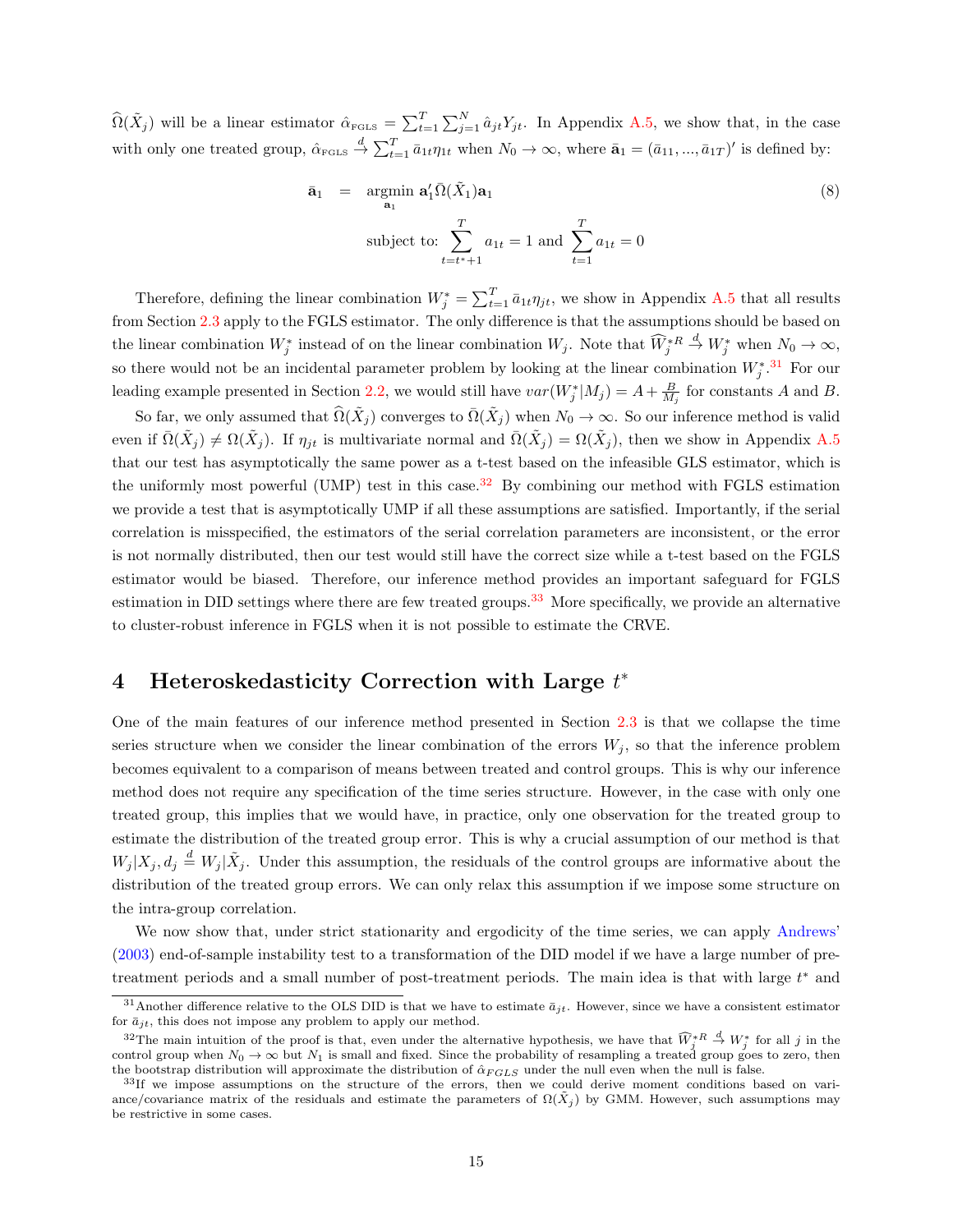small  $T - t^*$  the DID estimator would converge in distribution to a linear combination of the post-treatment errors. Therefore, under strict stationarity and ergodicity, we can use blocks of the pre-treatment periods to estimate the distribution of  $\hat{\alpha}$ . This is essentially the idea of the method suggested in CT, but exploiting the time instead of the cross-section variation.

If we collapse the cross-section variation using the transformation  $\tilde{Y}_t = \frac{1}{N_1} \sum_{j=1}^{N_1} Y_{jt} - \frac{1}{N_0} \sum_{j=N_1+1}^{N} Y_{jt}$ , then:

$$
\tilde{Y}_t = \begin{cases}\n\tilde{\theta} + \tilde{\eta}_t, \text{ for } t = 1, ..., t^* \\
\alpha + \tilde{\theta} + \tilde{\eta}_t, \text{ for } t = t^* + 1, ..., T\n\end{cases}
$$
\n(9)

where  $\tilde{\theta} = \frac{1}{N_1} \sum_{j=1}^{N_1} \theta_j - \frac{1}{N_0} \sum_{j=N_1+1}^{N} \theta_t$  and  $\tilde{\eta}_t = \frac{1}{N_1} \sum_{j=1}^{N_1} \eta_{jt} - \frac{1}{N_0} \sum_{j=N_1+1}^{N} \eta_{jt}$ .

Therefore, this is a particular case of [Andrews' \(2003\)](#page-24-7) end-of-sample instability test in a model that includes only a constant.<sup>[34](#page-15-1)</sup> We want to test whether the average of  $\tilde{Y}_t$  is different after the treatment. With group-level covariates, we can estimate the OLS DID model and then construct  $\tilde{Y}_t$  using  $Y_{jt} - X'_{jt} \hat{\beta}$ . Since  $\hat{\beta}$  is consistent, this approach will work under strict stationarity and ergodicity of  $\eta_{jt}$ . The same approach works if we have individual-level covariates.<sup>[35](#page-15-2)</sup>

This approach might be interesting because we do not need to assume the structure of the heteroskedasticity. Also, this approach works even if we have as few as one treated and one control group. However, this approach is unfeasible if there are few pre-treatment periods. Moreover, the stationarity assumption might be violated if, for example, there is variation in the number of observations per group across time. For example, if we divide the US states in the CPS by quartiles of number of observations for each year from 1979 to 2014, then 35 out of the 51 states belonged to 3 or 4 different quartiles depending on the survey year. In this scenario, our method using the function  $var(W_j | \widehat{\{M(j, t)\}_{t=1}^T})$  would still provide a valid alternative, provided that we have a large number of control groups and we know how the heteroskedasticity was generated.

# <span id="page-15-0"></span>5 Linear Factor Model - Large  $t^*$  and Large  $N_0$

We now show that the inference methods we propose can be expanded to linear factor models with few treated groups. This method has been studied in the panel data setting in [Bai](#page-24-21) [\(2009\)](#page-24-21) and analyzed in detail for estimating treatment effects of regional policies as a generalization of DID in [Gobillon and Magnac](#page-25-7) [\(2013\)](#page-25-7).

[Gobillon and Magnac](#page-25-7) [\(2013\)](#page-25-7) consider a model in which the potential outcome in the absence of treatment is given by:

<span id="page-15-3"></span>
$$
Y_{jt}(0) = x_{jt}\beta + f_t'\lambda_j + \eta_{jt}^{LFM}
$$
\n(10)

<span id="page-15-2"></span><span id="page-15-1"></span><sup>34</sup>Note that the DID estimator would be given by  $\hat{\alpha} = \frac{1}{T-t^*} \sum_{t=t^*+1}^T \tilde{Y}_t - \frac{1}{t^*} \sum_{t=1}^{t^*} \tilde{Y}_t$ .

<sup>&</sup>lt;sup>35</sup>With group-level covariates, we consider a model  $Y_{jt} = \alpha d_{jt} + X'_{jt} \beta + \theta_j + \gamma_t + \eta_{jt}$ . With individual-level covariates, we consider a model  $Y_{ijt} = \alpha d_{jt} + X'_{ijt}\beta + \theta_j + \gamma_t + \nu_{jt} + \epsilon_{ijt}$ . In this case, we have to impose the strict stationarity and ergodicity assumptions on  $\eta_{jt} = \nu_{jt} + \frac{1}{M(j,t)} \sum_{i=1}^{M(j,t)} \epsilon_{ijt}$ .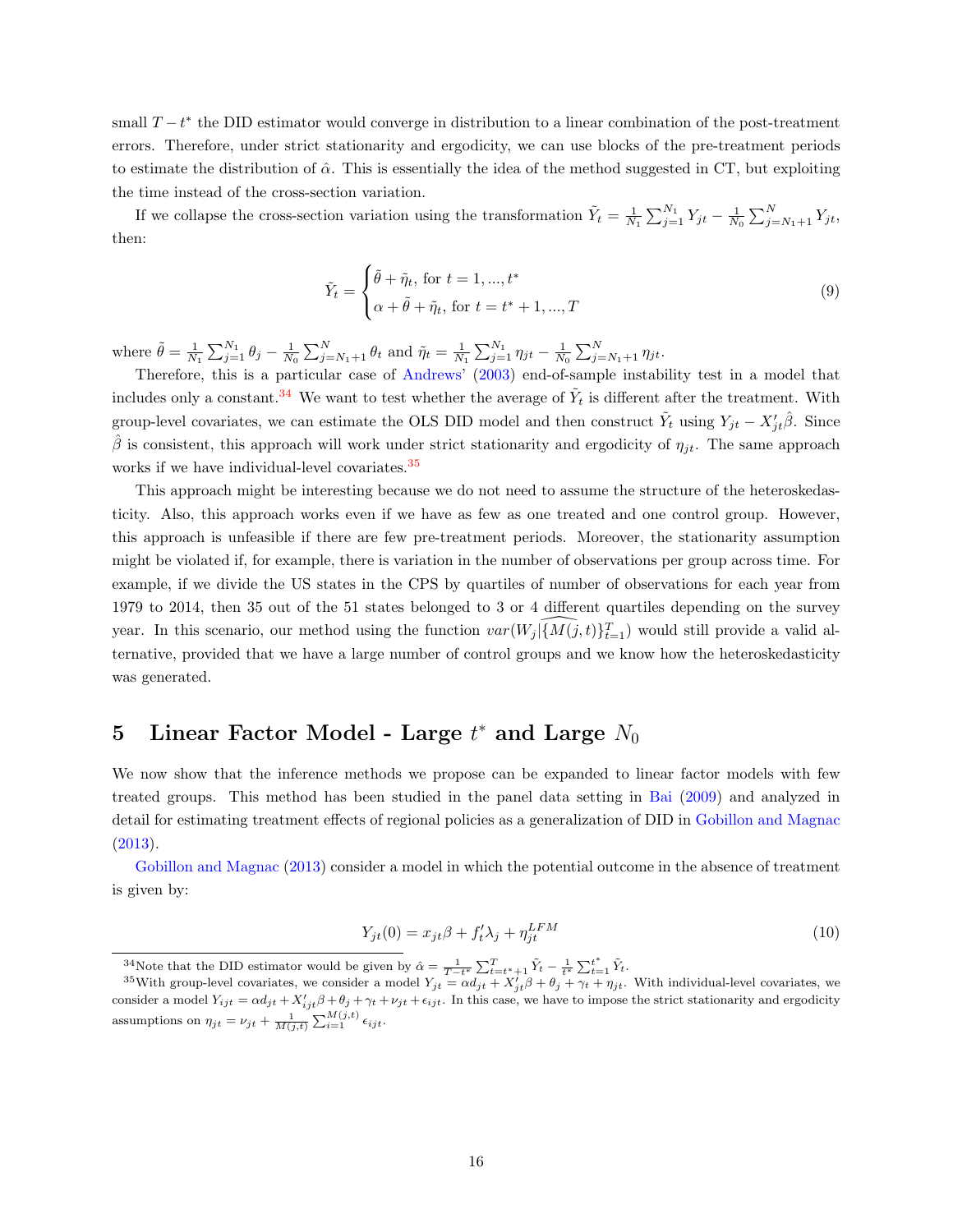where  $x_{it}$  are covariates,  $\lambda_i$  is a  $L \times 1$  vector of individual effects or factor loadings, and  $f_t$  is a  $L \times 1$  vector of time effects or *factors*. The treatment effect is given by  $\alpha_{jt}$ , so that:

$$
Y_{jt}(1) = Y_{jt}(0) + \alpha_{jt} \tag{11}
$$

This model allows for more flexibility relative to the usual DID model. As shown in [Gobillon and Magnac](#page-25-7) [\(2013\)](#page-25-7), we can go back to the usual DID model by setting the restrictions  $\lambda_i = (\theta_i, 1)'$  and  $f_t = (1, \gamma_t)'$ . They assume that we know the number of factors in the true DGP and that the factors are sufficiently strong so that the consistency condition for factors and factor loadings is satisfied.

As suggested in [Gobillon and Magnac](#page-25-7) [\(2013\)](#page-25-7), it is possible to estimate this model in two steps. In the first step, we estimate the linear factor model in equation [10](#page-15-3) using the sample composed of non-treated observations over the whole period and treated observations in the pre-treatment  $(t \leq t^*)$ . If  $t^*$  and  $N_0$  tend to  $\infty$ , then we get consistent estimators for  $\beta$ ,  $f_t$  and  $\lambda_t$ . In the second step, we estimate the counterfactual term imputing the estimated  $\beta$ ,  $f_t$  and  $\lambda_t$ . More specifically, we have that the average treatment on the treated effect in period  $t$  is given by:

$$
\alpha_t \equiv E[Y_{jt}(1) - Y_{jt}(0)] \text{ treated } ] = E[\alpha_{jt} | \text{ treated } ] = E[Y_{jt} - x_{jt}\beta - \lambda_i' f_t] \text{ treated } ] \tag{12}
$$

Therefore, we can use the empirical counterpart  $\hat{\alpha}_t = \frac{1}{N_1} \sum_{j=1}^{N_1} \left[ Y_{jt} - x_{jt} \hat{\beta} - \hat{\lambda}'_i \hat{f}_t \right]$  to estimate  $E[\alpha_{jt}]$  treated ]. If we let  $N_0$  and  $t^*$  go to  $\infty$  while  $N_1$  is fixed, then:

$$
\hat{\alpha}_t = \frac{1}{N_1} \sum_{j=1}^{N_1} \left[ Y_{jt} - x_{jt} \hat{\beta} - \hat{\lambda}'_i \hat{f}_t \right] \stackrel{d}{\to} \frac{1}{N_1} \sum_{j=1}^{N_1} \left[ Y_{jt} - x_{jt} \beta - \lambda'_i f_t \right] =
$$
\n
$$
= E[\alpha_{jt}| \text{ treated } ] + \frac{1}{N_1} \sum_{j=1}^{N_1} \eta_{jt}^{LFM} \tag{13}
$$

If we want to estimate the average treatment on the treated as defined in [Gobillon and Magnac](#page-25-7) [\(2013\)](#page-25-7), we just need to use  $\hat{\alpha} = \frac{1}{T-t^*} \sum_{t=t^*+1}^T \hat{\alpha}_t$ . As  $N_0$  and  $t^*$  go to  $\infty$  while  $N_1$  and  $T-t^*$  are fixed,  $\hat{\alpha} - E[\alpha_{jt} |$ treated] will converge to  $\frac{1}{T-t^*}\sum_{t=t^*+1}^T\left[\frac{1}{N_1}\sum_{j=1}^{N_1}\eta_{jt}^{LFM}\right]$ . In other words, with fixed  $N_1$  and fixed  $T-t^*$ , the error of the linear factor model estimator will be dominated by the error of the treated groups.

This result is a natural extension of  $CT<sup>36</sup>$  $CT<sup>36</sup>$  $CT<sup>36</sup>$  The key point is that common factors and factor loads are consistently estimated, so we can use the residuals from the linear factor model  $\hat{\eta}_{jt}^{LFP}$  to estimate the distribution of  $\eta_{jt}^{LFM}$ . This works because as  $t^*$  and  $N_0$  tend to  $\infty$ ,  $\hat{\eta}_{jt}^{LFF}$  $\stackrel{d}{\to} \eta_{jt}^{LFP}$ . Since we have both  $t^* \to$  $\infty$  and  $N_0 \to \infty$ , we have two alternatives in this case. We can exploit the cross-section variation using the estimated residuals from the control groups,  $\frac{1}{T-t^*} \sum_{t=t^*+1}^T \hat{\eta}_{jt}^{LFM}$  for  $j > N_1$ , to approximate the distribution of the errors of the treated groups,  $\frac{1}{T-t^*}\sum_{t=t^*+1}^T \eta_{jt}^{LFM}$  for  $j \leq N_1$ . Under homoskedasticity across j, this is essentially the method presented in CT applied to linear factor models with few treated groups. If errors are heteroskedastic, then we can use our method, provided that we know how the heteroskedasticity was generated. Alternatively, we can exploit the time series variation as shown in Section [4](#page-14-0) provided that  $\eta_{jt}^{LFM}$ is strictly stationary and ergodic.

<span id="page-16-0"></span><sup>&</sup>lt;sup>36</sup> Note that we get an equivalent formula in the DID model if we let  $N_0$  and  $t^*$  go to  $\infty$  while  $N_1$  and  $T-t^*$  are fixed.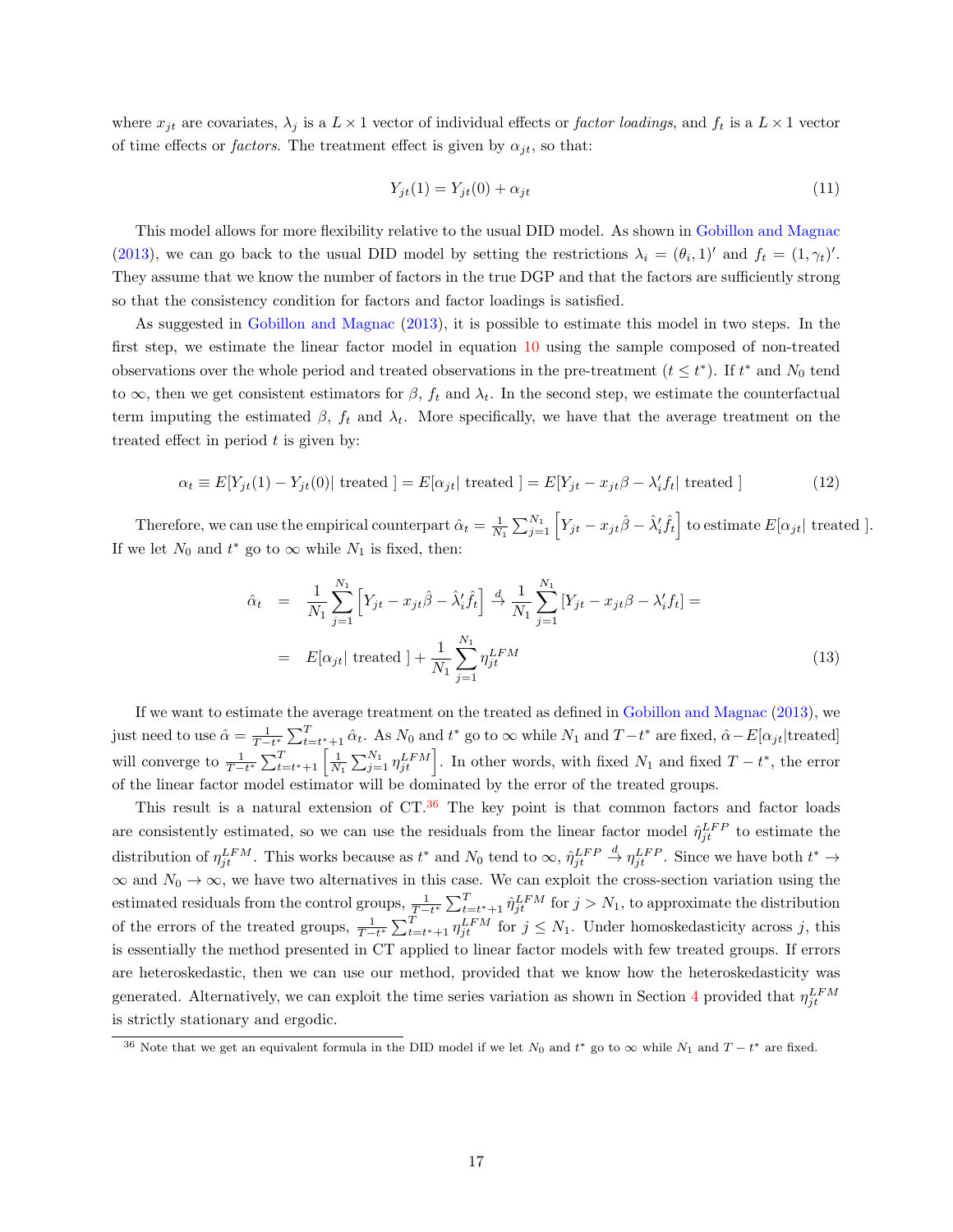# <span id="page-17-0"></span>6 Monte Carlo Evidence

In this section, we provide Monte Carlo evidence of different hypothesis testing methods in DID. We assume that the underlying data generating process (DGP) is given by:

$$
Y_{ijt} = \nu_{jt} + \epsilon_{ijt} \tag{14}
$$

In our simulations, we estimate a DID model given by equation [4](#page-7-1) where only  $j = 1$  is treated and  $T = 2$ , and then we test the null hypothesis of  $\alpha = 0$  using different hypothesis testing methods. We focus on the case with  $j = 1$  as this is the case in which no method that allows for unrestricted heteroskedasticity provides reliable inference. We consider variations in the DGP along three dimensions:

- 1. The number of groups:  $N_0 + 1 \in \{25, 100\}.$
- 2. The intra-group correlation:  $\nu_{jt}$  and  $\epsilon_{ijt}$  are drawn from normal random variables. We hold constant the total variance  $var(\nu_{jt} + \epsilon_{ijt}) = 1$ , while changing  $\rho = \frac{\sigma_{\nu}^2}{\sigma_{\nu}^2 + \sigma_{\epsilon}^2} \in \{.01\%, 1\%, 4\%\}.$
- 3. The number of observations within group: we draw, for each group j,  $M_j$  from a discrete uniform random variable with range  $[\underline{M}, \overline{M}] \in \{[50, 200], [200, 800], [50, 950]\}.$ <sup>[37](#page-17-2)</sup>

For each case, we simulated 100,000 estimates. We present rejection rate results for inference using robust standard errors in the individual-level OLS regression, and for the cluster residual bootstrap with and without our heteroskedasticity correction. All Results using DL and CT methods are similar to the results using cluster residual bootstrap without heteroskedasticity correction, as presented in the Appendix Tables. We do not include in the simulations methods that allow for unrestricted heteroskedasticity. As explained in Section [2.1,](#page-5-4) these methods do not work well when there is only one treated group. We also do not include the method suggested by [MacKinnon and Webb](#page-25-2) [\(2015a\)](#page-25-2) in the simulations because their method collapses to CT when there is only one treated group. We present in Appendix [A.6](#page-46-0) simulations based on the method proposed by CT in their online appendix. In both MC simulations and in simulations with the CPS, we show that their method leads to significant size distortions when  $T > 2$  and there is serial correlation in the individual-level error.

#### <span id="page-17-1"></span>6.1 Test Size

We present in Panel A of Table [1](#page-29-0) results from simulations using 100 groups (one treated and 99 controls) for different values of the intra-group correlations. Column 1 shows that average rejection rates for a test with 5% significance using robust standard errors in the individual-level DID regression. The rejection rate is slightly higher than 5% when the intra-group correlation  $\rho = 0.01\%$  (5.4%), but increases sharply for larger values of the intra-group correlation. The rejection rate is 19% when  $\rho = 1\%$  and 42% when  $\rho = 4\%$ . With cluster residual bootstrap without correction, the average rejection rate is always around 5% (column 3 of Table [1\)](#page-29-0). However, this average rejection rate hides an important variation with respect to the number of observations in the treated group  $(M_1)$ .

In Figure [1.](#page-27-0)A, we show rejection rates for cluster residual bootstrap without correction conditional on the size of the treated group for the case with  $\rho = 0.01\%$ . The rejection rate is around 14% when the treated

<span id="page-17-2"></span><sup>&</sup>lt;sup>37</sup>In the Monte Carlo simulations, we always consider the case  $M(j,t) = M_j$ . In each simulations,  $\{M_j\}_{j=1}^N$  is redrawn according to the distribution of  $M_j$  considered in the DGP. In the simulations with real datasets in Section [7,](#page-20-0) there is variation in  $M(j, t)$  across t.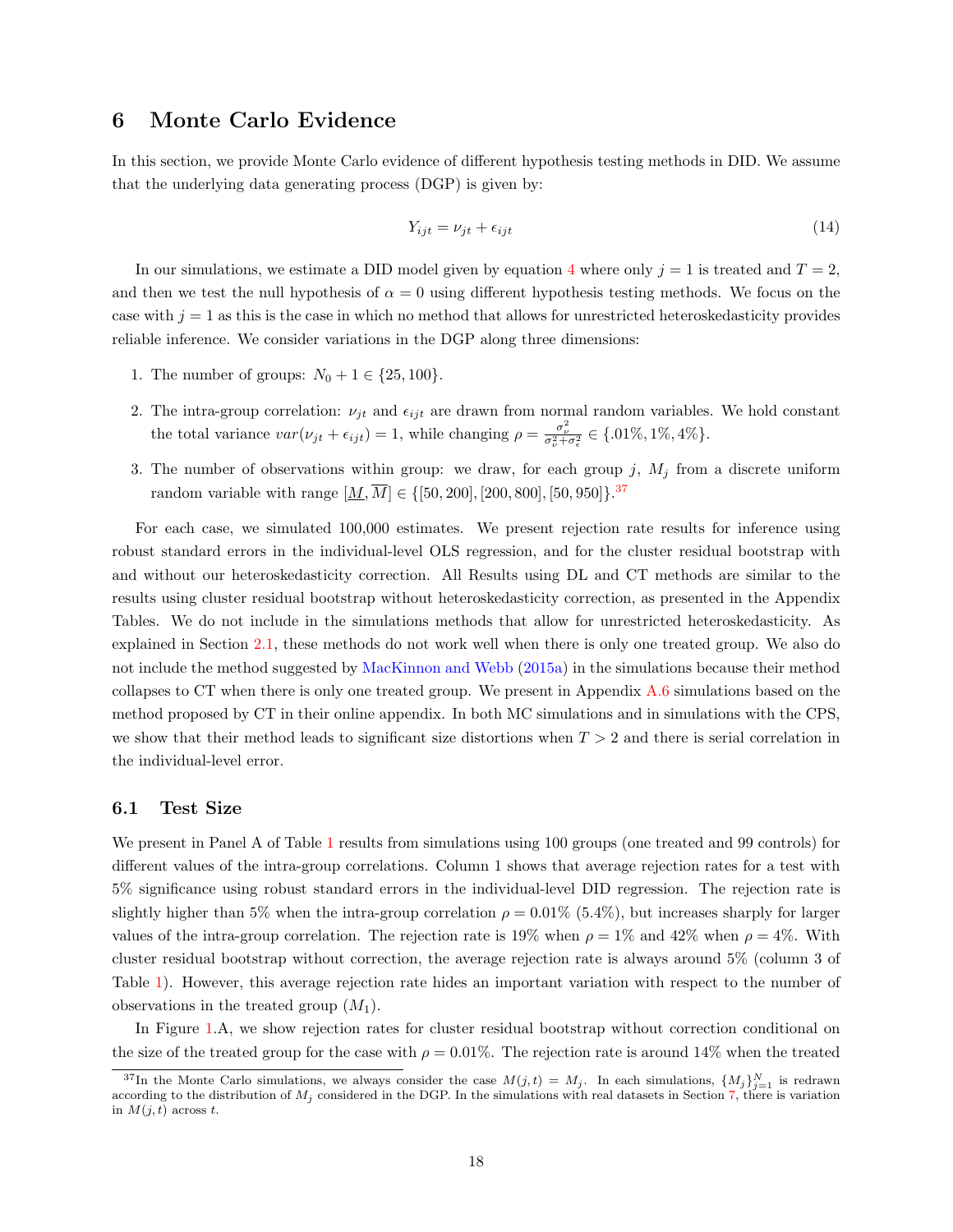group is in the first decile of number of observations per group, while it is only 0.8% when the treated group is in the 10th decile. Note also that this distortion in rejection rates is not confined to the extremes of the distribution of group sizes. For example, the rejection rate is 3% when the treated group is in the 6th decile of number of observations per group. We summarize this variation in rejection rates by looking at the absolute difference in rejection rates for each decile of  $M_1$  relative to the average rejection rate. Then we average these absolute differences across deciles. We call this measure "relative size distortion". We present these results in column 4 of Table [1](#page-29-0) for the bootstrap without heteroskedasticity correction. Conditional on the number of observations of the treated group, these methods present a relative size distortion in the rejection rates of 3.4 percentage points for a 5% significance test when  $\rho = 0.01\%$ . We present rejection rates by decile of the treated group for cluster residual bootstrap without correction when  $\rho = 1\%$  and when  $\rho = 4\%$  in Figures [1.](#page-27-0)B and 1.C, respectively. As expected, this variation in rejection rates becomes less relevant when the intra-group correlation becomes stronger. This happens because the aggregation from individual to group x time averages induces less heteroskedasticity in the residuals when a larger share of the residual is correlated within group. Still, even when  $\rho = 4\%$  the difference in rejection rates by number of observations in the treated group remains relevant. The rejection rate is around 6.5% when the treated group is in the first decile of number of observations per group, while it is 4.2% when the treated group is in the 10th decile. The relative size distortion in rejection rates for the bootstrap without correction is around 0.7 percentage points in this scenario (column 4 of Table [1\)](#page-29-0). Inference using DL or CT methods present similar size distortions, as presented in Appendix Table [A.1.](#page-29-0)

Given that inference using these methods is problematic when there is variation in the number of observations per group, we consider our residual bootstrap method with heteroskedasticity correction derived in Section [2.3.](#page-9-0) We present rejection rates by decile of the treated group when the intra-group correlation is 0.01%, 1%, and 4% in Figures [1.](#page-27-0)D to [1.](#page-27-0)F. Average rejection rates using our method are always around 5% and, more importantly, there is no variation with respect to the number of observations in the treated group. These results are also presented in columns 5 and 6 of Table [1.](#page-29-0) The relative size distortion in rejection rates is only around 0.2-0.3 percentage points, regardless of the value of the intra-group correlation.

We present in Appendix Table [A.1](#page-29-0) the simulation results with variations in the distribution of group sizes. We first change the range of the distribution of  $M_j$  from [50, 200] to [200, 800]. This way, we increase the number of observations per group while holding the ratio between the number of observations in different groups constant. Increasing the number of observations per group ameliorates the problem of (over-) underrejecting the null when  $M_1$  is (small) large relative to the number of observations in the control groups when  $\rho = 1\%$  or  $\rho = 4\%$ . However, increasing the number of observations has no detectable effect when the intra-group correlation is 0.01%. In this case, the ratio between the variance of  $W_1$  and the variance of  $W_j$  becomes less sensitive with respect to the number of observations per group, as explained in Section [2.2.](#page-7-0) We also present in Appendix Table [A.1](#page-29-0) simulations when  $M_j$  varies from 50 to 950. Therefore, the average number of observations remains constant, but we have more variation in  $M_j$  relative to the [200, 800] case. As expected, more variation in the number of observations per group worsens the inference problem we highlight with the bootstrap without correction. Importantly, our residual bootstrap with heteroskedasticity correction remains accurate irrespective of the variation in the number of observations per group.

As presented in Section [2.3,](#page-9-0) our method works asymptotically when  $N_0 \to \infty$ . This assumption is important for two reasons. First, as in any other cluster bootstrap method, a small number of groups implies a small number of possible distinct pseudo-samples. In this case, the bootstrap distribution will not be smooth even with many bootstrap replications [\(Cameron et al.](#page-24-2) [\(2008\)](#page-24-2)). Additionally, our method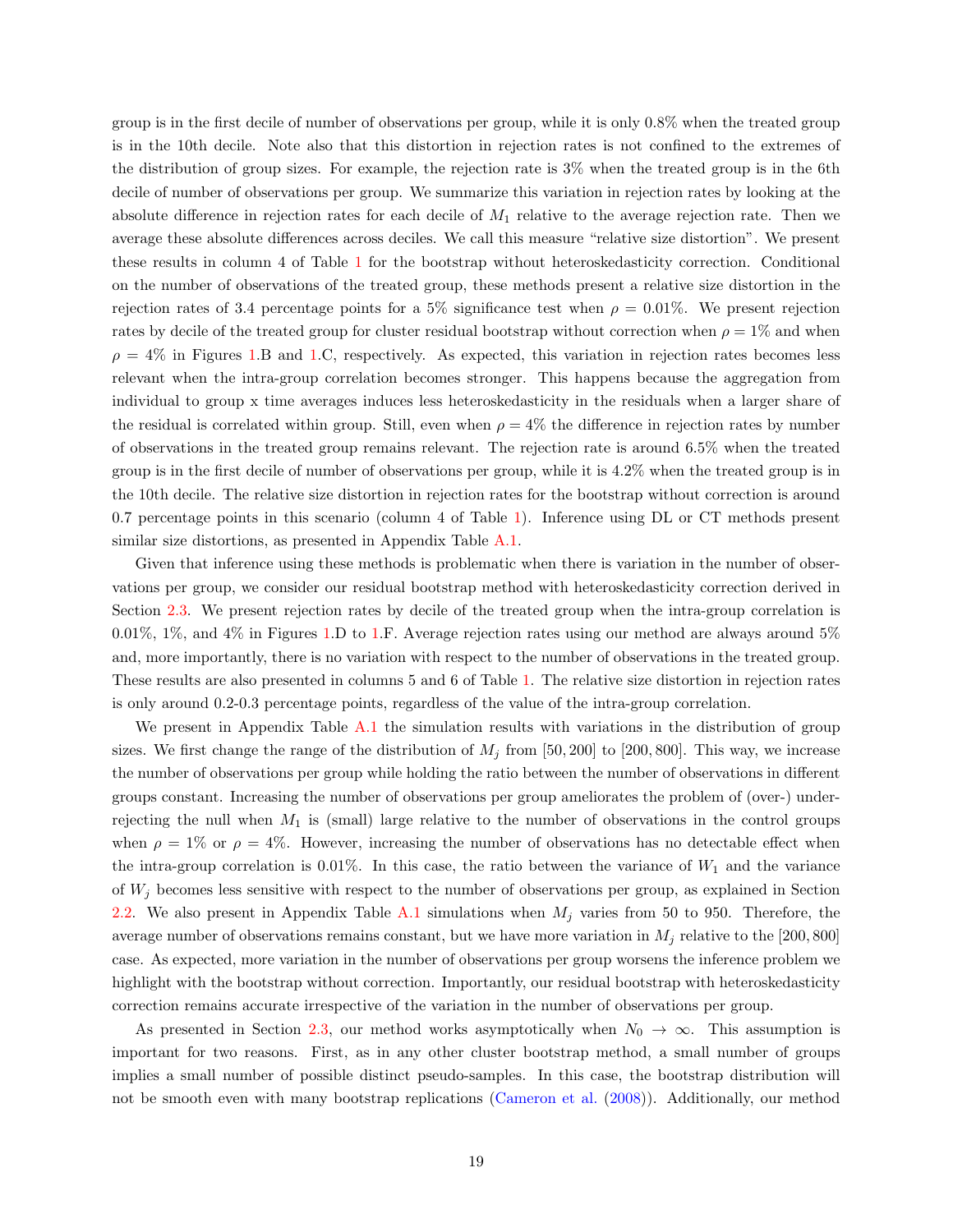requires that we estimate  $var(W_i | M_i)$  using the group x time aggregate data so that we can apply our heteroskedasticity correction. If there are only a few groups, then our estimator of  $var(W_i | M_i)$  will be less precise. In particular, it might be the case that  $var(W_j | M_j) < 0$  for some j, which implies that we would not be able to normalize the residual of observation j. When  $var(W_j | M_j ) < 0$  for some j, we use the following rule: if  $\hat{A} < 0$ , then we use  $var(\widehat{W_j | M_j}) = \frac{1}{M_j}$ , as  $\hat{A} < 0$  would suggest that there is not a large intra-group correlation problem. If  $\hat{B} < 0$ , then we use  $var(W_j | M_j ) = 1$ , as  $\hat{B} < 0$  would suggest that there is not much heteroskedasticity. It is important to note that asymptotically this rule would not be relevant, since  $var(W_j | M_j) > 0$  for all M. We had  $var(W_j | M_j) > 0$  for all j in more than 99% of our simulations with  $N = 100$ . However, when there are fewer control groups, the function  $var(W_i|M_i)$  will be estimated with less precision.

We present in Panel B of Table [1](#page-29-0) and in Figure [2](#page-27-1) the simulation results when the total number of groups is 25. Average rejection rates are slightly higher for both bootstraps with and without correction, at 5.3-5.6%.[38](#page-19-0) As shown in Figure [2,](#page-27-1) there is a minor distortion in rejection rates when the treated group is in the first decile of group size when using our bootstrap method with heteroskedasticity correction. Still, our method provides reasonably accurate hypothesis testing even with 25 groups. In particular, our method provides substantial improvement in relative size distortion when compared to the bootstrap without correction, especially when intra-group correlation is not too strong, as presented in column 6 of Table [1.](#page-29-0)

As a robustness check, we consider in Appendix Table [A.3](#page-30-0) alternative data generating processes for  $\nu_{jt}$ . In panel A we consider the case with a chi-squared distribution with one degree of freedom, in panel B we consider the case with a student-t distribution with 3 degrees of freedom, and in panel C we consider the case with a binary distribution. Note that our assumption 3 is not valid under these data generating processes. Our simulation results suggest that our method still provides reliable inference in these settings. The simulation results are very similar to the case where  $\nu_{it}$  is normally distributed. In particular, our method substantially improves relative to a bootstrap without correction when the intra-group correlation is not too strong. In Section [7](#page-20-0) we provide evidence that our inference method also improves inference relative to alternative methods in simulations with real datasets, where we do not have control over the DGP.

#### 6.2 Test Power

We have focused so far on Type I error. We saw in Section [6.1](#page-17-1) that our method is efficient in providing tests that reject the null with the correct size when the null is true. We are interested now in whether our tests have power to detect effects when the null hypothesis is false. We run the same simulations as in Section [6.1,](#page-17-1) with the difference that we now add an effect of  $\beta$  standard deviations for observation  $\{ijt\}$  when  $d_{it} = 1$ . Then we calculate rejection rates using our method. Given that we know the DGP in our Monte Carlo simulations, we can calculate the variance of  $\hat{\alpha}$  given the parameters of the model and generate an (infeasible) t-statistic  $t = \frac{\hat{\alpha}}{\sigma_{\hat{\alpha}}}$ . Then we also calculate rejection rates based on this test statistic. Note that with two periods and one treated group, with  $N_0 \to \infty$ , the DID OLS estimator is asymptotically equivalent to the GLS estimator where the full structure of the variance/covariance matrix is known. Therefore, since the errors in our DGP are normally distributed, we also know that a test based on this t-statistic is the uniformly most powerful test (UMP) for this particular case. Given our results from Section [3,](#page-13-0) we know that our inference method has asymptotically the same power of the UMP test.

In Figures [3.](#page-28-0)A to [3.](#page-28-0)C, we present power results for different intra-group correlation parameters when

<span id="page-19-0"></span><sup>38</sup>Average rejection rates are approximately 8% for the original CT method, as presented in Appendix Table [A.2.](#page-29-1)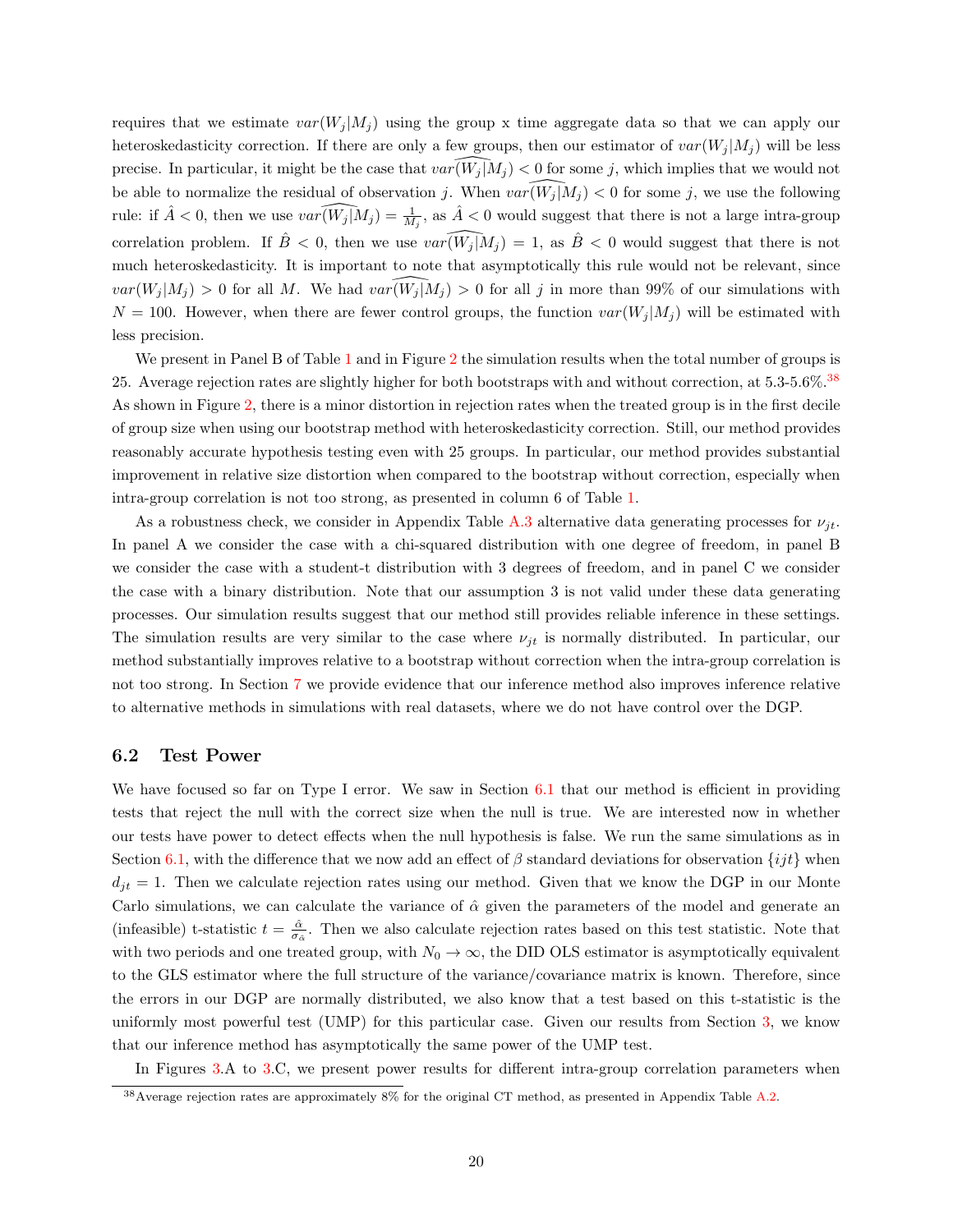there are 100 groups (1 treated and 99 control groups) separately when the treated group is above and below the median of number of observations per group. The most important feature in these graphs is that, for this particular DGP, the power of our method converges to the power of the UMP test when we have many control groups in all intra-group correlation and group size scenarios. It is also interesting to note that the power is higher when the treated group is larger. This is reasonable, since the main component of the variance of the DID estimator with few treated and many control groups comes from the variance of the treated groups. The difference in power for above- and below-median treated groups vanishes when the intra-group correlation increases. This happens because a higher intra-group correlation makes the model less heteroskedastic, so the size of the treated group would be less related to the precision of the estimator. Finally, the power of the test decreases with the intra-group correlation which reflects that, for a given number of observations per group, a higher intra-group correlation implies more volatility in the group x time regression.

When we have 25 groups (1 treated and 24 control), then the power of our method is slightly lower than the power of the UMP test (Figures [3.](#page-28-0)D to [3.](#page-28-0)F). This is partially explained by fact that we need to estimate the function  $var(W_i | M_i)$  and, with a finite number of control groups, this function would not be precisely estimated. Still, the power of our method is relatively close to the power of the UMP test, especially when the intra-group correlation is not high.

# <span id="page-20-0"></span>7 Simulations with Real Datasets

The results presented in Section [6](#page-17-0) suggest that heteroskedasticity generated by variation in group sizes invalidates inference methods that rely on homoskedasticity such as DL, CT, and cluster residual bootstrap, while our method performs well in correcting for heteroskedasticity when there are 25 or more groups. However, a natural question that arises is whether these results are "externally valid." In particular, we want to know (i) whether heteroskedasticity generated by variation in group sizes is a problem in real datasets with large number of observations, and (ii) whether our method works in real datasets, where we do not have control over the DGP. More specifically, our DGP in Section [6](#page-17-0) implies that the real variance of  $W_j$ would have exactly the relationship  $var(W_j | M_j) = A + \frac{B}{M_j}$ , which might not be the case in real datasets. To illustrate the magnitude of the heteroskedasticity problem and to test the accuracy of our method, we conduct simulations of placebo interventions using two different real datasets: the American Community Survey (ACS) and the Current Population Survey (CPS).<sup>[39](#page-20-1)</sup>

We consider two different group levels for the ACS based on the geographical location of residence: Public Use Microdata Areas (PUMA) and states. Simulations using placebo interventions at the PUMA level would be a good approximation to our assumption that  $N_1$  is small while  $N_0 \to \infty$ . Simulations using placebo interventions at the state level would mimic situations of DID designs that are commonly used in applied work where the treatment unit is a state, with a dataset that includes a very large number of observations per group x time cell. We also consider the CPS for simulations with more than two periods. As shown in [Bertrand et al.](#page-24-0) [\(2004\)](#page-24-0), this dataset exhibits an important serial correlation in the errors, so we want to check whether our method method is efficient in correcting for that.

We use the ACS dataset for the years 2000 to 2015, and the CPS Merged Outgoing Rotation Groups for the years 1979 to 2015.<sup>[40](#page-20-2)</sup> We extract information on employment status and earnings for women between ages 25 and 50, following [Bertrand et al.](#page-24-0) [\(2004\)](#page-24-0). We present in Table [2](#page-29-1) the distribution of number of

<span id="page-20-1"></span><sup>39</sup>We created our ACS extract using IPUMS [\(Ruggles et al.](#page-25-21) [\(2015\)](#page-25-21)).

<span id="page-20-2"></span><sup>40</sup>For simulations using the ACS at the PUMA level, there is only information available from 2005 to 2015.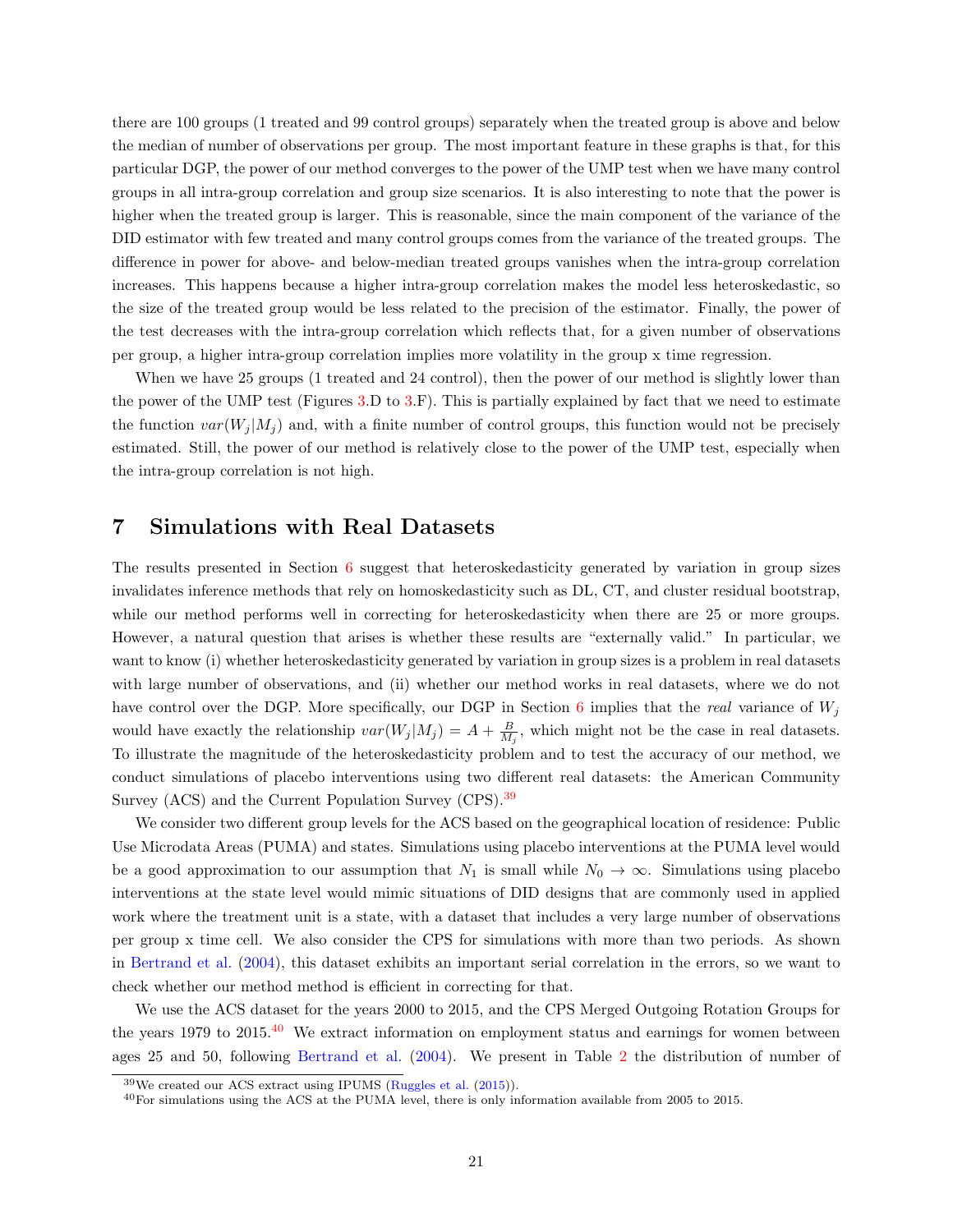observations per group x cell for the PUMA-level ACS (column 1), for the state-level ACS (column 2) and for the state-level CPS (column 3). Considering the 2015 dataset, there are, on average, 505 observations in each PUMA x time cell in the ACS. This number, however, hides an important heterogeneity in cell sizes. The 10th percentile of PUMA x time cell sizes is 152, while the 90th percentile is 923. There is also substantial heterogeneity in state x time cell sizes in the ACS. While the average cell size is 9725, the 10th percentile is 1,290, while the 90th percentile is  $18,913$ .<sup>[41](#page-21-0)</sup> Finally, the state x time cells in the CPS have substantially fewer observations compared to the ACS. While the average cell size is 666, the 10th percentile is 376, and the 90th percentile is 857.

For the ACS simulations, we consider pairs of two consecutive years and estimate placebo DID regressions using one of the groups (PUMA or state) at a time as the treated group. Note that this differs from [Bertrand](#page-24-0) [et al.](#page-24-0) [\(2004\)](#page-24-0) simulations, as they randomly selected half of the states to be treated. In each simulation, we test the null hypothesis that the "intervention" has no effect  $(\alpha = 0)$  using robust standard errors, and bootstrap with and without our heteroskedasticity correction. Since we are looking at placebo interventions, if the inference method is correct, then we would expect to reject the null roughly 5% of the time for a test with 5% significance level. For each pair of years, the number of PUMAs that appear in both years ranges from 427 to 982, leading to 7,152 regressions in total. For the state-level simulations, we have  $51 \times 15 = 765$ regressions.<sup>[42](#page-21-1)</sup> For the CPS simulations, we used 2, 4, 6, or 8 consecutive years, always using the first half of the years as pre-treatment and the second half as post-treatment. This leads to 1530 to 1836 regressions, depending on the number of years used in each regression.

### <span id="page-21-4"></span>7.1 American Community Survey (ACS) Results

In Panel A of Table [3,](#page-30-0) we present results from simulations using the PUMA-level treatments using the ACS. In column 1, we show rejection rates using OLS robust standard errors in the individual-level DID regression. Rejection rates for a 5% significance test are 6.8% when the outcome variable is employment, and 7.8% when it is log wages. This over-rejection suggests that there is some intra-group correlation that the robust individual-level standard error does not take into account. In column 3 of Table [3,](#page-30-0) we present results for the bootstrap without the heteroskedasticity correction (results for DL and CT are simular). As in the Monte Carlo simulations, average rejection rates without correction are very close to 5%. However, there is substantial variation when we look at rejection rates conditional on the size of the treated group. We present in column 4 of Table [3](#page-30-0) the difference in rejection rates when the number of observations in the treated group is above and below the median. $43$  For both outcome variables, the rejection rate is around 8 percentage points lower when the treated group has a group size above the median. This implies a rejection rate of around 9% when the treated group is below the median, and around 1% when the treated group is above the median. In columns 5 and 6 of Table [3,](#page-30-0) we present the rejection rates using bootstrap with our heteroskedasticity correction.<sup>[44](#page-21-3)</sup> For both outcomes, average rejection rate has the correct size of 5% and, more importantly, there is virtually no difference between rejection rates when the treated group is above or below the median. Therefore, our method was successful in correcting for the heteroskedasticity problem

<span id="page-21-0"></span><sup>&</sup>lt;sup>41</sup>The number of observations in the ACS increased substantially starting from the 2005 ACS. All results remain similar if we consider only the ACS data from 2005 to 2015.

<span id="page-21-2"></span><span id="page-21-1"></span><sup>42</sup>We include Washington, D.C.

<sup>&</sup>lt;sup>43</sup>Given that we have a limited number of simulations, we do not calculate the relative size distortion in rejection rates across deciles, as we do in the Monte Carlo simulations. For the PUMA-level simulations, there are only approximately 700 simulations for each decile. For the state-level simulations there would be only around 70 simulations for each decile.

<span id="page-21-3"></span> $^{44}$ In all simulations using real data, we use the version of our method that allows for samplings weights, as described in Appendix [A.4.](#page-40-1)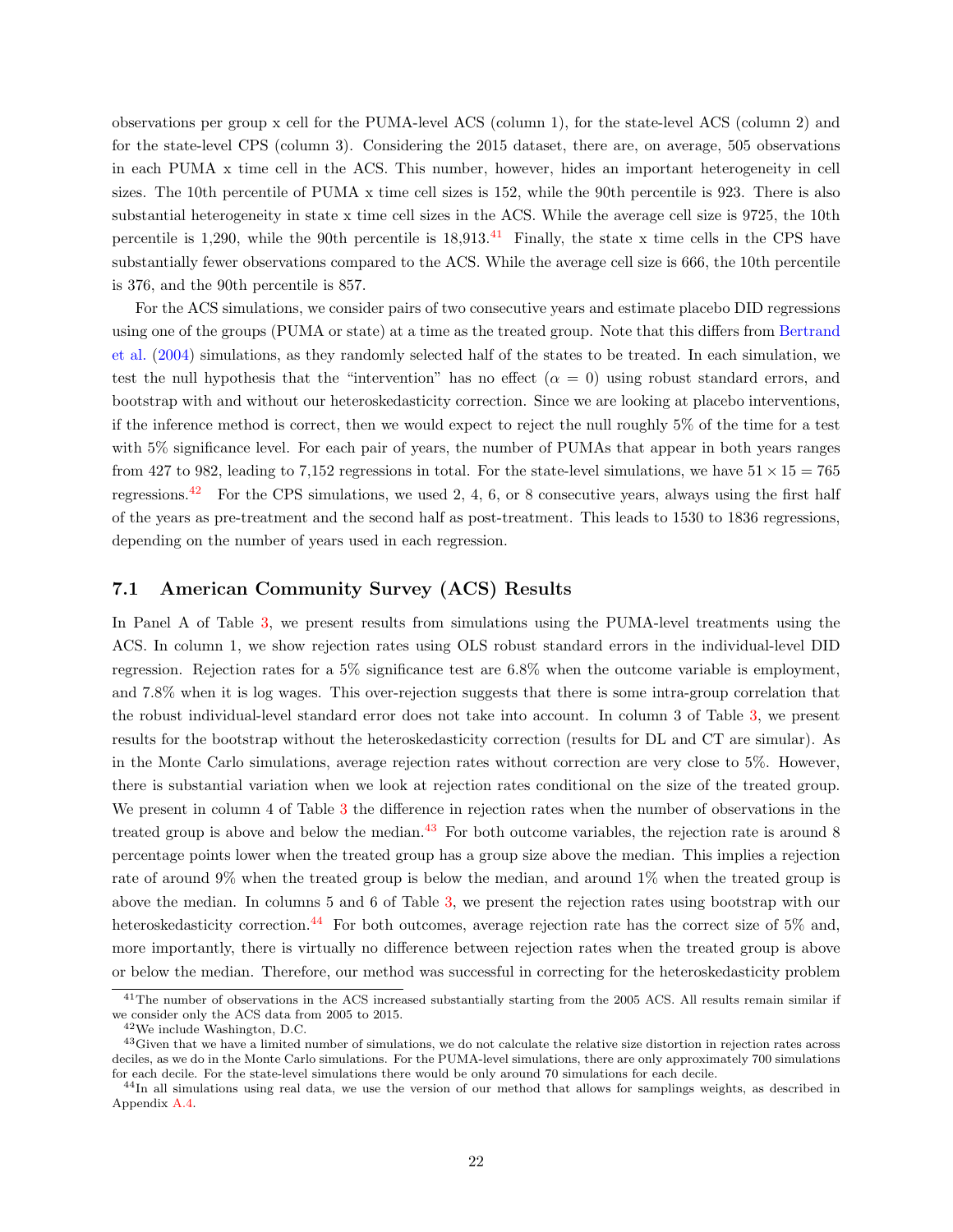even in a setting where we do not have control over the DGP.

We present in Panel B of Table [3](#page-30-0) the results for state-level simulations. The most striking result in this table is that rejection rates using bootstrap without correction still depend on the size of the treated group. This happens in a dataset with, on average, around 10,000 observations per group x time cell. In particular, the rejection rate in the simulations with log wages as the outcome variable is zero when the treated group is below the median, and 10% when the treated group is above the median. We present rejection rates using bootstrap with our heteroskedasticity correction in columns 5 and 6. Average rejection rates are around 5%, and, more importantly, there is no significant difference in rejection rates depending on the size of the treated state.

#### <span id="page-22-0"></span>7.2 Current Population Survey (CPS) Results

We present the simulation results using the CPS in Table [4.](#page-31-0) Panel A presents rejection rates of DID models using 2 years of data, while Panels B, C, and D present rejection rates using respectively 4, 6, and 8 years. Inference with OLS robust standard errors on the individual-level model becomes worse when we include more years of data in the model (column 1). This result is consistent with the findings in [Bertrand et al.](#page-24-0) [\(2004\)](#page-24-0). The key point is that the panel structure of the CPS Merged Outgoing Rotation Groups generates serial correlation in the errors. We present rejection rates for the residual bootstrap without correction in columns 3 and 4. The average rejection rates are close to 5% irrespective of the number of periods, which was expected given that this method takes serial correlation into account by looking at a linear combination of the residuals (as in CT). However, since this linear combination of the residuals is heteroskedastic, rejection rates based on this method vary significantly with the size of the treated group. We present rejection rates using bootstrap with our heteroskedasticity correction in columns 5 and 6. As in the ACS simulations, the results indicate that on average rejection rates have the correct size and that rejection rates do not depend on the size of the treated group in all simulations. Therefore, our method is efficient in correcting for heteroskedasticity in a scenario that serial correlation is important without the need to specify the structure of the serial correlation.

#### 7.3 Power with Real Data Simulations

We saw in Sections [7.1](#page-21-4) and [7.2](#page-22-0) that our method provides tests with correct size in simulations with the ACS and the CPS. We now present power results from simulations with these datasets in Figure  $4^{45}$  $4^{45}$  $4^{45}$  $4^{45}$ . Figure [4.](#page-28-1)A shows power results using the ACS with state-level treatment. When the treated group is above the median, our method is able to detect an effect size of 0.07 log points with probability approximately equal to 80%. When the treated group is below the median, we are only able to attain this power for effects greater than 0.1 log points. This again reflects that the variance of  $\hat{\alpha}$  is higher when the treated group is smaller. Figures [4.](#page-28-1)B to [4.](#page-28-1)E present results for simulations using the CPS with different numbers of time periods. The power in the CPS simulations is considerably lower than in the ACS simulations. The power to reject an effect of 0.07 log points when the treated group is above the median ranges from 32% to 49%, depending on the number of periods used in the simulations. This happens because the ACS has a much larger number of observations than the CPS. Even though we have only one treated group in all simulations, the larger

<span id="page-22-1"></span><sup>&</sup>lt;sup>45</sup>As in the MC simulations, to calculate the power in these simulations with real data, we add an effect of  $\beta$  for the unit that is randomly selected to be treated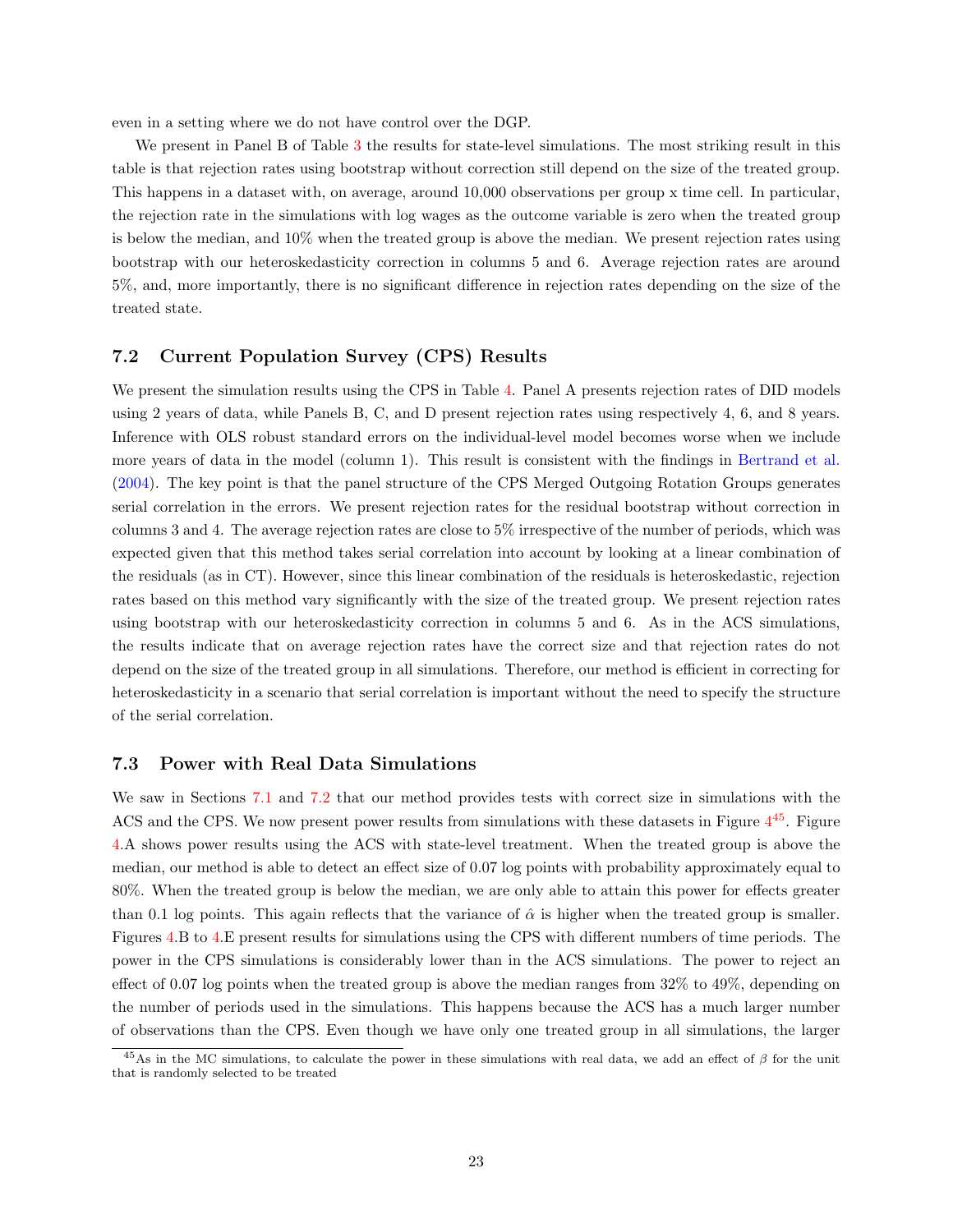number of observations in the ACS implies that the group x time variance of the error would be smaller.<sup>[46](#page-23-1)</sup>

# <span id="page-23-0"></span>8 Conclusion

This paper shows that usual inference methods used in DID models might not perform well in the presence of heteroskedasticity when the number of treated groups is small. Then we derive an alternative inference method that corrects for heteroskedasticity when there are few treated groups (or even just one) and many control groups. With few pre-treatment periods, the main assumption is that we can model the heteroskedasticity of a linear combination of the errors. By focusing on this linear combination, we circumvent the incidental parameter problem and avoid imposing strong assumptions on the serial correlation. We focus on the example of variation in group sizes, in which it is possible to derive a parsimonious function for the conditional variance as a function of the number of observations per group under very mild assumptions on the errors. However, our model is more general and can be applied in any situation in which we are able to estimate (parametrically or non-parametrically) the conditional distribution of  $W_1$  using the residuals of the control groups. It is important to note that there is no heteroskedasticity-robust inference method in DID when there is only one treated group. Therefore, although our method is not robust to any form of unknown heteroskedasticity, it provides an important improvement relative to existing methods that rely on homoskedasticity. Our method can also be combined with FGLS estimation, providing a safeguard in situations a where a t-test based on the FGLS estimator would be invalid.

Our method does not impose any restriction on the intra-group correlation. In particular, it does not require the specification of the serial correlation. With only one treated group, we show that it is only possible to relax the assumption that, conditional on a set of covariates, the distribution of  $W_i$  does not depend on treatment status if we impose alternative restrictions on the intra-group correlation. With many pre-treatment periods, we provide an alternative inference method that relies on strict stationarity and ergodicity of the time series instead of the assumption on how the heteroskedasticity was generated. Finally, we extend our inference method to linear factor models with few treated groups, an estimation method that has been recently proposed as an alternative to DID when there are many pre-treatment periods and many control groups.

<span id="page-23-1"></span><sup>46</sup>For some CPS simulations, the power when the treated group is below the median crosses the power when the treated group is above the median when the effect size is large. This happens because a large effect size would imply that  $\widehat{W}_1^2$  (which is calculated from a model with  $H_0$  imposed) would be large, which would bias our estimate of  $var(W_j | M_j)$ . Note that this does not invalidate the method, since  $var(\widehat{W_j | M_j})$  is consistent under the null. Also, this distortion only appears when the power of the test was already above 90%.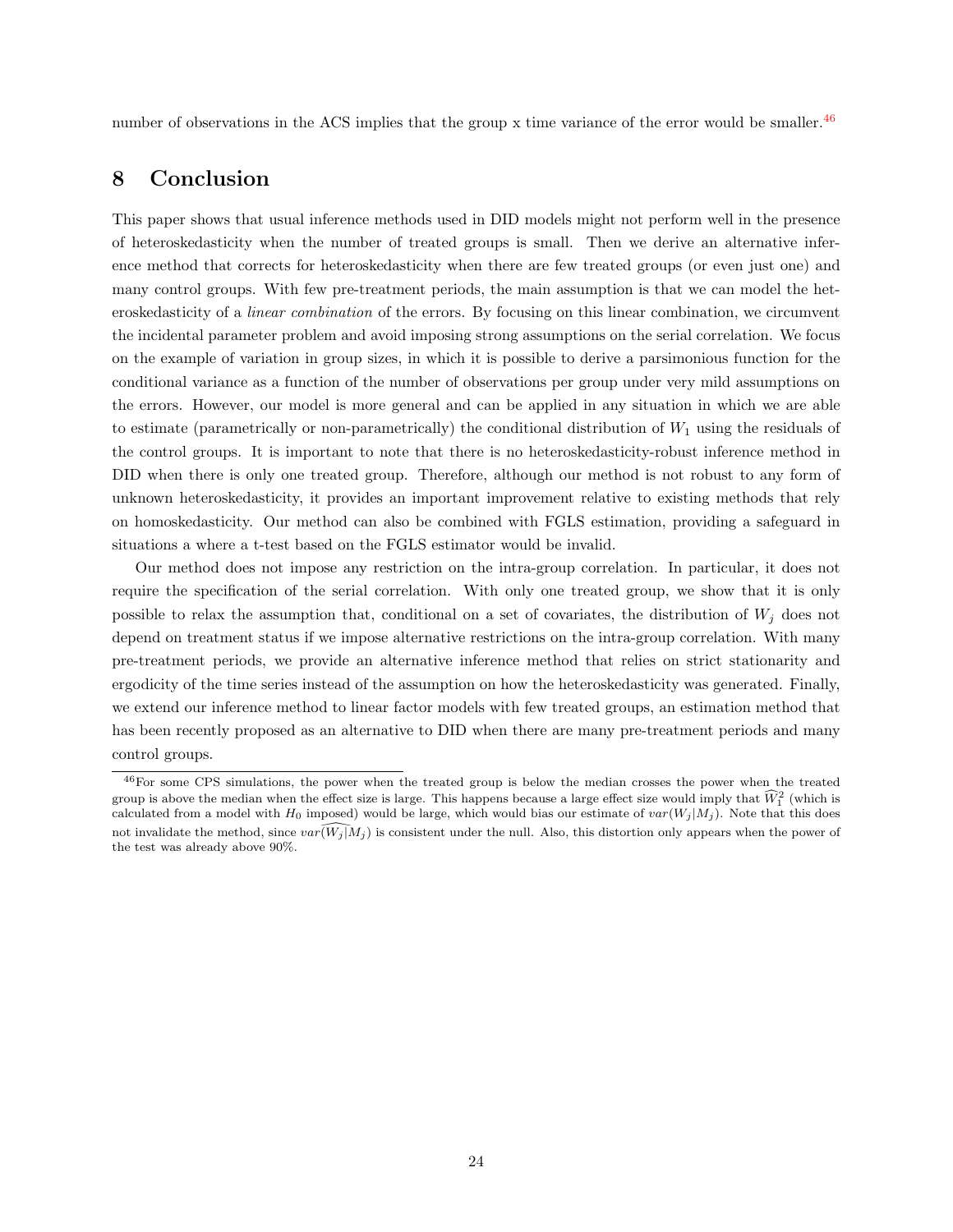# References

- <span id="page-24-9"></span>Abadie, Alberto, Alexis Diamond, and Jens Hainmueller, "Synthetic Control Methods for Comparative Case Studies: Estimating the Effect of Californias Tobacco Control Program," Journal of the American Statistical Association, 2010, 105 (490), 493–505.
- <span id="page-24-8"></span>and Javier Gardeazabal, "The Economic Costs of Conflict: A Case Study of the Basque Country," American Economic Review, March 2003, 93 (1), 113–132.
- <span id="page-24-7"></span>Andrews, D. W. K., "End-of-Sample Instability Tests," Econometrica, 2003, 71 (6), 1661–1694.
- <span id="page-24-1"></span>Angrist, J.D. and J.S. Pischke, Mostly Harmless Econometrics: An Empiricist's Companion, Princeton University Press, 2009.
- <span id="page-24-21"></span>Bai, Jushan, "Panel Data Models With Interactive Fixed Effects," Econometrica, 2009, 77 (4), 1229–1279.

<span id="page-24-15"></span>Barndorff-Nielsen, O. E., "Conditionality Resolutions," Biometrika, 1980, 67 (2), 293-310.

- <span id="page-24-16"></span> $\ldots$ , "On a formula for the distribution of the maximum likelihood estimator," *Biometrika*, 1983, 70, 343–65.
- <span id="page-24-17"></span> $\Box$ , "On Conditionality Resolution and the Likelihood Ratio for Curved Exponential Models," Scandinavian Journal of Statistics, 1984, 11 (3), 157–170.
- <span id="page-24-19"></span>Behrens, W. U., "Ein Beitrag zur Fehlerberechnung bei wenigen Beobachtungen," Landwirtschaftliche Jahrbucher., 1929, 68, 807–837.
- <span id="page-24-20"></span>Bell, R. M. and D. F. McCaffrey, "Bias Reduction in Standard Errors for Linear Regression with Multi-Stage Samples," Survey Methodology, 2002, 28 (2), 169–181.
- <span id="page-24-0"></span>Bertrand, Marianne, Esther Duflo, and Sendhil Mullainathan, "How Much Should We Trust Differences-in-Differences Estimates?," Quarterly Journal of Economics, 2004, p. 24975.
- <span id="page-24-3"></span>Brewer, Mike, Thomas F. Crossley, and Robert Joyce, "Inference with Difference-in-Differences Revisited," IZA Discussion Papers 7742, Institute for the Study of Labor (IZA) November 2013.
- <span id="page-24-2"></span>Cameron, A.C., J.B. Gelbach, and D.L. Miller, "Bootstrap-based improvements for inference with clustered errors," The Review of Economics and Statistics, 2008, 90 (3), 414–427.
- <span id="page-24-4"></span>Canay, Ivan A., Joseph P. Romano, and Azeem M. Shaikh, "Randomization Tests under an Approximate Symmetry Assumption?," 2014.
- <span id="page-24-18"></span>Casella, G. and C. Goutis, "Frequentist Post-Data Inference," International Statistical Review, 1995, 63, 325–344.
- <span id="page-24-10"></span>Conley, Timothy and Christopher Taber, "Inference with "Difference in Differences" with a Small Number of Policy Changes," Working Paper 312, National Bureau of Economic Research July 2005.
- <span id="page-24-6"></span>Conley, Timothy G. and Christopher R. Taber, "Inference with "Difference in Differences with a Small Number of Policy Changes," The Review of Economics and Statistics, February 2011, 93 (1), 113–125.
- <span id="page-24-11"></span>Cox, D. R., "Some Problems Connected with Statistical Inference," Ann. Math. Statist., 06 1958, 29 (2), 357–372.
- <span id="page-24-12"></span> $\overline{\phantom{a}}$ , "Local Ancillarity," *Biometrika*, 1980, 67, 279–86.
- <span id="page-24-13"></span>Cox, D.R. and D.V. Hinkley, Theoretical Statistics, Taylor & Francis, 1979.
- <span id="page-24-5"></span>Donald, Stephen G. and Kevin Lang, "Inference with Difference-in-Differences and Other Panel Data," The Review of Economics and Statistics, May 2007, 89 (2), 221–233.
- <span id="page-24-14"></span>Efron, David V. Hinkley Bradley, "Assessing the Accuracy of the Maximum Likelihood Estimator: Observed Versus Expected Fisher Information," Biometrika, 1978, 65 (3), 457–482.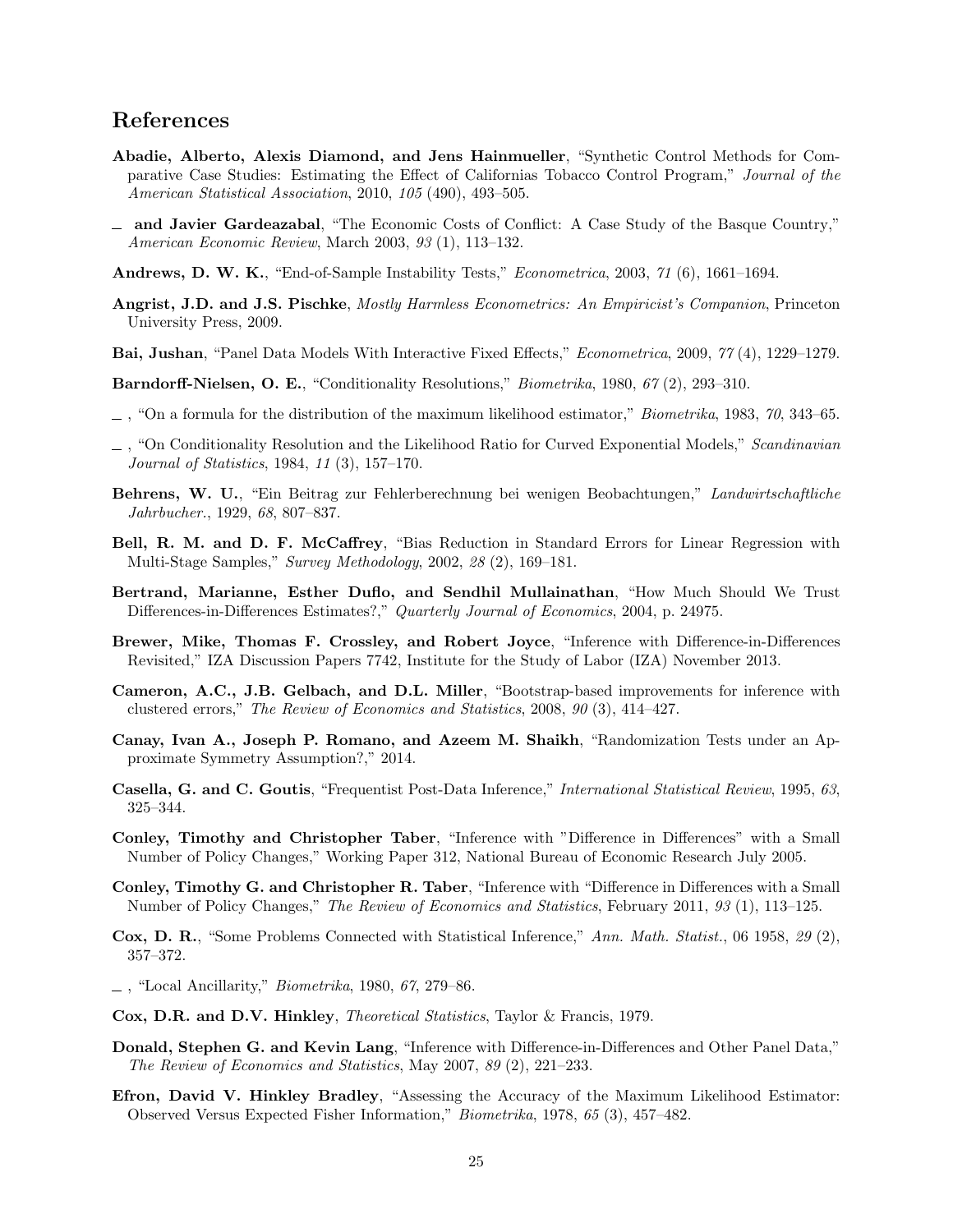- <span id="page-25-8"></span>Ferman, Bruno and Cristine Pinto, "Placebo Tests for Synthetic Controls," MPRA Paper 78079, University Library of Munich, Germany April 2017.
- <span id="page-25-12"></span>Fisher, R. A., "Two New Properties of Mathematical Likelihood," Proceedings of the Royal Society of London A: Mathematical, Physical and Engineering Sciences, 1934, 144 (852), 285–307.
- <span id="page-25-9"></span> $-$ , The design of experiments. 1935, Edinburgh: Oliver and Boyd, 1935.
- <span id="page-25-17"></span> $\Box$ , "The comparison of sample with possibly unequal variances," Annals of Eugenics, 1939, 9 (2), 380–385.
- <span id="page-25-14"></span>Fraser, D.A.S., The structure of inference Wiley series in probability and mathematical statistics, Wiley, 1968.
- <span id="page-25-7"></span>Gobillon, Laurent and Thierry Magnac, "Regional Policy Evaluation: Interactive Fixed Effects and Synthetic Controls," PSE Working Papers halshs-00849071, HAL July 2013.
- <span id="page-25-5"></span>Hansen, Christian B., "Generalized least squares inference in panel and multilevel models with serial correlation and fixed effects," Journal of Econometrics, October 2007, 140 (2), 670–694.
- <span id="page-25-6"></span>Hausman, Jerry and Guido Kuersteiner, "Difference in difference meets generalized least squares: Higher order properties of hypotheses tests," *Journal of Econometrics*, June 2008, 144 (2), 371–391.
- <span id="page-25-15"></span>Hinkley, D. V., "Likelihood as Approximate Pivotal Distribution," Biometrika, 1980, 67 (2), 287–292.
- <span id="page-25-0"></span>Ibragimov, Rustam and Ulrich K. Müller, "t-Statistic Based Correlation and Heterogeneity Robust Inference," Journal of Business & Economic Statistics, 2010, 28 (4), 453-468.
- <span id="page-25-1"></span> $-$  and  $-$ , "Inference with Few Heterogeneous Clusters," The Review of Economics and Statistics, March 2016, 98 (1), 83–96.
- <span id="page-25-19"></span>Imbens, Guido W. and Michal Kolesar, "Robust Standard Errors in Small Samples: Some Practical Advice," The Review of Economics and Statistics, 2016, 98 (4), 701–712.
- <span id="page-25-10"></span>Lehmann, E.L. and J.P. Romano, *Testing Statistical Hypotheses* Springer Texts in Statistics, Springer New York, 2008.
- <span id="page-25-3"></span>Liang, Kung-Yee and Scott L. Zeger, "Longitudinal data analysis using generalized linear models," Biometrika, 1986, 73 (1), 13–22.
- <span id="page-25-2"></span>MacKinnon, James G. and Matthew D. Webb, "Differences-in-Differences Inference with Few Treated Clusters," 2015.
- <span id="page-25-4"></span> $-$  and  $-$ , "Wild Bootstrap Inference for Wildly Different Cluster Sizes," Working Papers 1314, Queen's University, Department of Economics February 2015.
- <span id="page-25-16"></span>Mcullagh, P., "Local Sufficiency," Biometrika, 1984, 71, 233–44.
- <span id="page-25-20"></span>Moulton, Brent R., "Random group effects and the precision of regression estimates," Journal of Econometrics, August 1986, 32 (3), 385–397.
- <span id="page-25-13"></span>Pitman, E. J. G., "The Estimation of the Location and Scale Parameters of a Continuous Population of any Given Form," Biometrika, 1938, 30 (3-4), 391–421.
- <span id="page-25-11"></span>Rosenbaum, Paul R., "Covariance Adjustment in Randomized Experiments and Observational Studies," Statist. Sci., 08 2002, 17 (3), 286–327.
- <span id="page-25-21"></span>Ruggles, Steven, Katie Genadek, Ronald Goeken, Josiah Grover, and Matthew Sobek, "Integrated Public Use Microdata Series: Version 6.0 [Machine-readable database].," 2015.
- <span id="page-25-18"></span>Scheffe, H., "Practical solutions of the Behrens-Fisher problem," Journal of the American Statistical Association., 1970, 65, 1501–1508.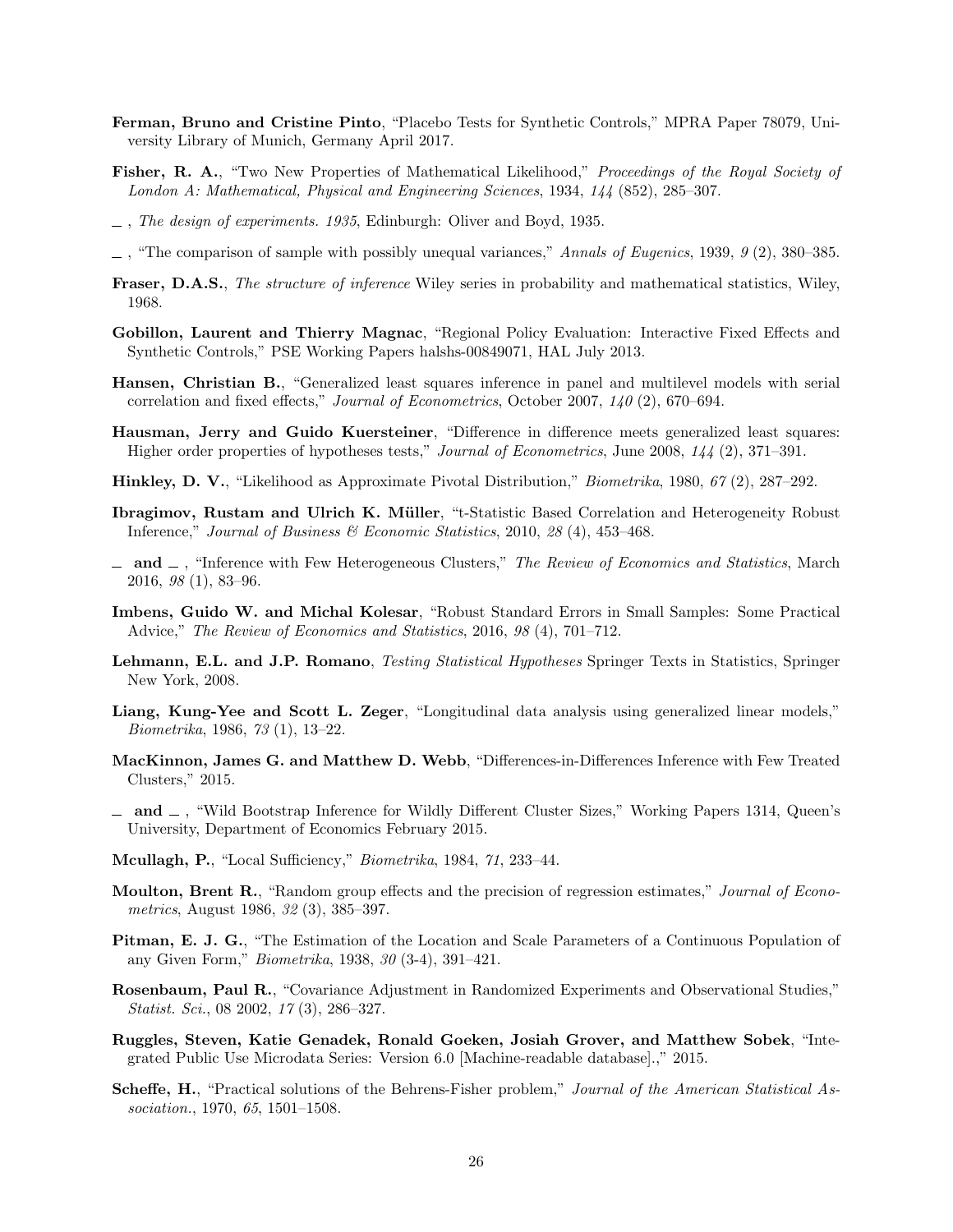- <span id="page-26-3"></span>Wang, Y. Y., "Probabilities or the Type 1 errors of the Welch tests for the Behrens-Fisher problem," Journal of the American Statistical Association., 1971, 66, 605–608.
- <span id="page-26-4"></span>Webb, Matthew D., "Reworking Wild Bootstrap Based Inference for Clustered Errors," Working Papers 1315, Queen's University, Department of Economics November 2014.
- <span id="page-26-0"></span>White, Halbert, "A Heteroskedasticity-Consistent Covariance Matrix Estimator and a Direct Test for Heteroskedasticity," Econometrica, May 1980, 48 (4), 817–838.
- <span id="page-26-1"></span>Wooldridge, Jeffrey M., "Cluster-Sample Methods in Applied Econometrics," American Economic Review, 2003, 93 (2), 133–138.
- <span id="page-26-2"></span>Yates, F., "Tests of Significance for 2 2 Contingency Tables," Journal of the Royal Statistical Society. Series A (General), 1984, 147 (3), 426–463.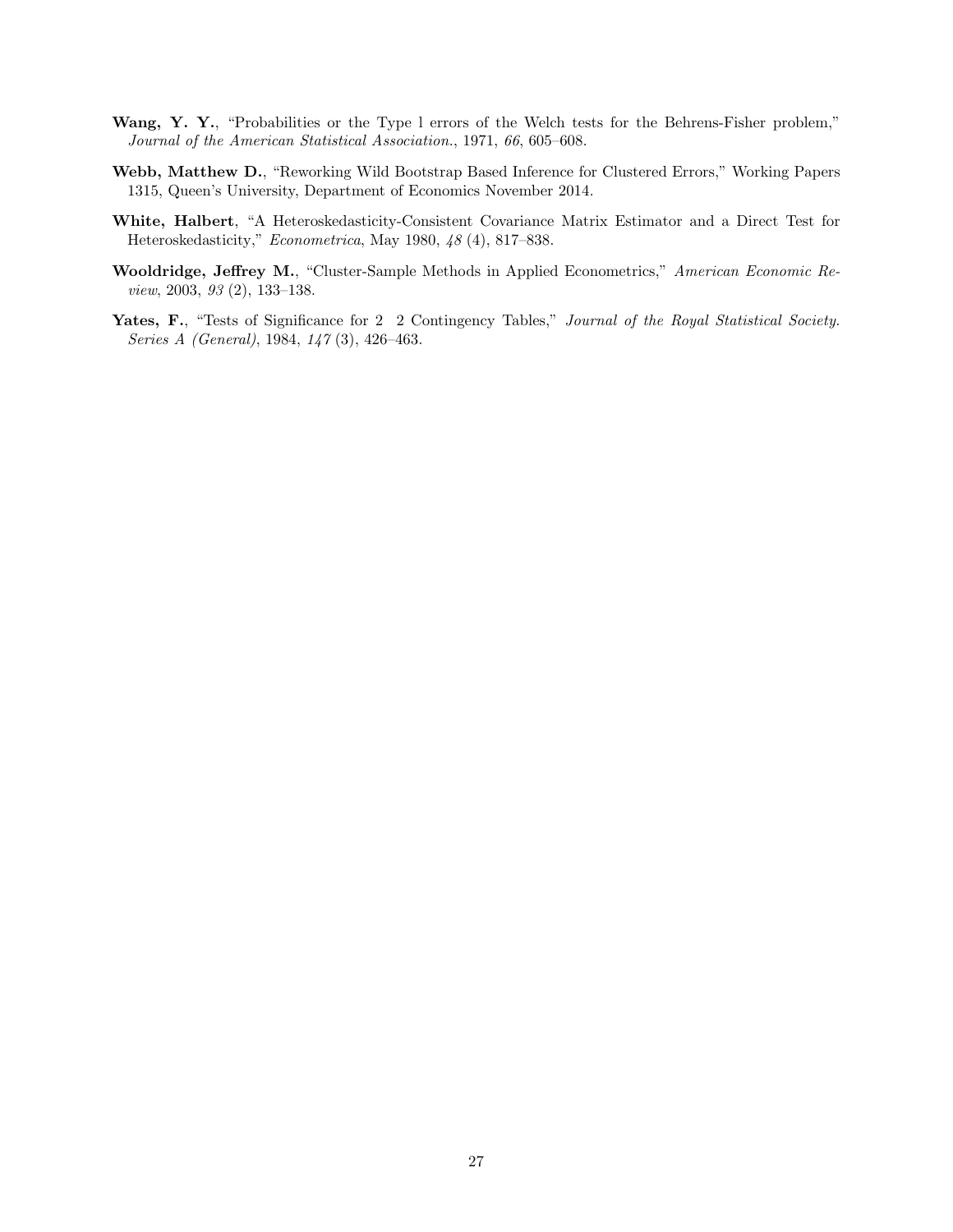

<span id="page-27-0"></span>Figure 1: Rejection Rates in MC Simulations by Decile of  $M_1$ ,  $N = 100$ 

Notes: These figures present the rejection rates conditional on the decile of the number of observation of the treated group when  $N = 100$  and  $M \in [50, 200]$ . These rejection rates are based on Monte Carlos simulations explained in Section [6.](#page-17-0) Figures [1.](#page-27-0)A to 1.C present results using the residual bootstrap without correction, while Figures 1.D to 1.F present results using the residual bootstrap method with our heteroskedasticity correction, as explained in Section [2.3.](#page-9-0)

<span id="page-27-1"></span>



Notes: These figures present the rejection rates conditional on the decile of the number of observation of the treated group when  $N = 25$  and  $M \in [50, 200]$ . These rejection rates are based on Monte Carlos simulations explained in Section [6.](#page-17-0) Figures [2.](#page-27-1)A to [2.](#page-27-1)C present results using the residual bootstrap without correction, while Figures [2.](#page-27-1)D to [2.](#page-27-1)F present results using the residual bootstrap method with our heteroskedasticity correction, as explained in Section [2.3.](#page-9-0)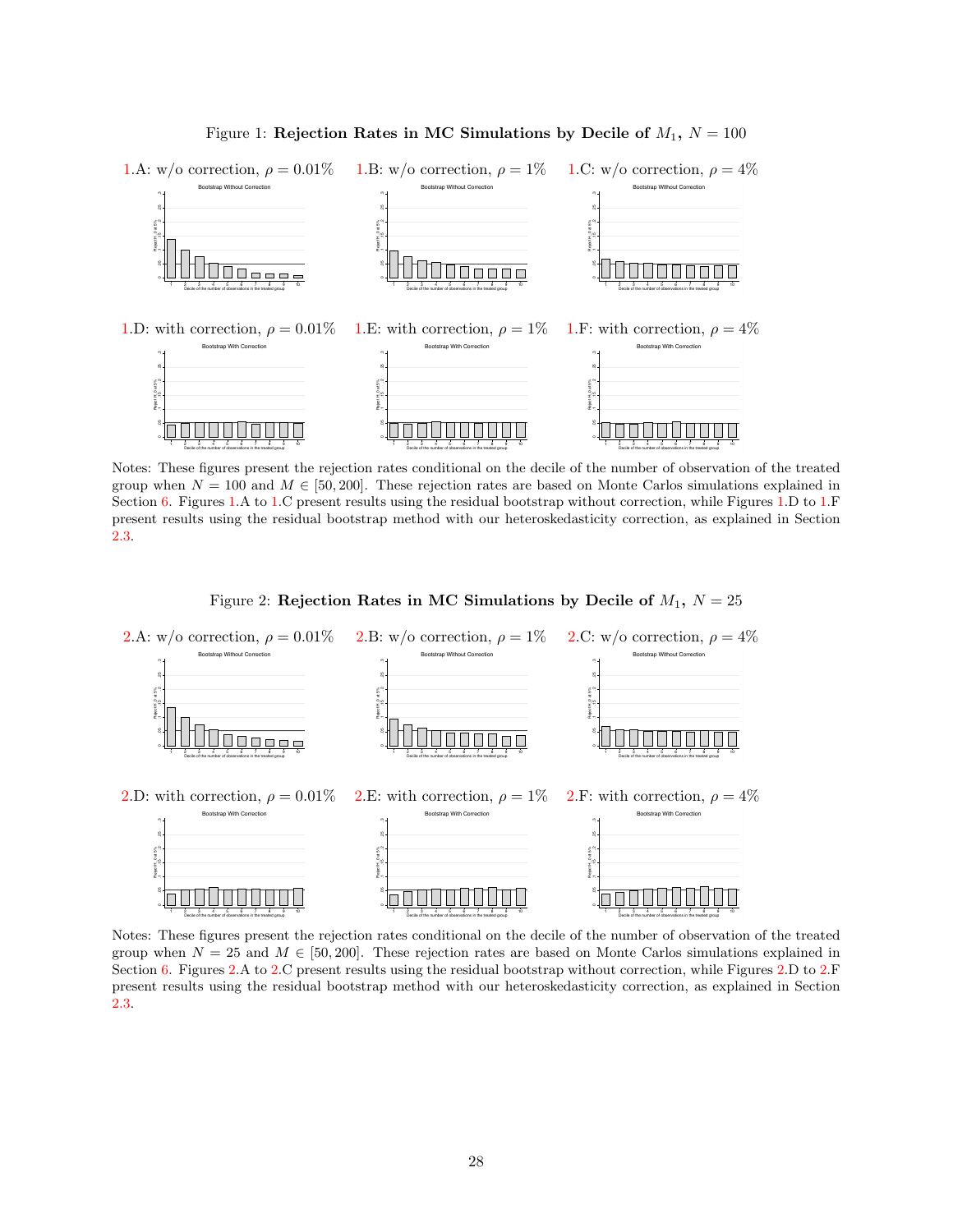

#### <span id="page-28-0"></span>Figure 3: Test Power - Monte Carlo Simulations

Notes: These figures present the power of the bootstrap with heteroskedasticity correction as a function of the effect size separately when the treated group is above and below the median of group size. The standard deviation of the individual-level observation is equal to one across the different scenarios. Therefore, the effect size is in standard deviation terms. In all simulations  $M_j \in [50, 200]$ .



<span id="page-28-1"></span>

Notes: These figures present the power of the bootstrap with heteroskedasticity correction for simulations using real datasets. Results are presented separately when the treated group is above and below the median of group size. The outcome variable is log wages, and effect sizes are measured in log points. Figure [4.](#page-28-1)A presents results using the ACS, while Figures [4.](#page-28-1)B to [4.](#page-28-1)E present results using the CPS with varying number of periods.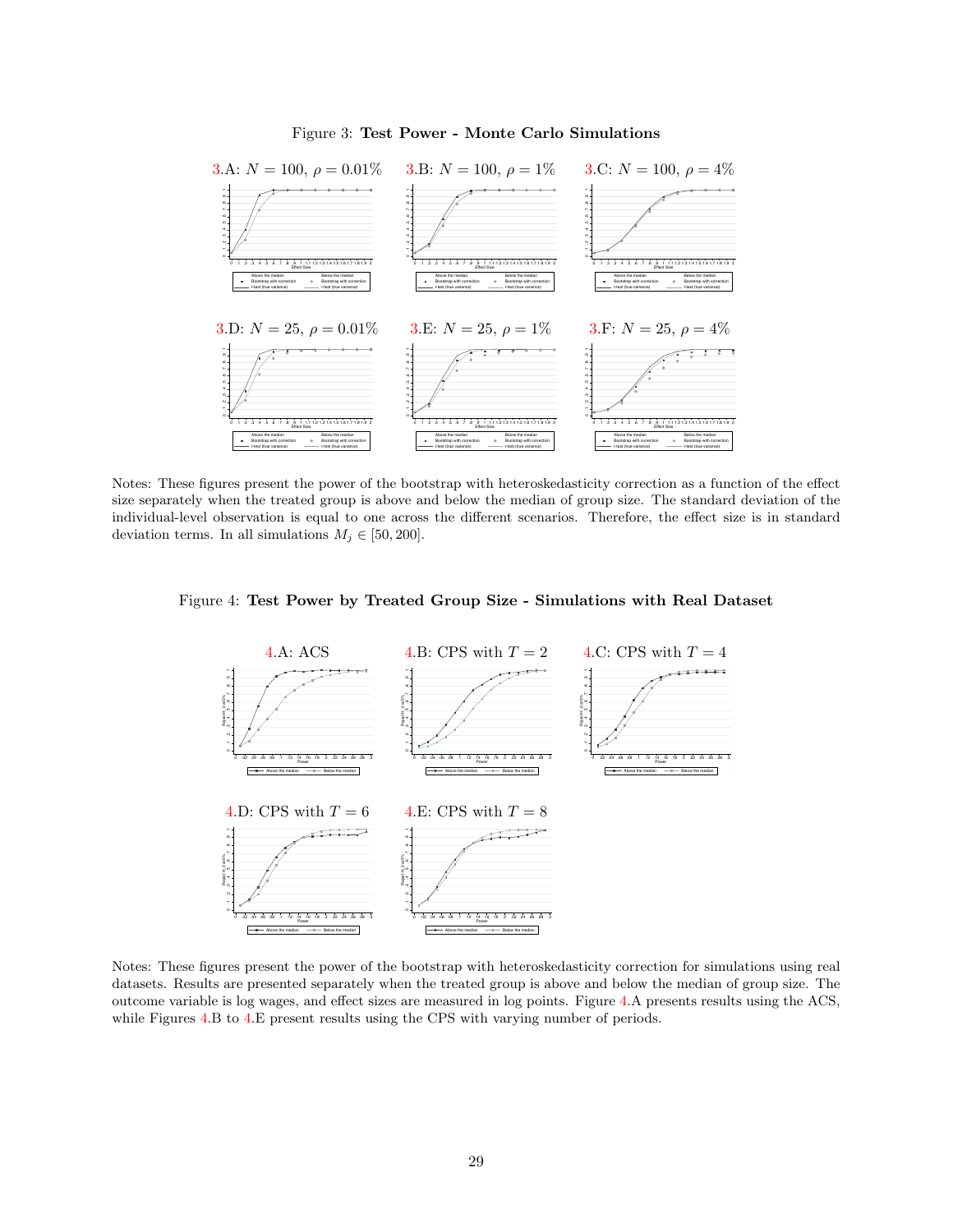|        |                   |                   |                    | Bootstrap         |       | Bootstrap       |
|--------|-------------------|-------------------|--------------------|-------------------|-------|-----------------|
|        |                   | Robust OLS        |                    | $w$ /o correction |       | with correction |
|        |                   | Relative size     |                    | Relative size     |       | Relative size   |
| $\rho$ | Mean              | distortion        | Mean               | distortion        | Mean  | distortion      |
|        | $\left( 1\right)$ | $\left( 2\right)$ | $\left( 3\right)$  | (4)               | (5)   | (6)             |
|        |                   |                   | Panel A: $N = 100$ |                   |       |                 |
| 0.01%  | 0.054             | 0.003             | 0.051              | 0.034             | 0.052 | 0.003           |
|        |                   |                   |                    |                   |       |                 |
| $1\%$  | 0.193             | 0.032             | 0.052              | 0.017             | 0.052 | 0.002           |
|        |                   |                   |                    |                   |       |                 |
| $4\%$  | 0.418             | 0.062             | 0.051              | 0.007             | 0.051 | 0.002           |
|        |                   |                   |                    |                   |       |                 |
|        |                   |                   | Panel B: $N = 25$  |                   |       |                 |
| 0.01%  | 0.052             | 0.002             | 0.053              | 0.032             | 0.055 | 0.004           |
|        |                   |                   |                    |                   |       |                 |
| $1\%$  | 0.193             | 0.032             | 0.053              | 0.015             | 0.055 | 0.005           |
|        |                   |                   |                    |                   |       |                 |
| $4\%$  | 0.424             | 0.055             | 0.054              | 0.005             | 0.056 | 0.006           |

<span id="page-29-0"></span>Table 1: Rejection Rates in MC Simulations

Notes: This table presents results from Monte Carlo simulations with 100 groups, as explained in Section [6.](#page-17-0) In all simulations, only one group is treated. Each line presents simulation for different values of intra-group correlation. All simulations consider  $M \in [50, 200]$ . We consider 3 inference methods: hypothesis testing using robust standard errors from the individual level regression, cluster residual bootstrap without correction, and cluster residual bootstrap with our heteroskedasticity correction. For each inference method, we report the average rejection rate for a 5% significance level test. We also report a measure of how rejection rates depend on the number of observations in the treated group, which we call "relative size distortion". To construct this measure, we calculate the absolute difference in rejection rates for each decile of  $M_1$  relative to the average rejection rate, and then we average these absolute differences across deciles. We run 100,000 simulations for each scenario. The standard error for the average rejection rates is around 0.07 percentage points, while the standard error for the absolute difference is around 0.04-0.07 percentage points.

<span id="page-29-1"></span>

|                  |                   | <b>CPS</b> |
|------------------|-------------------|------------|
| <b>PUMA</b>      | State             | State      |
| $\left(1\right)$ | $\left( 2\right)$ | (3)        |
| 505.10           | 9,725.59          | 666.45     |
|                  |                   |            |
| 116              | 868               | 269        |
| 140              | 1,018             | 337        |
| 152              | 1,290             | 376        |
| 186              | 2,306             | 435        |
| 253              | 6,713             | 551        |
| 451              | 11,598            | 725        |
| 923              | 18,913            | 857        |
| 1,494            | 32,185            | 1,485      |
| 5,105            | 63,360            | 3,104      |
|                  |                   | ACS        |

Table 2: Number of Observations per Group x Time cell

Notes: This table presents the distribution of number of observations per groups for the datasets used in our simulations. We present information for the 2015 ACS and for the 2015 CPS. Column 1 presents information for PUMA-level ACS simulations, column 2 presents information for state-level ACS simulations, while column 3 presents information for state-level CPS simulations.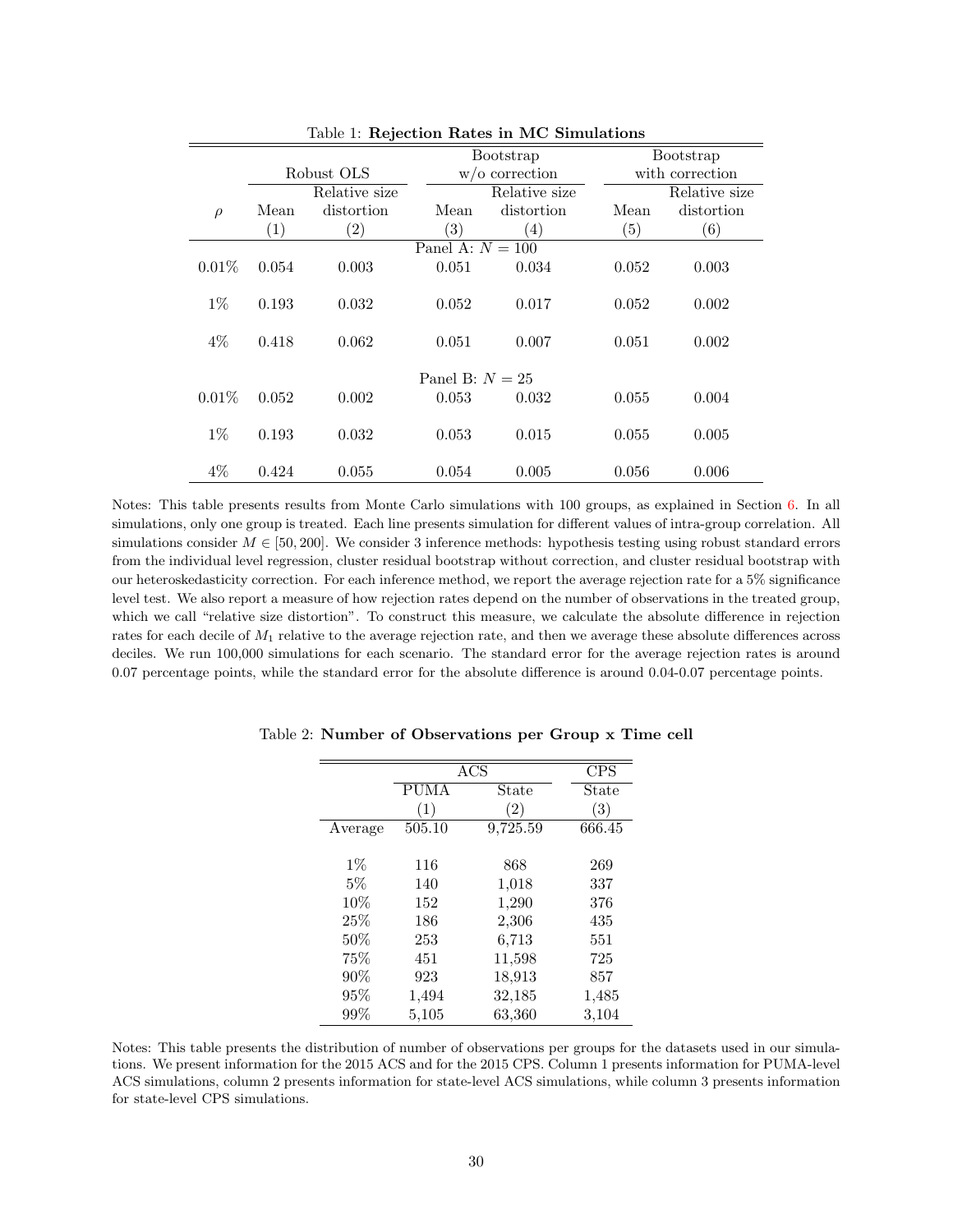|                                            | Lable 5. SHIRTHALLOIDS WITH THE ACS SUIVEY |          |         |                                             |         |                 |  |  |  |
|--------------------------------------------|--------------------------------------------|----------|---------|---------------------------------------------|---------|-----------------|--|--|--|
|                                            |                                            |          |         | Inference Method                            |         |                 |  |  |  |
|                                            |                                            |          |         | Bootstrap                                   |         | Bootstrap       |  |  |  |
|                                            | Robust OLS                                 |          |         | $w$ /o correction                           |         | with correction |  |  |  |
| Outcome                                    | Mean                                       | Diff     | Mean    | Diff                                        | Mean    | Diff            |  |  |  |
| Variable                                   | (1)                                        | (2)      | (3)     | (4)                                         | (5)     | (6)             |  |  |  |
| Panel A: ACS with PUMA level interventions |                                            |          |         |                                             |         |                 |  |  |  |
| Employment                                 | $0.068***$                                 | $0.012*$ | 0.050   | $-0.076***$                                 | 0.050   | $-0.003$        |  |  |  |
|                                            | (0.003)                                    | (0.006)  | (0.003) | (0.005)                                     | (0.003) | (0.005)         |  |  |  |
| Log(wages)                                 | $0.078***$                                 | 0.004    | 0.049   | $-0.082***$                                 | 0.051   | $-0.001$        |  |  |  |
|                                            | (0.003)                                    | (0.007)  | (0.003) | (0.005)                                     | (0.003) | (0.006)         |  |  |  |
|                                            |                                            |          |         | Panel B: ACS with state level interventions |         |                 |  |  |  |
| Employment                                 | 0.052                                      | 0.007    | 0.047   | $-0.092***$                                 | 0.056   | 0.010           |  |  |  |
|                                            | (0.008)                                    | (0.016)  | (0.014) | (0.023)                                     | (0.009) | (0.017)         |  |  |  |
| Log(wages)                                 | $0.071*$                                   | $-0.002$ | 0.052   | $-0.103***$                                 | 0.055   | $-0.014$        |  |  |  |
|                                            | (0.011)                                    | (0.021)  | (0.017) | (0.029)                                     | (0.010) | (0.018)         |  |  |  |

## <span id="page-30-0"></span>Table 3: Simulations with the ACS Survey

Notes: This table presents rejection rates for the simulations using ACS data. For each pair of consecutive years, we run a DID regression using one group as treated and the other groups as a control. The outcome variable is employment status or log(wages) for women aged between 25 and 40. Then we test the hypothesis that the effect of the "intervention" is equal to zero using different inference methods: hypothesis testing using robust standard errors from individual level DID model, bootstrap without and bootstrap with our heteroskedasticity correction. Panel A reports results when groups are defined as PUMAs, while Panel B reports results when groups are defined as states. We report average rejection rate and the difference in rejection rates when the size of the treated group is above or below the median. Given that we have a limited number of simulations, we do not calculate the relative size distortion in rejection rates across deciles, as we do in the Monte Carlo simulations. We present in parenthesis standard errors for the rejection rates clustered at the treated group level. For average rejection rates (columns 1, 3, and 5), \* means that we reject at 10% that the average rejection rate is equal to 5%, while for the differences in rejection rates (columns 2, 4, and 6) \* means that we reject at 10% that rejection rates for  $M_1$  above and below the median are equal. \*\* means that we reject at 5%, while \*\*\* means that we reject at 1%.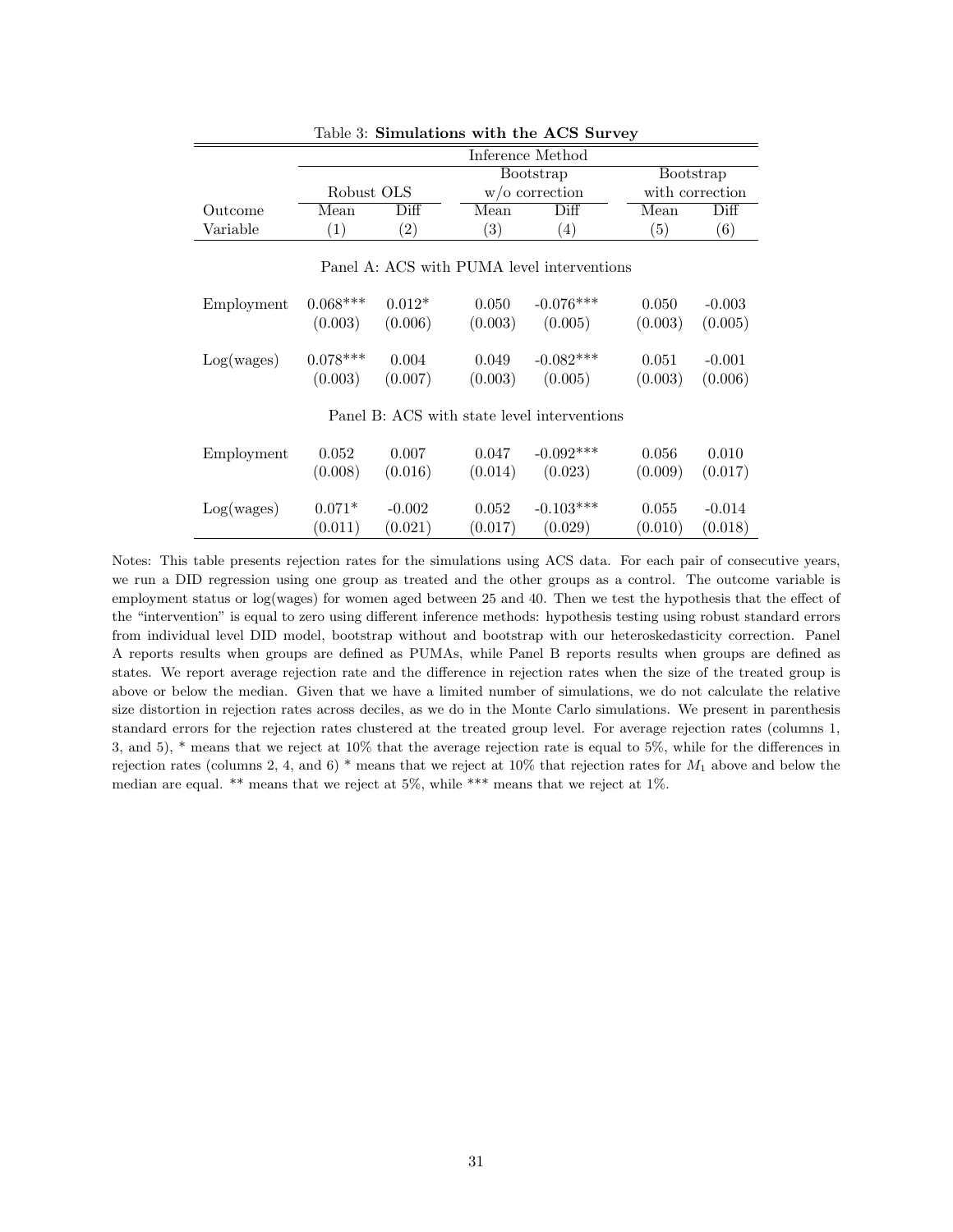|            |                                 |                            |                  | Inference Method           |         |                 |
|------------|---------------------------------|----------------------------|------------------|----------------------------|---------|-----------------|
|            |                                 |                            |                  | Bootstrap                  |         | Bootstrap       |
|            | Robust OLS<br>$w$ /o correction |                            |                  |                            |         | with correction |
| Outcome    | Mean                            | $\overline{\mathrm{Diff}}$ | Mean             | $\overline{\mathrm{Diff}}$ | Mean    | Diff            |
| Variable   | (1)                             | (2)                        | (3)              | (4)                        | (5)     | (6)             |
|            |                                 |                            | Panel A: 2 years |                            |         |                 |
| Employment | 0.046                           | $-0.007$                   | 0.046            | $-0.042***$                | 0.051   | 0.008           |
|            | (0.007)                         | (0.011)                    | (0.007)          | (0.011)                    | (0.007) | (0.012)         |
|            | $0.068***$                      |                            | 0.045            | $-0.033***$                |         | 0.011           |
| Log(wages) |                                 | $-0.001$                   |                  |                            | 0.053   |                 |
|            | (0.006)                         | (0.013)                    | (0.006)          | (0.012)                    | (0.006) | (0.012)         |
|            |                                 |                            | Panel B: 4 years |                            |         |                 |
| Employment | $0.063**$                       | 0.012                      | 0.043            | $-0.038***$                | 0.051   | $-0.006$        |
|            | (0.007)                         | (0.012)                    | (0.007)          | (0.013)                    | (0.006) | (0.013)         |
|            |                                 |                            |                  |                            |         |                 |
| Log(wages) | $0.100***$                      | 0.033                      | 0.050            | $-0.035**$                 | 0.052   | 0.013           |
|            | (0.011)                         | (0.021)                    | (0.007)          | (0.014)                    | (0.007) | (0.015)         |
|            |                                 |                            | Panel C: 6 years |                            |         |                 |
| Employment | $0.087***$                      | $-0.006$                   | 0.052            | $-0.045***$                | 0.053   | $-0.015$        |
|            | (0.008)                         | (0.017)                    | (0.006)          | (0.012)                    | (0.006) | (0.013)         |
|            |                                 |                            |                  |                            |         |                 |
| Log(wages) | $0.141***$                      | $0.053**$                  | 0.050            | $-0.038**$                 | 0.053   | 0.002           |
|            | (0.014)                         | (0.027)                    | (0.008)          | (0.015)                    | (0.009) | (0.016)         |
|            |                                 |                            |                  |                            |         |                 |
|            |                                 |                            | Panel D: 8 years |                            |         |                 |
| Employment | $0.132***$                      | 0.022                      | 0.048            | $-0.045***$                | 0.048   | $-0.016$        |
|            | (0.013)                         | (0.023)                    | (0.008)          | (0.014)                    | (0.008) | (0.015)         |
| Log(wages) | $0.207***$                      | 0.022                      | 0.048            | $-0.028$                   | 0.053   | 0.004           |
|            | (0.015)                         | (0.033)                    | (0.010)          | (0.019)                    | (0.010) | (0.019)         |

<span id="page-31-0"></span>Table 4: Simulations with the CPS Survey

Notes: This table presents rejection rates for the simulations using CPS data. In each simulation, we run a DID regression using one group as treated and the other groups as a control. The outcome variable is employment status or log(wages) for women aged between 25 and 40. Then we test the hypothesis that the effect of the "intervention" is equal to zero using different inference methods: hypothesis testing using robust standard errors from individual level DID model, bootstrap without and bootstrap with our heteroskedasticity correction. Panel A reports results of DID models using 2 consecutive years of data, while Panels B, C, and D report results of DID models using respectively 4, 6, and 8 consecutive years of data. We report average rejection rate (columns 1, 3, and 5) and the difference in rejection rates when the size of the treated group is above or below the median (columns 2, 4, and 6). Given that we have a limited number of simulations, we do not calculate the relative size distortion in rejection rates across deciles, as we do in the Monte Carlo simulations. We present in brackets standard errors for the rejection rates. Standard errors are clustered at the treated group level. For average rejection rates (columns 1, 3, and 5), \* means that we reject at 10% that the average rejection rate is equal to 5%, while for the differences in rejection rates (columns 2, 4, and 6) \* means that we reject at 10% that rejection rate for  $M_1$  above and below the median are equal. \*\* means that we reject at 5%, while \*\*\* means that we reject at 1%.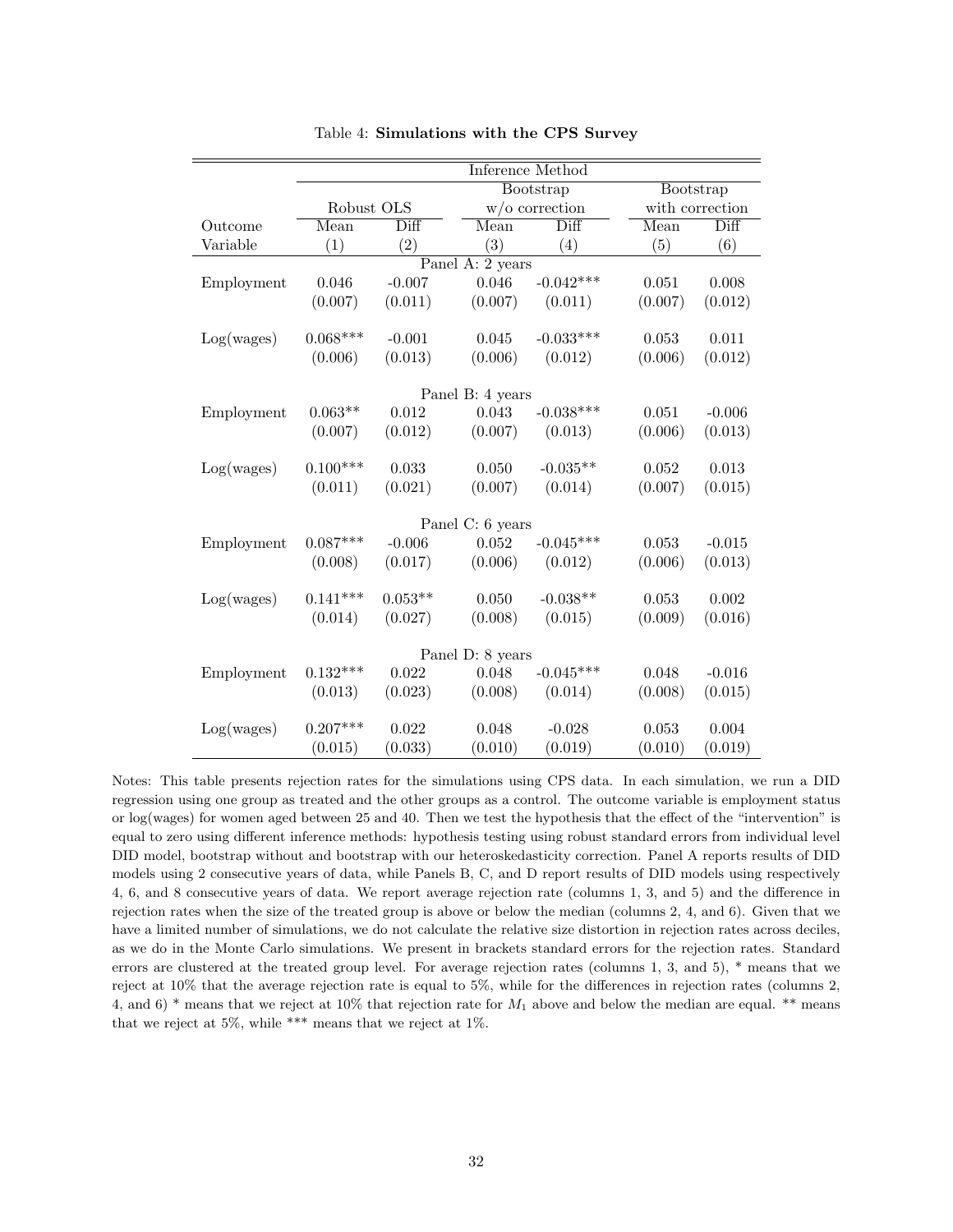# A Supplemental Appendix: Inference in Differences-in-Differences with Different Group Sizes

#### <span id="page-32-0"></span>A.1 Proof of the Main Results

This supplemental appendix contains the main theorems and proofs of the paper "Inference in Differencesin-Differences with Different Group Sizes". We use the same notation as in the main paper.

The aggregated model is:

$$
Y_{jt} = \alpha d_{jt} + \theta_j + \beta X_{jt} + \gamma_t + \eta_{jt}
$$
\n
$$
(15)
$$

where  $X_{jt}$  is a kx1 vector of covariates. For simplicity, we start with the case that  $\beta = 0$  and then extend to the case with covariates.

We assume T periods of time  $(t = 1, ..., T)$  and  $N_1$  treated groups and  $N_0$  control groups in such a way that  $N_0 + N_1 = N$ . Consider the restricted model in which we impose the null hypothesis,  $H_0: \alpha = \alpha_0$ ,

$$
Y_{jt} = \alpha_0 d_{jt} + \theta_j + \gamma_t + \eta_{jt}
$$

We will work with a linear combination of the residuals of this regression.

$$
\widehat{W}_{j}^{R} = \frac{1}{T - t^{*}} \sum_{t = t^{*}+1}^{T} \widehat{\eta}_{jt}^{R} - \frac{1}{t^{*}} \sum_{t=1}^{t^{*}} \widehat{\eta}_{jt}^{R}
$$

We can calculate the DID coefficient  $\hat{\alpha}$  based on a linear combination of  $\hat{W}_j^R$ . Define the operator  $\nabla Y_j = \frac{1}{T-t^*} \sum_{t=t^*+1}^T Y_{jt} - \frac{1}{t^*} \sum_{t=1}^{t^*} Y_{jt}.$  We can write  $\hat{\alpha}$  as:

$$
\widehat{\alpha} = \frac{1}{N_1} \sum_{j=1}^{N_1} \nabla Y_j - \frac{1}{N_0} \sum_{j=N_1+1}^{N} \nabla Y_j = \frac{1}{N_1} \sum_{j=1}^{N_1} (\nabla \widehat{Y}_j^R + \widehat{W}_j^R) - \frac{1}{N_0} \sum_{j=N_1+1}^{N} (\nabla \widehat{Y}_j^R + \widehat{W}_j^R)
$$

Since  $\widehat{Y}_{jt}^R = \alpha_0 d_{jt} + \widehat{\theta}_j + \widehat{\gamma}_t$ , then  $\nabla \widehat{Y}_j^R = \alpha_0 + \frac{1}{T-t^*} \sum_{t=t^*+1}^T \widehat{\gamma}_t - \frac{1}{t^*} \sum_{t=1}^{t^*} \widehat{\gamma}_t$  for  $j = 1, ..., N_1$  and  $\nabla \widehat{Y}_{j}^{R} = \frac{1}{T-t^{*}} \sum_{t=t^{*}+1}^{T} \widehat{\gamma}_{t} - \frac{1}{t^{*}} \sum_{t=1}^{t^{*}} \widehat{\gamma}_{t}$  for  $j = N_{1} + 1, ..., N$ .<br>Therefore:

$$
\widehat{\alpha} - \alpha_0 = \frac{1}{N_1} \sum_{j=1}^{N_1} \widehat{W}_j^R - \frac{1}{N_0} \sum_{j=N_1+1}^{N} \widehat{W}_j^R
$$

We define  $W_j$  as a linear combination of the error terms,

$$
W_j = \frac{1}{T - t^*} \sum_{t = t^* + 1}^T \eta_{jt} - \frac{1}{t^*} \sum_{t = 1}^{t^*} \eta_{jt}
$$

We impose assumptions about the behavior of  $W_i$ . We assume that T is fixed. In the leading example of the paper, we assume that the heteroskedaticity is generated by variation of the groups' sample size. In this appendix, we deal with the general case, and then specialize to this example.

Define  $F_{j|X_j}$  as the conditional distribution function of  $W_j$  on  $X_j$ .

Assumption 1 (Independence):  $\{W_j, X_j\}$  is i.i.d. across  $j \in \{1, ..., N_1\}$ , i.i.d. across  $j \in \{N_1 +$ 1, ..., N} and independently distributed across  $j \in \{1, ..., N\}$ .

**Assumption 2 (Distribution):**  $W_j | X_j, d_j \stackrel{d}{=} W_j | \tilde{X}_j$ , where  $\tilde{X}_j$  is a subset of  $X_j$ .

**Assumption 3 (Heteroskedasticity):**  $W_j | \tilde{X}_j$  has the same distribution across  $\tilde{X}_j$  up to a scale parameter.

Assumption 4 (Exogeneity):  $E[W_j | X_j, d_j] = E[W_j | X_j] = 0$ .

<span id="page-32-1"></span>**Assumption 5 (Continuity):**  $F_{j|X_j}$  is continuous.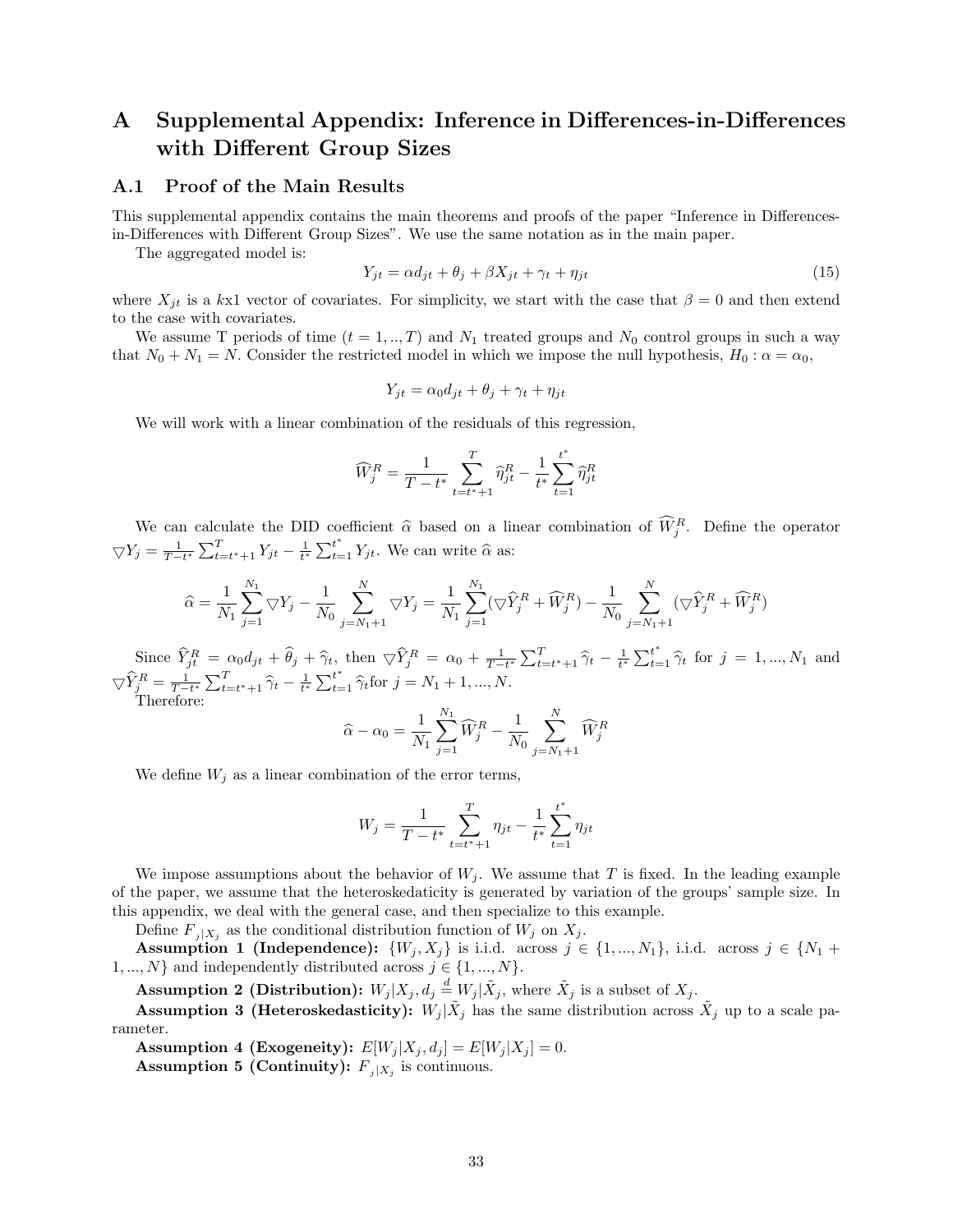**Lemma 1** Under assumptions 1-5, under the null when  $N_0 \rightarrow \infty$ ,

$$
\sup_{w \in \Theta} \left| F_{\widehat{W_j}^R} \middle|_{\widetilde{X}_j} (w) - F_{j|\widetilde{X}_j} (w) \right| \to 0 \tag{16}
$$

**Proof.** Note that  $\hat{\eta}_{jt}^R$  is the residual of a OLS regression under the null hypothesis, and it can be written as

$$
\widehat{\eta}_{jt}^R = Y_{jt} - \alpha_0 d_{jt} - \widehat{\theta}_j - \widehat{\gamma}_t = \widetilde{\widetilde{\eta}}_{jt}
$$

where  $\widetilde{\tilde{\eta}}_{jt} = \eta_{jt} - \overline{\eta}_j - \overline{\eta}_t + \overline{\eta}$ , with  $\overline{\eta}_j = \frac{1}{T} \sum_{t=1}^T$  $\sum_{t=1}^T \eta_{jt}, \overline{\eta}_t = \frac{1}{N} \sum_{i=1}^N$  $\sum_{i=1}^{N} \eta_{jt}$  and  $\overline{\eta} = \frac{1}{TN} \sum_{t=1}^{T}$  $t=1$  $\sum_{i=1}^{N}$  $\sum_{i=1} \eta_{jt}$ 

Therefore:

$$
\widehat{W}_{j}^{R} = \frac{1}{T - t^{*}} \sum_{t=t^{*}+1}^{T} (\eta_{jt} - \overline{\eta}_{j} - \overline{\eta}_{t} + \overline{\eta}) - \frac{1}{t^{*}} \sum_{t=1}^{t^{*}} (\eta_{jt} - \overline{\eta}_{j} - \overline{\eta}_{t} + \overline{\eta})
$$
  
\n=  $W_{j} - \frac{1}{N} \sum_{j'=1}^{N} W_{j'} = W_{j} + o_{p}(1)$  as  $N_{0} \to \infty$ , by assumptions 1 and 4.

Hence,  $\widehat{W}_j^R$  weakly converge to  $W_j$  as  $N_0 \to \infty$ . Under assumption 5, lemma 2.11 of Van der Vaart (1998),

$$
\sup_{w \in \Theta} \left| F_{\widehat{W_j}^R} \left| \tilde{X}_j \left( w \right) - F_{j \mid \widetilde{X}_j} \left( w \right) \right| = o(1) \tag{17}
$$

In general, if we know the variance of  $W_j | \tilde{X}_j$ , we could re-scale the residuals  $\widehat{W}_j^R$  and use a cluster residual bootstrap on the re-scaled residuals even if the model is heteroskedastic. The idea is to normalize  $\widehat{W}_{j}^{R}$  such that  $\widehat{W}_{j'}^{norm} = \widehat{W}_{j'}^{R} \cdot \sqrt{\frac{1}{Var[W_{j'}|X_{j}]}}$ , generate a bootstrap sample using the re-scaled residuals  $W_{j,b} = W_{j,b}^{norm} \cdot \sqrt{Var[W_j|X_j]}$ , and the use the residuals  $W_{j,b}$  to estimate  $\hat{\alpha}_b - \alpha_0$ ,

<span id="page-33-0"></span>
$$
\widehat{\alpha}_b - \alpha_0 = \frac{1}{N_1} \sum_{j=1}^{N_1} \widetilde{W}_{j,b} - \frac{1}{N_0} \sum_{j=N_1+1}^{N} \widetilde{W}_{j,b}
$$

where b indicates each re-sampling,  $b = 1, ..., B$ . In each re-sampling, we calculate  $\hat{\alpha}_b$ . We reject  $H_0$  at level  $\alpha$  if and only if  $\hat{\alpha} - \alpha_0 < (\hat{\alpha}_b - \alpha_0) [\frac{\alpha}{2}]$  or  $\hat{\alpha} - \alpha_0 > (\hat{\alpha}_b - \alpha_0) [1 - \frac{\alpha}{2}]$ , where  $(\hat{\alpha}_b - \alpha_0) [q]$  denotes the qth quantile of the distribution of  $\{(\hat{\alpha}_1 - \alpha_0), ..., (\hat{\alpha}_B - \alpha_0)\}\$ . Note that  $\alpha_0$  is the true value of the parameter under the null.

Let  $\tilde{X}$  be the matrix with  $\tilde{X}_j$  for  $j = 1, ..., N$ 

**Theorem 2** Define  $d_{\frac{4}{3}}^*$  as the  $(1-\frac{\alpha}{2})$ th and  $\frac{a}{2}$ th quantile of the empirical distribution of  $(\widehat{\alpha}_b - \alpha_0)$ given  $\tilde{X}$ , for  $b = 1, ..., B$ . Assuming that we know the variance of  $W_j | \tilde{X}_j$ , under assumptions 1, 2, 3, 4 and 5, Pr  $\left[ d_{1-\frac{\alpha}{2}}^{*} \leq \widehat{\alpha} - \alpha_0 \leq d_{\frac{\alpha}{2}}^{*} \right]$  $\left[\alpha_0, \tilde{X}\right] \to_p 1 - \alpha \text{ as } N_0 \to \infty \text{ and } \mathcal{B} \to \infty.$ 

**Proof.** We divide this proof in two parts. Define  $\Gamma(w) \equiv \Pr\left[\sum_{j=1}^{N_1} W_j < w | \tilde{X}\right]$  and  $\widehat{\Gamma}_b\left(w\right) = \Pr\left[\sum_{j=1}^{N_1} \widetilde{W}_{j,b} < w | \tilde{X},b\right]$ . First we show that  $\widehat{\Gamma}_b (w)$  converges in probability to  $\Gamma (w)$  uniformly on any compact subset of the support of W denoted by  $\Theta$ , as  $N_0 \to \infty$  and  $\mathcal{B} \to \infty$ . Then, we show that  $Pr\left[d_{1-\frac{\alpha}{2}}^* \leq \widehat{\alpha} - \alpha_0 \leq d_{\frac{\alpha}{2}}^*\right]$  $\left[\alpha_0, \tilde{X}\right] \rightarrow_p 1-\alpha.$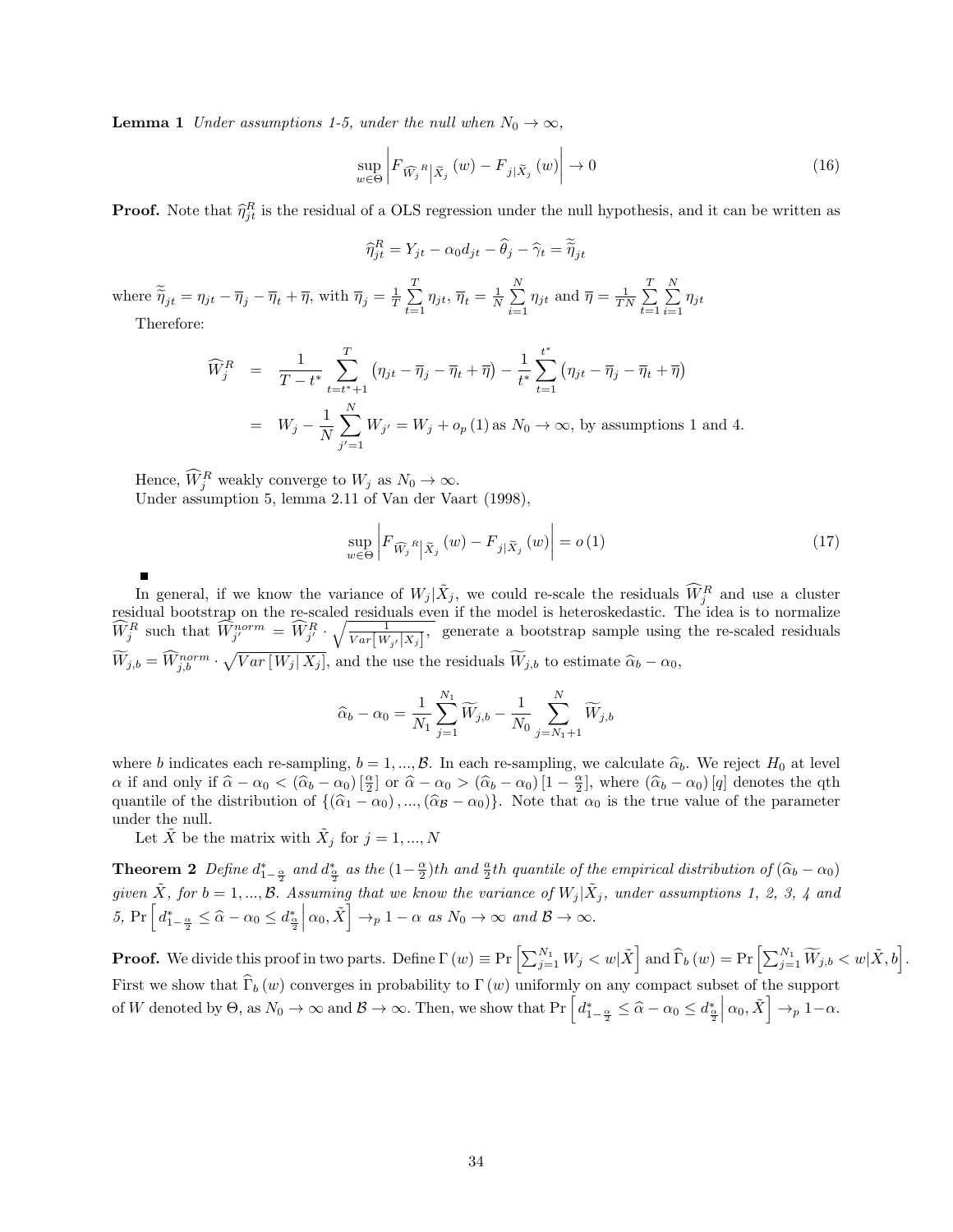Under assumptions 1, 2 and 3:

$$
\Gamma(w) = \Pr\left[\sum_{j=1}^{N_1} W_j < w | \tilde{X} \right]
$$
\n
$$
= \int \dots \int 1 \left\{ \sum_{j=1}^{N_1} W_j < w \right\} dF_{1 | \tilde{X}_1} \left( W_1 \right) \cdot dF_{2 | \tilde{X}_2} \left( W_2 \right) \cdot \dots \cdot dF_{N_1 | \tilde{X}_{N_1}} \left( W_{N_1} \right)
$$

and

$$
\widehat{\Gamma}_{b}(w) = \Pr\left[\sum_{j=1}^{N_{1}} \widetilde{W}_{j,b} < w | \tilde{X}, b\right]
$$
\n
$$
= \int \dots \int 1 \left\{\sum_{j=1}^{N_{1}} W_{j} < w\right\} d\widehat{F}_{1|\tilde{X}_{1}}(W_{1}) \cdot d\widehat{F}_{2|\tilde{X}_{2}}(W_{2}) \cdot \dots \cdot d\widehat{F}_{N_{1}|\tilde{X}_{N_{1}}}(W_{N_{1}})
$$

In order to estimate this distribution, we use  $F_{\widetilde{W}_j | \widetilde{X}_j}$  (.) which is the empirical CDF obtained using the re-scaled residuals  $\widetilde{W}_{j,b} = \widehat{W}_{j,b}^R \cdot \sqrt{\frac{Var[W_j|\tilde{X}_j]}{Var[W_{j,b}|\tilde{X}_{j,b}]} }$  $Var[W_{j,b}|\tilde{X}_{j,b}]$ 

$$
\widehat{F}_{\widetilde{W}_j|\tilde{X}_j}(w) = \frac{1}{\mathcal{B}} \sum_{b=1}^{\mathcal{B}} 1\{\widetilde{W}_{j,b} < w\}
$$
\n
$$
= \frac{1}{\mathcal{B}} \sum_{b=1}^{\mathcal{B}} 1\left\{\widehat{W}_{j,b}^R \cdot \sqrt{\frac{Var[W_j|X_j]}{Var[W_{j,b}|X_{j,b}]}} < w\right\}
$$

Let  $c_{jb} \equiv \sqrt{\frac{Var[W_j|\tilde{X}_j]}{Var[W_j|\tilde{X}_j]}}$  $\frac{Var[W_j|X_j]}{Var[W_{j,b}|\tilde{X}_{j,b}]}$ , and define  $W'_{j,b} = W_{j,b} \cdot c_{jb}$ . Since we known the variance, we can treat  $c_{jb}$  a constant. Define  $F_{W'_{j,b}|\tilde{X}_j}(w) = Pr \left[ W'_{j,b} < w | \tilde{X}_j \right]$  and  $F_{\widetilde{W}_{j,b}|\tilde{X}_j}(w) = Pr \left[ \widetilde{W}_{j,b} < w | \tilde{X}_j \right]$ . Note that:

$$
\sup_{w \in \Theta} \left| \widehat{F}_{\widetilde{W}_{j}|\widetilde{X}_{j}}(w) - F_{j|\widetilde{X}_{j}}(w) \right| = \sup_{w \in \Theta} \left| \widehat{F}_{\widetilde{W}_{j}|\widetilde{X}_{j}}(w) - F_{\widetilde{W}_{j,b}|\widetilde{X}_{j}}(w) + F_{\widetilde{W}_{j,b}|\widetilde{X}_{j}}(w) - F_{W'_{j,b}|\widetilde{X}_{j}}(w) + F_{W'_{j,b}|\widetilde{X}_{j}}(w) - F_{j|\widetilde{X}_{j}}(w) \right|
$$
  
\n
$$
\leq \sup_{w \in \Theta} \left| \widehat{F}_{\widetilde{W}_{j}|\widetilde{X}_{j}}(w) - F_{\widetilde{W}_{j,b}|\widetilde{X}_{j}}(w) \right| + \sup_{w \in \Theta} \left| F_{\widetilde{W}_{j,b}|\widetilde{X}_{j}}(w) - F_{W'_{j,b}|\widetilde{X}_{j}}(w) \right|
$$

Since the set of functions  $\{W_{j,b} \cdot c_{j,b} - w \mid (y,w) \in \mathcal{Y} \times \Theta\}$  is contained in a finite-dimensional vector space, it is a VC-class. By the Theorem 2.64 of van der Vaart and Wellner (2000), the class  $\mathcal{H} = \left\{1 \left\{W'_{j,b} < w\right\} \middle| w \in \Theta\right\}$ has bracketing numbers  $N_{[]}(\sqrt{\varepsilon}, \mathcal{W}, L_2(P)) \leq \frac{2}{\varepsilon}$ . By the Glivenko-Cantelli Theorem, this class is P-Glivenko-Cantelli. Using the definition of P-Glivenko-Cantelli class, when  $\mathcal{B} \to \infty$ .

$$
\sup_{w \in \Theta} \left| \frac{1}{B} \sum_{b=1}^{B} \left\{ W'_{j,b} < w \right\} - F_{W'_{j,b} | \widetilde{X}_j} \left( w \right) \right| = o_p \left( 1 \right)
$$

Note that  $c_{j,b}$  is a constant and every sequence of  $1\left\{\widetilde{W}_{j,b} < w\right\}$  in b are contained in  $\mathcal{H}$ , consequently as  $B \rightarrow \infty$ .

$$
\sup_{w \in \Theta} \left| \frac{1}{B} \sum_{b=1}^{B} \left\{ \widetilde{W}_{j,b} < w \right\} - F_{\widetilde{W}_{j,b} | \widetilde{X}_j} \left( w \right) \right| = o_p \left( 1 \right)
$$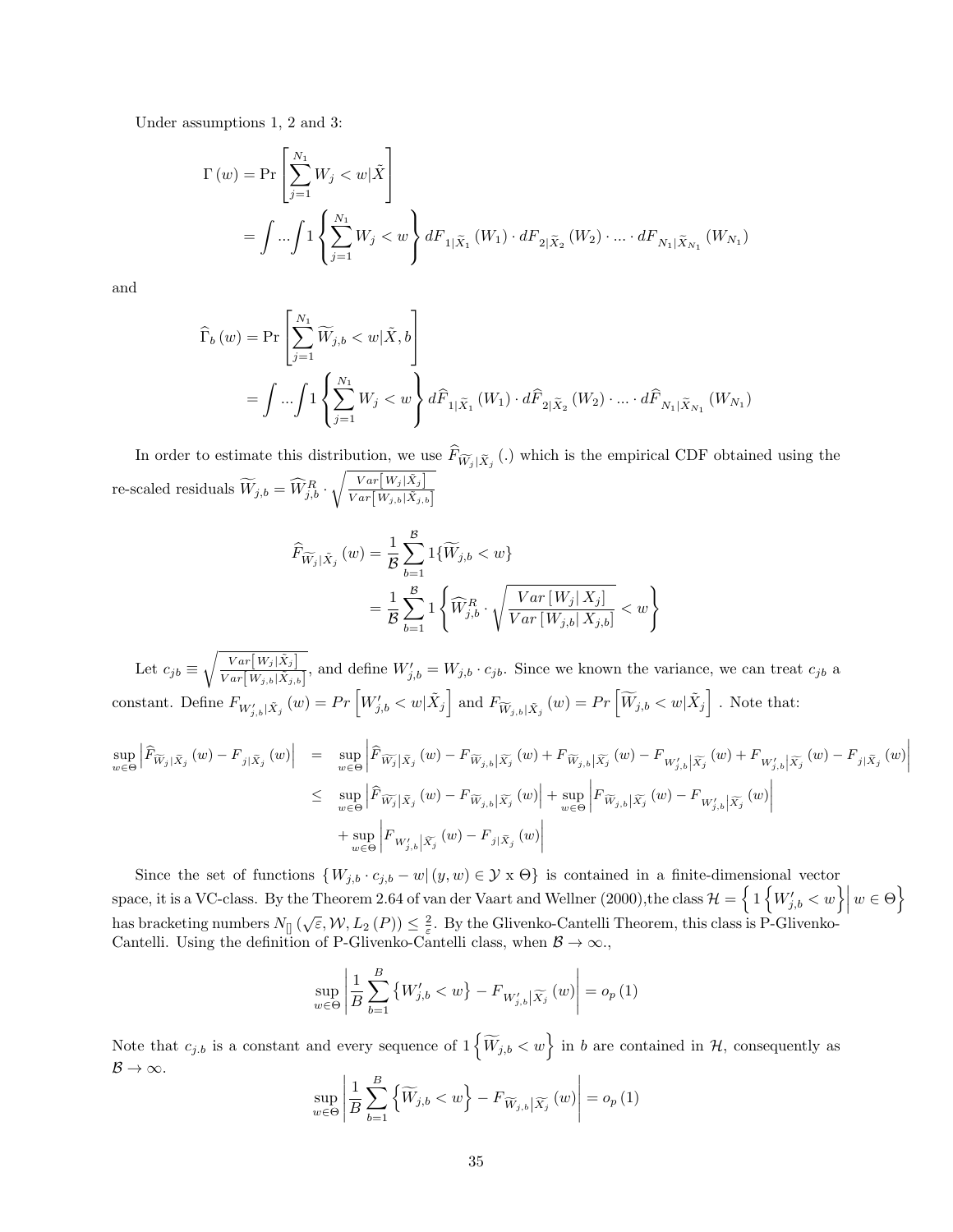Hence, the first term is  $o_p(1)$ .

Using the results from lemma 1, as  $N_0 \to \infty$ ,  $W_{j,b} \to_d W_{j,b} \cdot c_{j,b}$ . By assumption 5,  $F_{W_{j,b}}[\tilde{X}_j]$  is a continuous distribution, and by a trivial transformation of variable  $F_{W'_{j,b}|{\tilde{X}}_j}$  is also continuous, using lemma 2.11 of van der Vaart (2011),

$$
\sup_{w \in \Theta} \left| F_{\widetilde{W}_{j,b}} \left| \tilde{X}_j \left( w \right) - F_{W'_{j,b}} \right| \tilde{X}_j \left( w \right) \right| \to 0.
$$

By assumptions 2 and 3,  $W'_{j,b} \stackrel{d}{=} W_j$ , and consequently

$$
\sup_{w \in \Theta} \left| F_{W'_{j,b} | \tilde{X}_j} \left( w \right) - F_{j | \tilde{X}_j} \left( w \right) \right| = o_p \left( 1 \right)
$$

By the results above,

$$
\sup_{w \in \Theta} \left| \Gamma(w) - \widehat{\Gamma}_{b}(w) \right| = o_{p}(1)
$$

Now, we show that  $\Pr\left[d_{1-\frac{\alpha}{2}}^{*} \leq \hat{\alpha} - \alpha_0 \leq d_{\frac{\alpha}{2}}^{*}\right]$  $\left[\alpha_0, \tilde{X}\right] \rightarrow_p 1 - \alpha.$  As  $N_0 \rightarrow \infty$ ,

$$
\widehat{\alpha} - \alpha_0 \xrightarrow{d} \frac{1}{N_1} \sum_{j=1}^{N_1} W_j \text{ and } \widehat{\alpha}_b - \alpha_0 = \frac{1}{N_1} \sum_{j=1}^{N_1} \widetilde{W}_{j,b} \tag{18}
$$

Using the results above, we can show that as  $N_0 \to \infty$  and  $\mathcal{B} \to \infty$ .

$$
\Pr\left[d_{1-\frac{\alpha}{2}}^{*} \leq \hat{\alpha} - \alpha_0 \leq d_{\frac{\alpha}{2}}^{*} \middle| \alpha_0, \tilde{X}\right] = \Pr\left[d_{1-\frac{\alpha}{2}}^{*} \leq \hat{\alpha}_b - \alpha_0 \leq d_{\frac{\alpha}{2}}^{*} \middle| \alpha_0, \tilde{X}\right] + o_p\left(1\right)
$$
\n
$$
\rightarrow_p 1 - \alpha
$$

The approach proposed to estimate  $W_{j,b}$  is unfeasible since we do know not the variances of  $W_j$ 's. Theorem [3](#page-35-0) shows that if we have a consistent estimator of  $\sqrt{\frac{Var[W_j|\tilde{X}_j]}{Var[W_j|\tilde{X}_j]}}$  $\frac{Var[W_j|X_j]}{Var[W_{j,b}|\tilde{X}_{j,b}]}$ , we can construct  $W_{j,b} =$  $\widehat{W}_{jb}^R$  .  $\sqrt{Var\left[W_j | \tilde{X}_j\right]}$  $\frac{Var[W_j|X_j]}{Var[\overline{W}_{j,b}|\tilde{X}_{j,b}]}$ , and use the approach proposed above.

<span id="page-35-0"></span>**Theorem 3** Define  $d_{1-\frac{\alpha}{2}}^*$  and  $d_{\frac{\alpha}{2}}^*$  as the  $(1-\frac{\alpha}{2})$ th and  $\frac{a}{2}$ th quantile of the empirical distribution of  $(\widehat{\alpha}_b - \alpha_0)$ given  $\tilde{X}$ , for  $b = 1, ..., B$ . If for each  $j \sqrt{\frac{Var[\widehat{W_j}|\tilde{X}_j]}{Var[\widehat{W}_j|\tilde{X}_j]}}$  $Var\left[\widehat{W_{j,b}}|\tilde{X}_{j,b}\right]$ is a consistent estimator for  $\sqrt{\frac{Var[W_j|\tilde{X}_j]}{Var[W_j|\tilde{X}_j]}}$  $\frac{var[w_j|X_j]}{Var[W_{j,b}|\tilde{X}_{j,b}]}$ , under assumptions 1, 2, 3, 4 and 5, as  $N_0 \to \infty$  and  $\mathcal{B} \to \infty$ .,

$$
\Pr\left[d_{1-\frac{\alpha}{2}}^{*} \leq \widehat{\alpha} - \alpha_0 \leq d_{\frac{\alpha}{2}}^{*} \middle| \alpha_0, \tilde{X}\right] \to_{p} 1 - \alpha \tag{19}
$$

**Proof.** Let  $\overline{W}_{j,b} = \widehat{W}_{j,b}^R \cdot \widehat{c}_{j,b}$ , where  $\widehat{c}_{j,b}$  is a consistent estimator for  $c_{j,b}$  with  $c_{j,b} > 0$ . In this case, we need to define  $\widehat{F}_{j|\widetilde{X}}(w) = \frac{1}{\mathcal{B}} \sum_{b=1}^{\mathcal{B}} 1 \left\{ \widehat{\widetilde{W}}_{j,b} < w \right\}$  and  $F_{\widehat{\widetilde{W}}_{j,b} | \widetilde{X}}$  $(w) = \Pr\left[\widehat{\widetilde{W}}_{j,b} < w \middle| \widetilde{X}_j\right]$ . Now, we need to work with,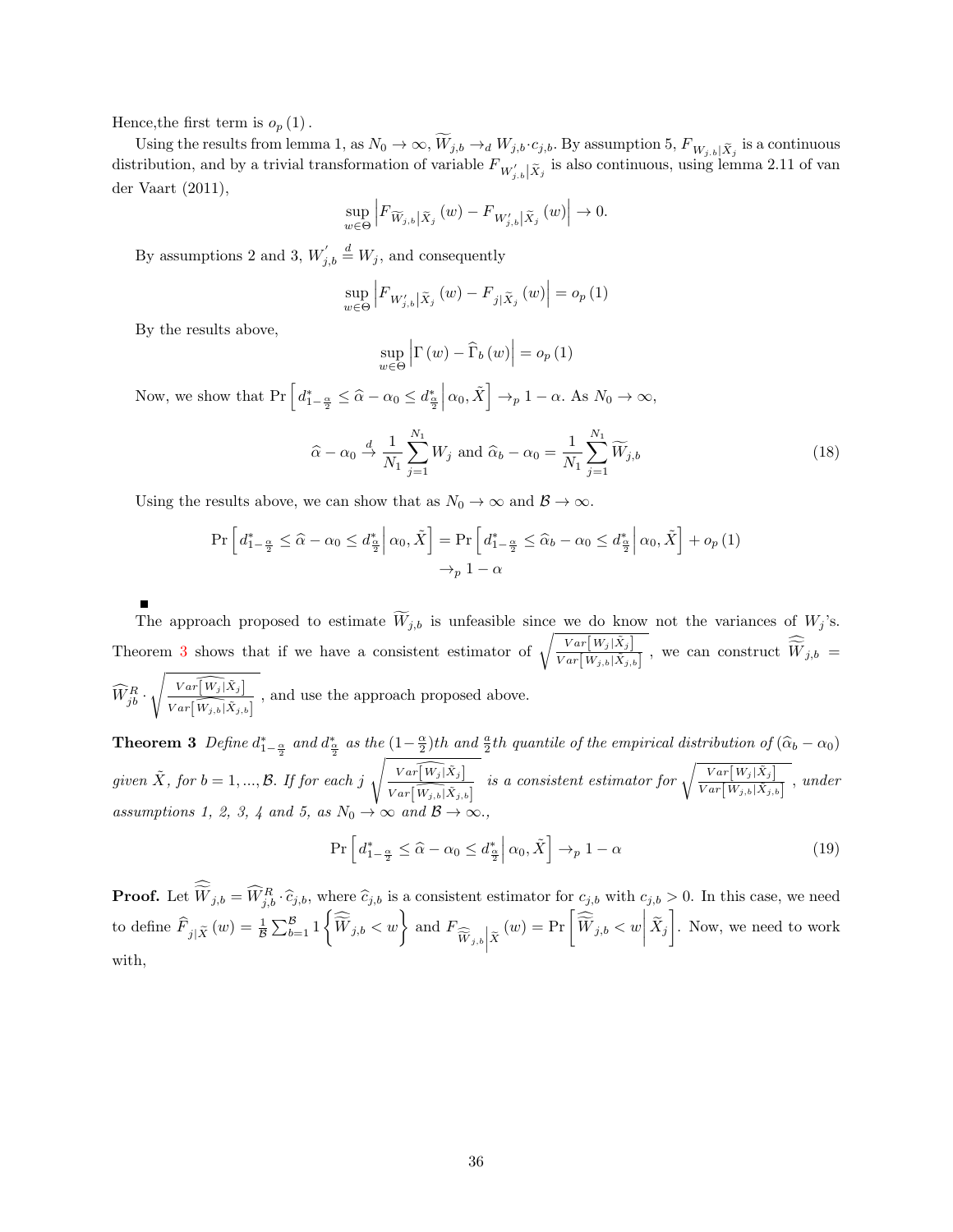$$
\sup_{w \in \Theta} \left| \widehat{F}_{j|\widetilde{X}_{j}}(w) - F_{j|\widetilde{X}_{j}}(w) \right| = \sup_{w \in \Theta} \left| \widehat{F}_{j|\widetilde{X}_{j}}(w) - F_{\widehat{W}_{j,b}|\widetilde{X}_{j}}(w) + F_{\widehat{W}_{j,b}|\widetilde{X}_{j}}(w) - F_{W'_{j,b}|\widetilde{X}}(w) + F_{W'_{j,b}|\widetilde{X}}(w) - F_{j|\widetilde{X}_{j}}(w) \right|
$$
  

$$
\leq \sup_{w \in \Theta} \left| \widehat{F}_{j|\widetilde{X}_{j}}(w) - F_{\widehat{W}_{j,b}|\widetilde{X}_{j}}(w) \right| + \sup_{w \in \Theta} \left| F_{\widehat{W}_{j,b}|\widetilde{X}_{j}}(w) - F_{W'_{j,b}|\widetilde{X}_{j}} \right|
$$
  
+ 
$$
\sup_{w \in \Theta} \left| F_{W'_{j,b}|\widetilde{X}_{j}}(w) - F_{j|\widetilde{X}_{j}}(w) \right|
$$

 $\overline{\phantom{a}}$  $\overline{\phantom{a}}$  $\overline{\phantom{a}}$ I  $\overline{\phantom{a}}$ 

From the proof of the previous theorem,  $\sup_{w \in \Theta} |F_{W'_{j,b}| \tilde{X}} - F_{j | \tilde{X}}(w)| = o(1)$ . Using lemma 1 and the fact that  $\hat{c}_{j,b} \rightarrow_P c_{j,b}$ , we have  $\widehat{W}_{j,b}^R \cdot \hat{c}_{j,b} \rightarrow_d W_{j,b} \cdot c_{j,b}$ . as  $\mathcal{B} \rightarrow \infty$ . By assumption 5,  $F_{W_{j,b}} \mid \tilde{X}_j$  is a continuous distribution, and by a trivial transformation of variable  $F_{W'_{j,b}|{\tilde{X}}_j}$  is also continuous, using lemma 2.11 of van

der Vaart (2011), as  $N_0 \to \infty$ , sup<sub>w∈Θ</sub>  $\Bigg| F_{\widehat{\widetilde{W}}_{j,b}\big|\widetilde{X}_j}\left(w\right)-F_{W'_{j,b}\big|\widetilde{X}_j}\left(w\right)$  $\begin{bmatrix} w_{j,0} & w_{j,1} \\ w_{j,0} & w_{j,1} \\ w_{j,1} & w_{j,1} \\ w_{j,1} & w_{j,1} \end{bmatrix}$  $\Big\vert \to 0.$ 

Ē

Note  $\hat{c}_{j,b}$  is an estimator for the square-root of a ratio of variances, and  $\hat{c}_{j,b} \in \Lambda \subset (0,\infty)$ . In addition, the set of functions  $\left\{\widehat{W}_{j,b}\cdot\widehat{c}_{j,b}-w\Big|\left(y,w\right)\in\mathcal{Y}\times\Theta\right\}$  is contained in a finite-dimensional vector space, and the sequence of functions  $1\left\{\widehat{W}_{j,b}^R\cdot\widehat{c}_{j,b} - w < 0\right\}$  in b is contained in the class H defined in the previous theorem. By the definition of a P-Glivenko-Cantelli class of functions, as  $\mathcal{B} \to \infty$ .

$$
\sup_{w \in \Theta} \left| \widehat{F}_{j|\widetilde{X}_{j}}(w) - F_{\widehat{\widetilde{W}}_{j,b}} \right|_{\widetilde{X}_{j}}(w) \right|
$$
\n
$$
= \sup_{w \in \Theta} \left| \frac{1}{\mathcal{B}} \sum_{b=1}^{\mathcal{B}} 1 \left\{ \widehat{W}_{j,b}^{R} \cdot \widehat{c}_{j,b} < w \right\} - \Pr \left[ \widehat{W}_{j,b}^{R} \cdot \widehat{c}_{j,b} < w \right] \right|
$$
\n
$$
= o_{p}(1)
$$

By the same argument as in the previous theorem, we can show that  $N_0 \to \infty$  and  $\mathcal{B} \to \infty$ .

$$
\Pr\left[d_{1-\frac{\alpha}{2}}^{*} \leq \widehat{\alpha} - \alpha_0 \leq d_{\frac{\alpha}{2}}^{*} \middle| \alpha_0, \tilde{X}\right] \to_{p} 1 - \alpha \tag{20}
$$

For the leading example in the paper, the conditional variance of  $W_j$  on  $X_j$  only depends on  $M(j, t)$  and it is given by:

$$
Var[W_j|M_{j1},...,M_{jT}] = A + \widetilde{B}\left(\frac{1}{(T-t^*)^2} \sum_{t=t^*+1}^{T} \frac{1}{M(j,t)} + \frac{1}{(t^*)^2} \sum_{t=1}^{t^*} \frac{1}{M(j,t)}\right)
$$
  
=  $A + \widetilde{B} \cdot h(M(j,t))$ 

where A and  $\widetilde{B}$  are constants, and  $h(M(j,t)) \equiv \frac{1}{(T-t^*)^2} \sum_{t=t^*+1}^T \frac{1}{M(j,t)} + \frac{1}{(t^*+1)^2}$  $\frac{1}{(t^*)^2} \sum_{t=1}^{t^*}$  $t^*$   $\frac{1}{M(j,t)}$ . For simplicity, we work with the case in which  $M(j,t) = M_j$ . In this case, the variance simplifies to  $Var[W_j|M_j] = A + \frac{B}{M_j}$ for a constant B. We assume that the distribution of  $M_j$  does not vary with  $N_0$ .

We propose a consistent estimator of  $\sqrt{\frac{Var[W_j|M_j]}{Var[W_{j,b}|M_{j,b}]}}$  based on an ordinary least squares estimator. We estimate a linear regression that relates  $(\widehat{W}_{j}^R)^2$  with  $\frac{1}{M_j}$  and constant. We obtain  $\widehat{A}$  as the least squares coefficient associated with the constant, and  $\widehat{B}$  as the coefficient associated with  $\frac{1}{M_j}$ , and then we use A and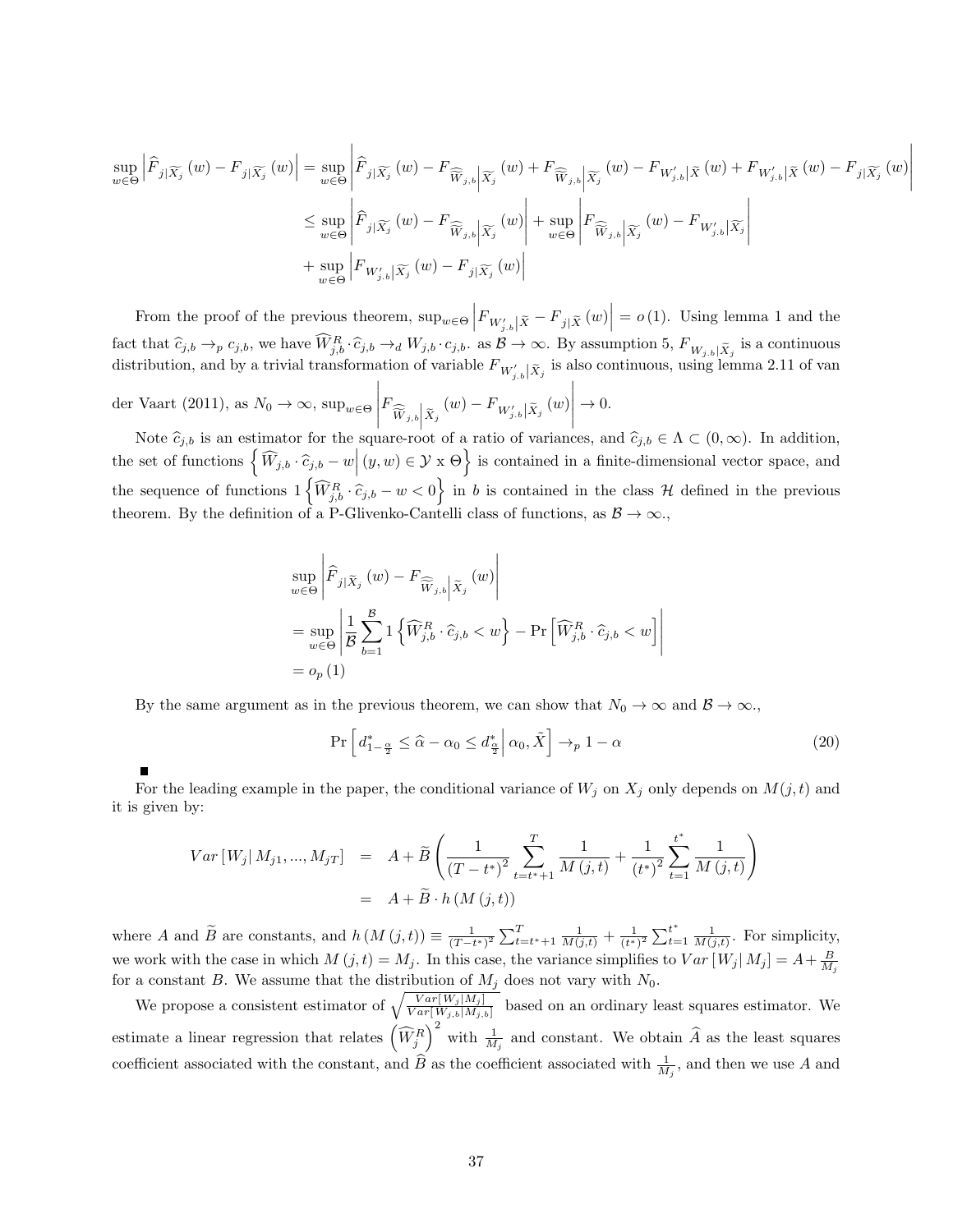B to construct a consistent estimator for the  $Var[W_i|M_j]$ ,

$$
Var\widehat{[W_j]}M_j = \widehat{A} + \frac{\widehat{B}}{M_j} \tag{21}
$$

We use these two estimators to estimate the ratio  $\hat{c}_{jb} \equiv \sqrt{\frac{Var[\widehat{W_j}|M_j]}{Var[\widehat{W_j,b}|M_j]}}$ . Lemma [4](#page-37-0) shows that is  $\hat{c}_{jb}$  is a consistent estimator for  $\sqrt{\frac{Var[W_1|M_1]}{Var[W_j|M_j]}}$ .

<span id="page-37-0"></span>**Lemma 4** Under assumptions 1, 2, 3 and 4, for our leading example,  $\hat{c}_{jb}$  is a consistent estimator for  $\sqrt{Var[W_{cb}][M_{cb}]}$  $c_{jb} = \sqrt{\frac{Var[W_{j,b}|M_{j,b}]}{Var[W_j|M_j]}}.$ 

Proof. Under these assumptions, we have that:

$$
\mathbb{E}\left[\left(W_{j}\right)^{2}\middle|M_{j}\right] = A + \frac{B}{M_{j}}\tag{22}
$$

From Lemma [1,](#page-32-1)  $(\hat{W}_j^R)^2 - (W_j)^2 = o_p(1)$ , which implies that OLS of  $(\hat{W}_j^R)^2$  on a constant and  $\frac{1}{M_j}$  yield consistent estimators for  $A$  and  $B$ .

#### <span id="page-37-1"></span>A.2 Extension: Two or more treated periods

So far, we consider that that treatment happens only at  $t^*$ . Now, we extend the proofs to the case that treatment happens in different periods. We assume that there  $N_0$  control groups and  $N_k$  treated groups that started treatment at  $t_k^*$ , for  $k = 1, ..., K$ . We will say that  $j \in N_0$  to refer to a group j that belongs to the control group and  $j \in N_k$  with  $k > 0$  to refer to a treated group j that started treatment at  $t_k^*$ . In this case,

$$
N = N_0 + \sum_{k=1}^{K} N_k.
$$

First, we show that in this case, we can write the estimator  $\hat{\alpha}$  as a linear combination of  $\frac{1}{N_k} \sum_{j \in N_k} \nabla^k Y_j - \frac{1}{N_0} \sum_{j \in N_0} \nabla^k Y_j$ , where  $\nabla^k Y_j = \frac{1}{T - t_k^*} \sum_{t > t_k^*} Y_{jt} - \frac{1}{t_k^*} \sum_{t \le t_k^*} Y_{jt}$ Define  $\tilde{d}_{it}$  as

$$
\widetilde{d}_{jt} = d_{jt} - \frac{1}{N} \sum_{j'=1}^{N} d_{j't} - \frac{1}{T} \sum_{t'=1}^{T} d_{jt'} + \frac{1}{N} \frac{1}{T} \sum_{j'=1}^{N} \sum_{t'=1}^{T} d_{j't'}
$$

By the Frisch-Waugh-Lovell theorem we know that

$$
\hat{\alpha} = \frac{\sum_{j} \sum_{t} \tilde{d}_{jt} Y_{jt}}{\sum_{j} \sum_{t} \tilde{d}_{jt}^2}
$$

We will first analyze the denominator. For  $j \in N_0$ , we have that:

$$
\widetilde{d}_{jt} = 0 - \frac{1}{N} \sum_{k=1}^{K} 1[t > t_k^*] \times N_k - 0 + \frac{1}{NT} \sum_{k=1}^{K} (T - t_k^*) N_k
$$

Since  $\tilde{d}_{jt}^2$  does not depend on j, then

$$
\sum_{j \in N_0} \tilde{d}_{jt}^2 = \frac{N_0}{N^2} \left[ \frac{1}{T^2} \left( \sum_{k=1}^K (T - t_k^*) N_k \right)^2 + \left( \sum_{k=1}^K 1[t > t_k^*] N_k \right)^2 - \frac{2}{T} \left( \sum_{k=1}^K (T - t_k^*) N_k \right) \left( \sum_{k=1}^K 1[t > t_k^*] N_k \right) \right]
$$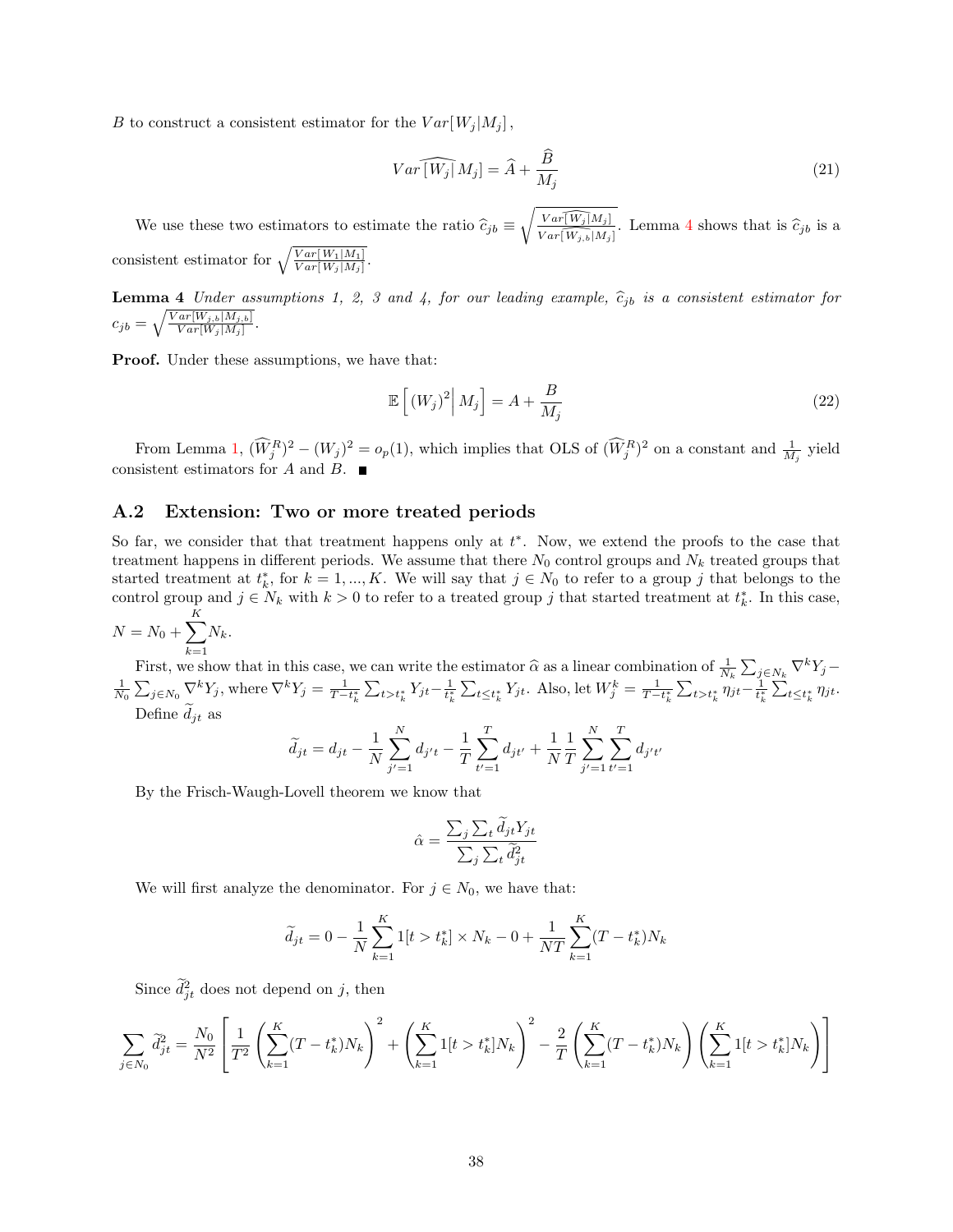Since  $N_k$  with  $k>0$  is fixed, as  $N_0\rightarrow\infty$ 

$$
\sum_{j\in N_0}\tilde{d}^2_{jt}\stackrel{N_0\to\infty}{\longrightarrow}0
$$

For  $j \in N_k$  with  $k > 0$  we have

$$
\widetilde{d}_{jt} = d_{jt} - \frac{1}{N} \sum_{k'=1}^{K} 1[t > t_{k'}^{*}] \times N_{k'} - \frac{1}{T}(T - t_{k}^{*}) + \frac{1}{NT} \sum_{k'=1}^{K} (T - t_{k'}^{*}) N_{k'}
$$

When  $N_0 \to \infty$ :

$$
\widetilde{d}_{jt}^{2} = \left(d_{jt} - \frac{1}{T}(T - t_{k}^{*})\right)^{2}
$$
\n
$$
= d_{jt}^{2} + \frac{1}{T^{2}}(T - t_{k}^{*})^{2} - 2\frac{d_{jt}}{T}(T - t_{k}^{*})
$$
\n(23)

Therefore:

$$
\sum_{t=1}^{T} \tilde{d}_{jt}^{2} = t_{k}^{*} \left( \frac{1}{T^{2}} (T - t_{k}^{*})^{2} \right) + (T - t_{k}^{*}) \left( 1 + \frac{1}{T^{2}} (T - t_{k}^{*})^{2} - 2 \frac{1}{T} (T - t_{k}^{*}) \right)
$$
\n
$$
= \frac{1}{T^{2}} \left[ t_{k}^{*} (T - t_{k}^{*})^{2} + (T - t_{k}^{*}) (t_{k}^{*})^{2} \right] = \frac{t_{k}^{*} (T - t_{k}^{*})}{T}
$$
\n(24)

This implies that the denominator becomes (as  $N_0 \rightarrow \infty)$ :

$$
\sum_{j=1}^{N} \sum_{t=1}^{T} \tilde{d}_{jt}^{2} = \frac{1}{T} \sum_{k=1}^{K} N_{k} \left[ t_{k}^{*}(T - t_{k}^{*}) \right]
$$
\n(25)

Now we will analyze the numerator. For a  $j\in N_0,$  we have that:

$$
\widetilde{d}_{jt} = \frac{1}{NT} \sum_{k=1}^{K} (T - t_k^*) N_k - \frac{1}{N} \sum_{k=1}^{K} 1[t > t_k^*] \times N_k
$$
\n
$$
= \frac{1}{N} \sum_{k=1}^{K} N_k \left[ \frac{(T - t_k^*)}{T} - 1[t > t_k^*] \right]
$$
\n(26)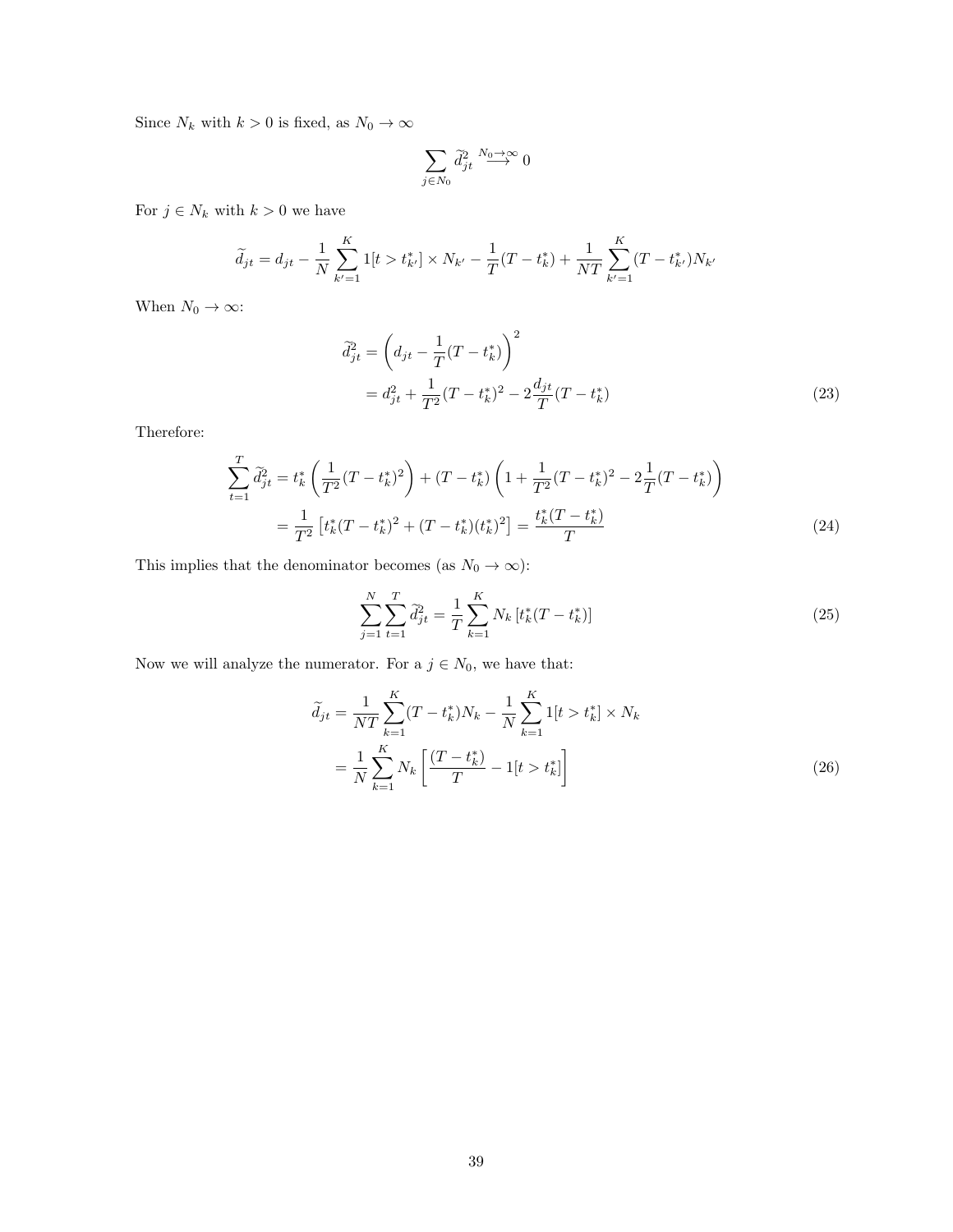$$
\sum_{t} \tilde{d}_{jt} Y_{jt} = \frac{1}{N} \left( N_1 \frac{(T - t_1^*)}{T} + \dots + N_K \frac{(T - t_K^*)}{T} \right) \sum_{t \le t_1^*} Y_{jt} + \frac{1}{N} \left( N_1 \frac{(-t_1^*)}{T} + N_2 \frac{(T - t_2^*)}{T} + \dots + N_K \frac{(T - t_K^*)}{T} \right) \sum_{t_1^* < t \le t_2^*} Y_{jt} + \frac{1}{N} \left( N_1 \frac{(-t_1^*)}{T} + N_2 \frac{(-t_2^*)}{T} + N_3 \frac{(T - t_3^*)}{T} + \dots + N_K \frac{(T - t_K^*)}{T} \right) \sum_{t_2^* < t \le t_3^*} Y_{jt} + \frac{1}{N} \left( N_1 \frac{(-t_1^*)}{T} + N_2 \frac{(-t_2^*)}{T} + \dots + N_K \frac{(-t_K^*)}{T} \right) \sum_{t > t_K^*} Y_{jt}
$$
\n
$$
= -\frac{N_1}{N} \left( \frac{t_1^*}{T} \sum_{t > t_1^*} Y_{jt} - \frac{(T - t_1^*)}{T} \sum_{t \le t_1^*} Y_{jt} \right) - \dots - \frac{N_K}{N} \left( \frac{t_K^*}{T} \sum_{t > t_K} Y_{jt} - \frac{(T - t_K^*)}{T} \sum_{t \le t_K^*} Y_{jt} \right) \tag{27}
$$
\nAs  $N_0 \to \infty$ :

As  $N_0 \to \infty$ :

$$
\sum_{j \in N_0} \sum_{t} \tilde{d}_{jt} Y_{jt} = \sum_{j \in N_0} \sum_{k=1}^{K} -\frac{N_k}{N} \left( \frac{t_k^*}{T} \sum_{t > t_k^*} Y_{jt} - \frac{(T - t_k^*)}{T} \sum_{t \le t_k^*} Y_{jt} \right)
$$

For  $j \in N_k$  with  $k > 0$  as  $N_0 \to \infty$ : we have:

$$
\widetilde{d}_{jt} = d_{jt} - \frac{1}{T}(T - t_k^*)
$$
\n(28)

Then (when  $N_0 \to \infty$ ),

$$
\sum_{t} \tilde{d}_{jt} Y_{jt} = \frac{t_k^*}{T} \sum_{t > t_k^*} Y_{jt} - \frac{(T - t_k^*)}{T} \sum_{t \le t_k^*} Y_{jt}
$$

Therefore,

$$
\hat{\alpha} \stackrel{N_0 \to \infty}{\longrightarrow} \sum_{k=1}^K \frac{N_k[t_k^*(T - t_k^*)]}{\sum_{k'=1}^K N_{k'}[t_{k'}^*(T - t_{k'}^*)]} \left[ \frac{1}{N_k} \sum_{j \in N_k} \nabla^k Y_j - \frac{1}{N_0} \sum_{j \in N_0} \nabla^k Y_j \right]
$$

Note that

$$
\sum_{k=1}^{K} \frac{N_k[t_k^*(T - t_k^*)]}{\sum_{k'=1}^{K} N_{k'}[t_{k'}^*(T - t_{k'}^*)]} \left[ \frac{1}{N_k} \sum_{j \in N_k} \nabla^k Y_j - \frac{1}{N_0} \sum_{j \in N_0} \nabla^k Y_j \right]
$$

$$
= \alpha_0 + \sum_{k=1}^{K} \frac{N_k[t_k^*(T - t_k^*)]}{\sum_{k'=1}^{K} N_{k'}[t_{k'}^*(T - t_{k'}^*)]} \left[ \frac{1}{N_k} \sum_{j \in N_k} \widehat{W}_j^{k,R} - \frac{1}{N_0} \sum_{j \in N_0} \widehat{W}_j^{k,R} \right]
$$

In the general case, if we knew the variance of  $W_j^k$ , then we could generate a bootstrap sample using the re-scaled residuals  $\widetilde{W}_{j,b}^{k} = \widehat{W}_{j}^{k,R}$  $\int Var\bigl[W_j^k\bigl|M_j\bigr]$  $\frac{Var[W_j^x]^{M_j}}{Var[W_{j,b}^k]^{M_j}}$ , and use the residuals  $\widetilde{W}_{j,b}^k$  to estimate  $\widehat{\alpha}_b - \alpha_0$ ,

$$
\widehat{\alpha} - \alpha_0 = \sum_{k=1}^K \frac{N_k[t_k^*(T - t_k^*)]}{\sum_{k'=1}^K N_{k'}[t_{k'}^*(T - t_{k'}^*)]} \left[ \frac{1}{N_k} \sum_{j \in N_k} \widetilde{W}_{j,b}^k - \frac{1}{N_0} \sum_{j \in N_0} \widetilde{W}_{j,b}^k \right]
$$

and use the same hypothesis test stated in the previous section. If the variance of  $W_j$  is unknown, then we can estimate this variance using theorem [4.](#page-37-0)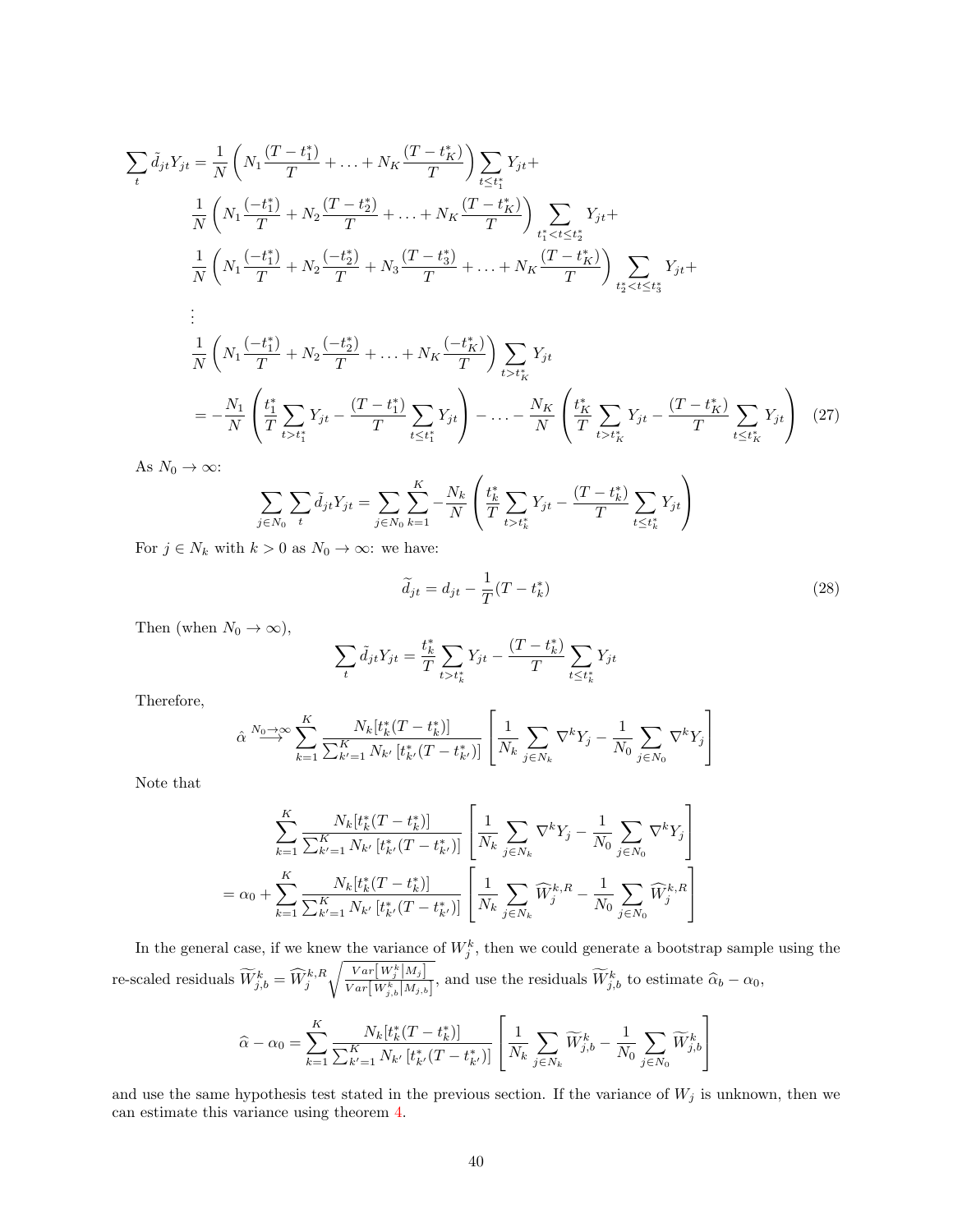### <span id="page-40-0"></span>A.3 Extension: Model with Covariates

In this case, we work with the aggregate model that includes the covariates:

$$
Y_{jt} = \alpha d_{jt} + \theta_j + \beta Z_{jt} + \gamma_t + \eta_{jt} \tag{29}
$$

where  $Z_{jt}$  is a k x1 vector of covariates.

First, we can eliminate the fixed effects by a transformation of the model,

$$
\widetilde{Y}_{jt} = \alpha \widetilde{d}_{jt} + \beta \widetilde{Z}_{jt} + \widetilde{\eta}_{jt} \tag{30}
$$

where for a generic variable  $H_{jt}$ ,  $\widetilde{H}_{jt} = H_{jt} - \overline{H}_j - \overline{H}_t + \overline{H}$ , with  $\overline{H}_j = \frac{1}{T} \sum_{t=1}^T H_{jt}$ ,  $\overline{H}_t = \frac{1}{N} \sum_{j=1}^N H_{jt}$  and  $\overline{H} = \frac{1}{TN} \sum_{t=1}^{T} \sum_{j=1}^{N} H_{jt}$ . Recall that  $N = N_0 + N_1$ .

From the normal equations of OLS, we can show that:

$$
\hat{\alpha} = \alpha_0 + \frac{\sum_j \sum_t \tilde{d}_{jt} \tilde{\eta}_{jt}}{\sum_j \sum_t \tilde{d}_{jt}^2} + (\beta - \hat{\beta}) \left[ \frac{\sum_j \sum_t \tilde{d}_{jt} \tilde{Z}_{jt}}{\sum_j \sum_t \tilde{d}_{jt}^2} \right]
$$
(31)

and,

$$
\hat{\alpha} \stackrel{N_0 \to \infty}{\longrightarrow} \sum_{k=1}^K \frac{N_k[t_k^*(T - t_k^*)]}{\sum_{k'=1}^K N_{k'}[t_{k'}^*(T - t_{k'}^*)]} \left[ \frac{1}{N_k} \sum_{j \in N_k} \nabla^k Y_j^* - \frac{1}{N_0} \sum_{j \in N_0} \nabla^k Y_j^* \right]
$$

In this case, under  $H_0$  and for the treatment group,

$$
\nabla^k Y_j = \frac{1}{T - t_k^*} \sum_{t > t_k^*} \left( \widetilde{Y}_{jt} - \widehat{\beta} \widetilde{X}_{jt} \right) - \frac{1}{t_k^*} \sum_{t \le t_k^*} \left( \widetilde{Y}_{jt} - \widehat{\beta} \widetilde{X}_{jt} \right)
$$
  

$$
= \alpha_0 + \left( \widehat{\beta} - \beta \right) \left( \frac{1}{T - t_k^*} \sum_{t > t_k^*} \widetilde{X}_{jt} - \frac{1}{t_k^*} \sum_{t \le t_k^*} \widetilde{X}_{jt} \right)
$$
  

$$
+ \frac{1}{T - t_k^*} \sum_{t > t_k^*} \widetilde{\eta}_{jt} - \frac{1}{t_k^*} \sum_{t \le t_k^*} \widetilde{\eta}_{jt}
$$

Under the assumption of conditional exogeneity of  $\eta_{jt}$  ( $E[\eta_{jt}|X_{j1},...,X_{jT}] = 0$ ), by proposition 1 in [Conley and Taber](#page-24-6) [\(2011\)](#page-24-6),  $\widehat{\beta}^{\mathbb{P}} \beta$ .<sup>[47](#page-40-2)</sup> Therefore:

$$
\hat{\alpha} \stackrel{N_0 \to \infty}{\longrightarrow} \alpha_0 + \sum_{k=1}^K \frac{N_k[t_k^*(T - t_k^*)]}{\sum_{k'=1}^K N_{k'}[t_{k'}^*(T - t_{k'}^*)]} \left[ \frac{1}{N_k} \sum_{j \in N_k} W_j^k - \frac{1}{N_0} \sum_{j \in N_0} W_j^k \right]
$$

and we have the same result as in the previous section.

#### <span id="page-40-1"></span>A.4 Sampling weights

We consider here the extension of our method to the case with individual-level data with sampling weights. Consider the model:

$$
Y_{ijt} = \alpha d_{jt} + \theta_j + \gamma_t + \nu_{jt} + \epsilon_{ijt}
$$
\n
$$
(32)
$$

where each observation has a sampling weight  $\omega_{ijt}$ . There are  $M(j, t)$  individual observations for each  $j \times t$ cell. We assume that  $j = 1$  is treated and  $j = 2, ..., N$  is control.

When  $N_0 \to \infty$ , the DID estimator using the individual-level data with sampling weights converges in

<span id="page-40-2"></span> $47\mbox{Note that this assumptions implies assumption 4 in the main text.}$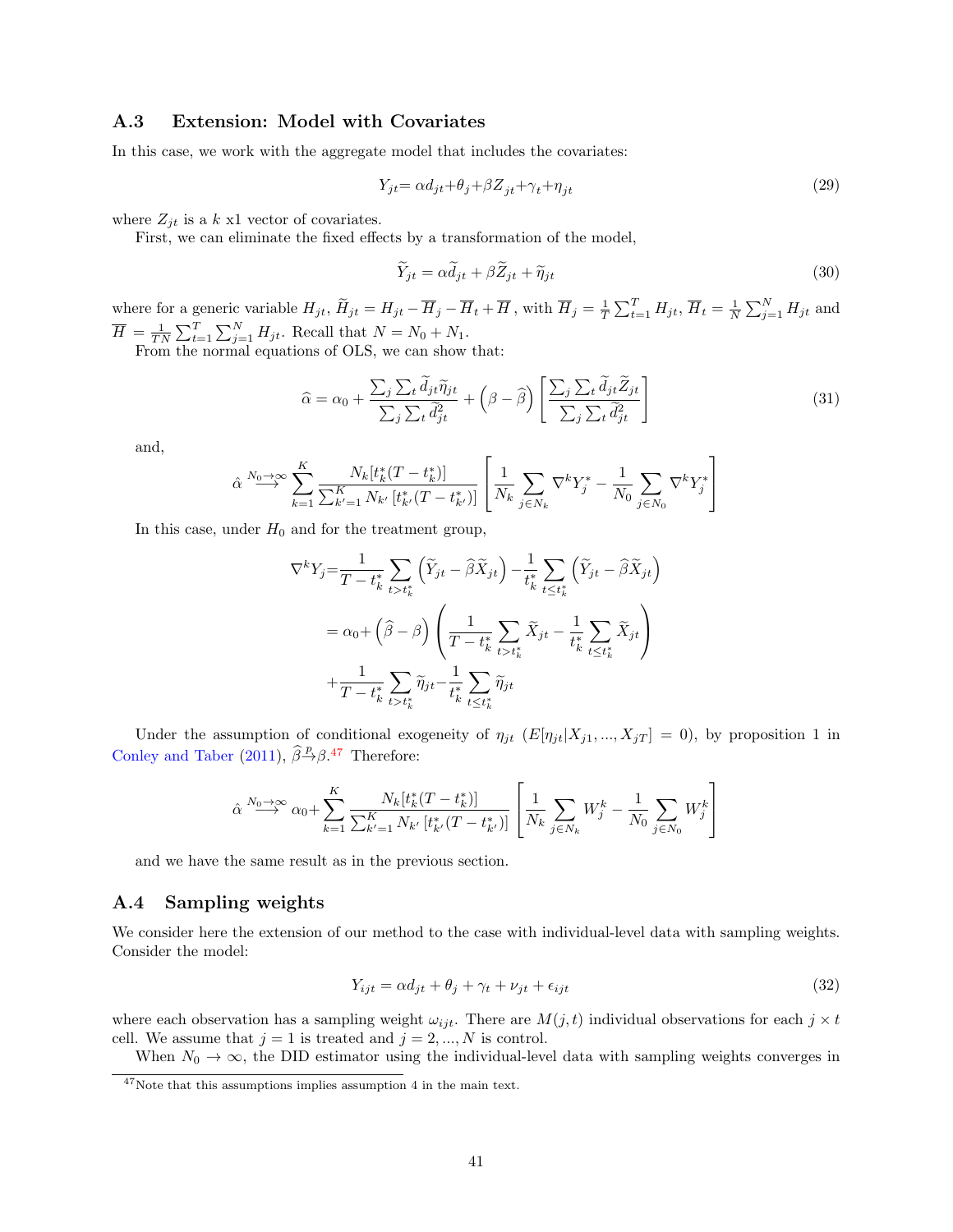distribution to:

$$
\hat{\alpha} \to_d \sum_{t=t^*}^T \frac{P_{1t}}{\sum_{t'=t^*}^T P_{1t'}} \tilde{\eta}_{1t} - \sum_{t=1}^{t^*} \frac{P_{1t}}{\sum_{t'=1}^T P_{1t'}} \tilde{\eta}_{1t}
$$
\n(33)

where  $P_{jt} = \sum_{i=1}^{M(j,t)} \omega_{ijt}$  and  $\tilde{\eta}_{jt} = \sum_{i=1}^{M(j,t)} \frac{\omega_{ijt}}{P_{it}}$  $\frac{\omega_{ijt}}{P_{jt}}\eta_{ijt}.$ 

Now define the linear combination of the  $\eta_{jt}$  errors with sampling weights:

$$
W_j^s = \sum_{t=t^*}^T \frac{P_{1t}}{\sum_{t'=t^*}^T P_{1t'}} \tilde{\eta}_{jt} - \sum_{t=1}^{t^*} \frac{P_{1t}}{\sum_{t'=1}^T P_{1t'}} \tilde{\eta}_{jt}
$$
(34)

It is important to note that  $W_j^s$  is a linear combination of the errors of group j with coefficients based on the number of observations and weights of the treated group. Assuming, for simplicity, that  $\epsilon_{ijt}$  is i.i.d. while allowing for unrestricted serial correlation in  $\nu_{jt}$ , we have that:

$$
var(W_{j}^{s}|M(j,t),\{\omega_{ijt}\}) = var\left(\sum_{t=t^{*}}^{T} \frac{P_{1t}}{\sum_{t'=t^{*}}^{T} P_{1t'}} \nu_{jt} - \sum_{t=1}^{t^{*}} \frac{P_{1t}}{\sum_{t'=1}^{T} P_{1t'}} \nu_{jt}\right) + \left[ \sum_{t=t^{*}}^{T} \left(\frac{P_{1t}}{\sum_{t'=t^{*}}^{T} P_{1t'}}\right)^{2} \left(\sum_{i=1}^{M(j,t)} \left(\frac{\omega_{ijt}}{P_{jt}}\right)^{2}\right) + \sum_{t=1}^{t^{*}} \left(\frac{P_{1t}}{\sum_{t'=1}^{t^{*}} P_{1t'}}\right)^{2} \left(\sum_{i=1}^{M(j,t)} \left(\frac{\omega_{ijt}}{P_{jt}}\right)^{2}\right) \right] \sigma_{\epsilon}^{2}
$$
\n
$$
= A + Bq_{j} \tag{35}
$$

where  $q_j$  is a function of the number of observations in all periods and the set of sampling weights for all individuals from group j.

This formula is very intuitive. It shows that the variance of the linear combination  $W_j^s$  will be lower when the contribution of each observation i to the weighted average  $\tilde{\eta}_{it}$  is lower. This will happen when  $M(j, t)$  is large and weights are not concentrated on a few individuals. This formula will still apply under alternative assumptions on the errors, for example, with a balanced panel of individuals i with serially correlated  $\epsilon_{iit}$ , or with more complex intra-group correlation structures such as described in footnote 23.

#### <span id="page-41-0"></span>A.5 FGLS Estimation

In this section, we prove the main results of section [3.](#page-13-0) Under the assumption that the errors are uncorrelated across j, the variance/covariance matrix of f  $\eta_{jt}$  is block diagonal with  $T \times T$ . We define  $\Omega_j$  as one of the blocks. Under assumption 2,  $\Omega_j \equiv \Omega(\tilde{X}_j)$ . Note that  $\Omega(\tilde{X}_j)$  is a symmetric matrix that allows for heteroskedasticity and serial correlation. Suppose that we know  $\Omega\left(\widetilde{X}_j\right)$ . In this case, we can appply the standard GLS theory to the problem. The linear model is:

$$
y_j = \alpha d_j + \theta_j + \gamma_t + \eta_j
$$

where  $y_j$  is a Tx1 vector with  $\{y_{j,t}\}_{t=1}^T$ ,  $d_j$  is a Tx1 vector with  $\{d_{j,t}\}_{t=1}^T$  and  $\eta_j$  is a Tx1 vector with  ${\{\eta_{j,t}\}}_{t=1}^T$ . The GLS estimator will be based on the following model:

$$
\Omega\left(\widetilde{X}_j\right)^{-\frac{1}{2}}y_j = \alpha \Omega\left(\widetilde{X}_j\right)^{-\frac{1}{2}}d_j + \Omega\left(\widetilde{X}_j\right)^{-\frac{1}{2}}\theta_j + \Omega\left(\widetilde{X}_j\right)^{-\frac{1}{2}}\gamma_t + \Omega\left(\widetilde{X}_j\right)^{-\frac{1}{2}}\eta_j
$$

Note that the GLS estimator is the Gauss-Markov estimator in this problem. In other words, it has the lowest variance among all the linear unbiased estimator. The GLS is in the class of linear unbiased estimator that can be represented by:<sup>[48](#page-41-1)</sup>

<span id="page-41-1"></span><sup>&</sup>lt;sup>48</sup>We show that the restrictions imposed on the  $a_{jt}$  are necessary and sufficient for unbiasedness of the linear estimators.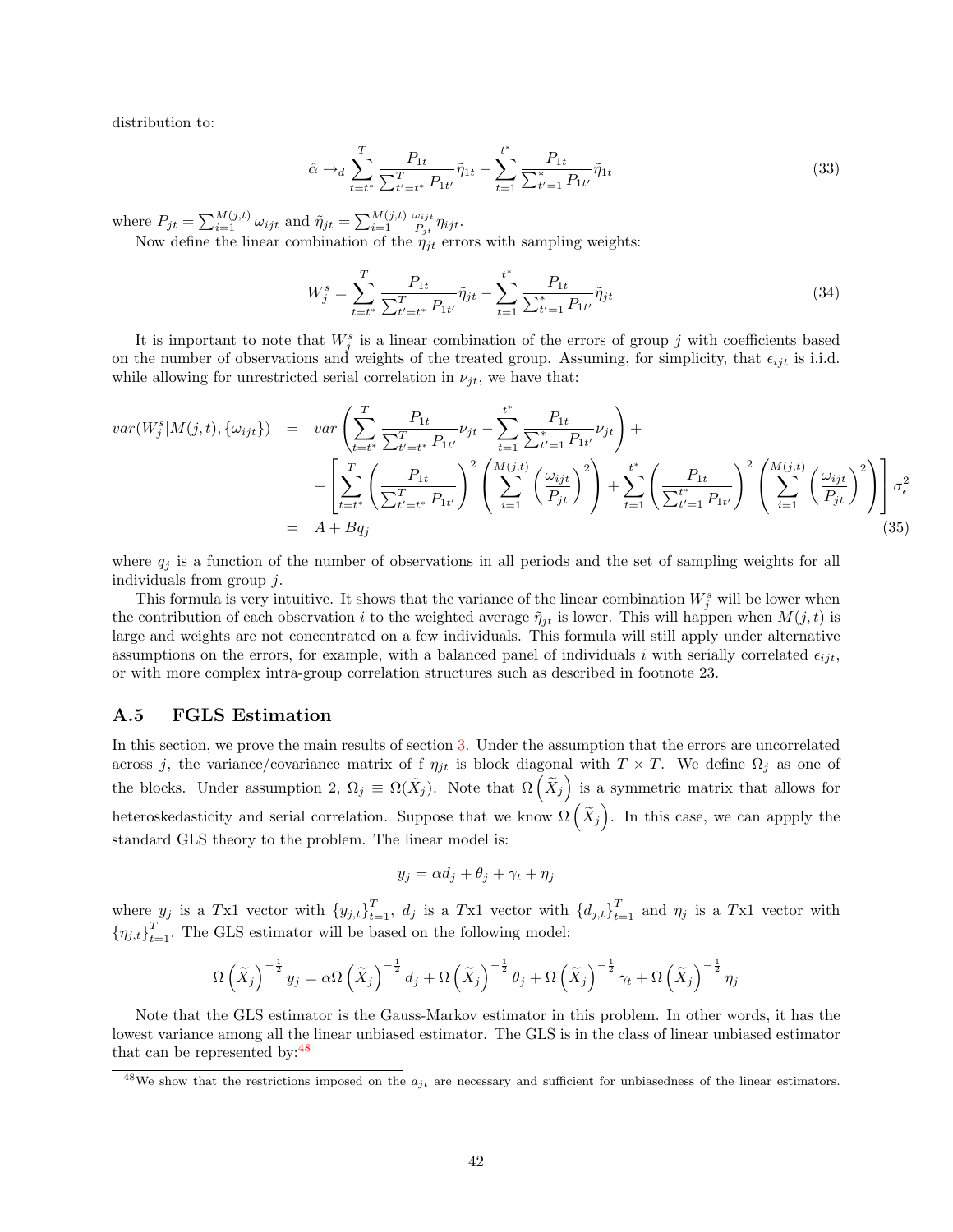$$
\Omega(\widetilde{\alpha}) = \left\{ \widetilde{\alpha}(a) = \sum_{t=1}^{T} \sum_{j=1}^{N} a_{tj} y_{jt} : \sum_{t=t^*+1}^{T} a_{jt} = 1, \sum_{t=1}^{T} a_{jt} = 0 \text{ for all } j \text{ and } \sum_{j=1}^{N} a_{jt} = 0 \text{ for all } t \right\}
$$

Note that the variance of any estimator in this class is:

<span id="page-42-0"></span>
$$
Var\left[\widetilde{\alpha}\left(a\right)|D,X\right] = \sum_{j=1}^{N} a'_j \Omega\left(\widetilde{X}_j\right) a_j
$$

where  $a_j =$  $\lceil$  $\Big\}$  $a_{1j}$ . . .  $a_{Tj}$ 1 . The GLS estimator is the estimator in the class  $\Omega(\tilde{\alpha})$  that has the minimum variance.

In other words, it is the estimator that solves the following optimization problem:

$$
\min_{a_1, \dots, a_N} \sum_{j=1}^N a'_j \Omega\left(\tilde{X}_j\right) a_j \text{ s.t. } \sum_{t=t^*+1}^T a_{1t} = 1, \sum_{t=1}^T a_{jt} = 0 \text{ for all } j, \sum_{j=1}^N a_{jt} = 0 \text{ for all } t \tag{36}
$$

Let  $\tilde{a}(N_0) = (\tilde{a}_1(N_0), ..., \tilde{a}_N(N_0))$  be the unique solution of the minimization problem above.

<span id="page-42-1"></span>**Lemma 5** Define  $a_1^*$  as the unique solution for following the minimization problem:

$$
\min_{a_1} a'_1 \Omega\left(\tilde{X}_1\right) a_1 \ s.t. \ \sum_{t=t^*+1}^T a_{t1} = 1, \sum_{t=1}^{t^*} a_{t1} = -1
$$

As  $N_0 \rightarrow \infty$ ,

$$
\widetilde{a}_1(N_0) \stackrel{p}{\rightarrow} a_1^*
$$
 and  $\widetilde{a}_j(N_0) \stackrel{p}{\rightarrow} 0$  for  $j = 2, ..., N$ 

**Proof.** By contradiction, suppose that  $\tilde{a}_1(N_0)$  does not converge in probability to  $a_1^*$ . If this is the case,  $\exists$   $N_c$  sufficient large such that  $|\tilde{a}_1(N_1) - a_1^*| > \epsilon$  for  $\epsilon > 0$ , and for a sufficient large  $N_0$  sufficient large such that  $|\tilde{a}_1(N_0) - a_1^*| > \varepsilon$  for  $\varepsilon > 0$ , and for a sufficient large  $N_0$  we have that

$$
\widetilde{a}_1(N_0)'\Omega\left(\widetilde{X}_1\right)\widetilde{a}_1(N_0)-a_1^{*'}\Omega\left(\widetilde{X}_1\right)a_1^{*}\geq c_2
$$

for some positive constant  $c_2$ . One possible solution for the minimization problem  $36$  is:

$$
a_1 = a_1^*
$$
 and  $a_j = -\frac{a_1^*}{N-1}$ 

This solution satisfies all the constraints in the minimization problem, including the restriction that  $a_{1t} =$ 

Consider any linear estimator 
$$
\tilde{\alpha}(a) = \sum_{t=1}^{T} \sum_{j=1}^{N} a_{jt} y_{jt}
$$
:  
\n
$$
\mathbb{E}[\tilde{\alpha}(a)|D, X] = \mathbb{E}\left[\sum_{t=1}^{T} \sum_{j=1}^{N} a_{jt} y_{jt}\middle| D, X\right] = \alpha \left(\sum_{t=1}^{T} \sum_{j=1}^{N} a_{jt} d_{jt}\right) + \sum_{j=1}^{N} \theta_j \sum_{t=1}^{T} a_{jt} + \sum_{t=1}^{T} \gamma_t \sum_{j=1}^{N} a_{jt} + \sum_{t=1}^{T} \sum_{j=1}^{N} a_{jt} \mathbb{E}[\eta_{jt}|X, D]
$$

Assuming that  $\mathbb{E}[\eta_{jt}|X,D] = 0$ , in order to have an unbiased estimator, we need:

$$
\sum_{t=1}^{T} \sum_{j=1}^{N} a_{jt} d_{jt} = \sum_{t=t^*+1}^{T} a_{1t} = 1, \sum_{t=1}^{T} a_{jt} = 0 \text{ for all } j, \sum_{j=1}^{N} a_{jt} = 0 \text{ for all } t
$$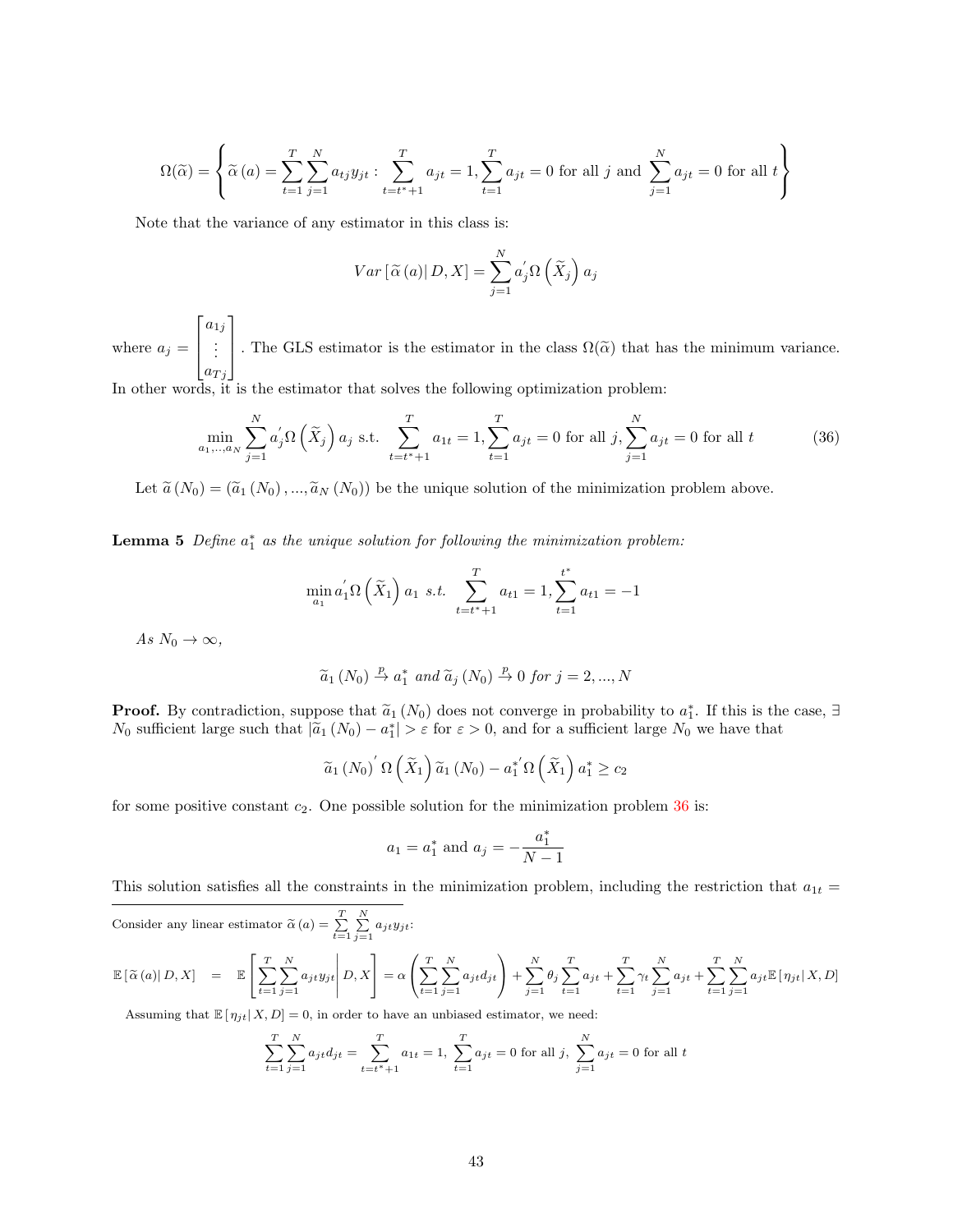$-\sum_{j=2}^{N} a_{jt}$  for all t. Therefore, we have an upper bound for the optimization function when  $N_0 \to \infty$ ,  $\widetilde{a}_1(N_0) \hat{N} \Omega \left( \widetilde{X}_1 \right) \widetilde{a}_1(N_0) \leq$  $\widetilde{a}_{1}(N_{0})^{'}\,\Omega\left(\widetilde{X}_{1}\right)\widetilde{a}_{1}(N_{0})+\sum_{i=0}^{N}% \widetilde{a}_{i}^{'}\,\Omega\left(\widetilde{X}_{1}\right)\widetilde{a}_{i}$  $j=2$  $a'$  $\int\limits_{j}^{\prime}\left(N_{0}\right)\Omega\left(\widetilde{X}_{j}\right)a_{j}\left(N_{0}\right)$  $\leq a_1^{*'} \Omega\left(\widetilde{X}_1\right) a_1^* + \frac{1}{(N-1)}$  $(N-1)^2$  $\sum_{i=1}^{N}$  $j=2$  $a_1^{*'}\Omega\left(\widetilde{X}_j\right)a_1^{*}$ 

So by the expression above,

$$
\widetilde{a}_1(N_0)' \Omega\left(\widetilde{X}_1\right) \widetilde{a}_1(N_0) - a_1^{*'} \Omega\left(\widetilde{X}_1\right) a_1^* \le \frac{1}{\left(N-1\right)^2} \sum_{j=2}^N a_1^{*'} \Omega\left(\widetilde{X}_j\right) a_1^* = o_p(1)
$$

However, as we showed before if  $\tilde{a}_1(N_0)$  does not converge in probability to  $a_1^*, \tilde{a}_1(N_0)' \Omega(\tilde{X}_1) \tilde{a}_1(N_0)$  $a_1^{*'}\Omega\left(\widetilde{X}_1\right)a_1^{*} \geq c_2$  for some positive constant  $c_2$ . So, by contradiction,

$$
\widetilde{a}_1 \to_p a_1^*
$$

Using this result, the value of the objective function that we are minimizing when  $N_0 \to \infty$  is:

$$
a_1^{*'}\Omega\left(\tilde{X}_1\right)a_1^{*} + \sum_{j=2}^{N} a_j^{'}\left(N_0\right)\Omega\left(\tilde{X}_j\right)a_j\left(N_0\right) \le a_1^{*'}\Omega\left(\tilde{X}_1\right)a_1^{*} + o_p\left(1\right)
$$

so the best choice of  $a_j(N_0)$  is one that converges in probability to zero as  $N_0 \to \infty$ .

By Lemma [5,](#page-42-1) we have that

$$
\widehat{\alpha}_{GLS} - \alpha_0 \rightarrow_d \sum_{t=1}^{T} a_{1t}^* \eta_{1t}
$$

Assumption 6(Consistent Variance Matrix): There is an estimator  $\widehat{\Omega}\left(\widetilde{X}_j\right)$  that converges in probability to a positive semidefinite matrix, called  $\overline{\Omega}\left(\widetilde{X}_j\right)$ .

Now, we work a FGLS estimator using  $\widehat{\Omega}(\widetilde{X}_j)$  as an estimator for  $\Omega(\widetilde{X}_j)$ . The FGLS estimator will converge to

$$
\widehat{\alpha}_{FGLS} - \alpha_0 \rightarrow_d \sum_{t=1}^{T} \overline{a}_{1t}^* \eta_{1t}
$$

where  $\overline{a}_{1t}^*$  depends on the elements of the matrix  $\overline{\Omega}\left(\widetilde{X}_1\right)$ .

We combine our method with FGLS by using  $W_j^* = \sum^T$  $\sum_{t=1} \overline{a}_{1t}^* \eta_{jt}$ . In order to apply our method, we need to impose assumptions 1-5 on the behavior of  $W_j^*$ :

- $\mathbf{1}^* \{W_j^*, X_j\}$  is i.i.d across  $j \in \{1, ..., N_1\}$ , i.i.d across  $j \in \{N_1 + 1, ..., N\}$  and independently distributed across  $j \in \{1, ..., N\}$ .
- $2^* W^*_j | X_j, d_j \stackrel{d}{=} W^*_j | \widetilde{X}_j.$
- **3\***  $W_j^* | \tilde{X}_j$  has the same distribution across  $\tilde{X}_j$  up to a scale parameter.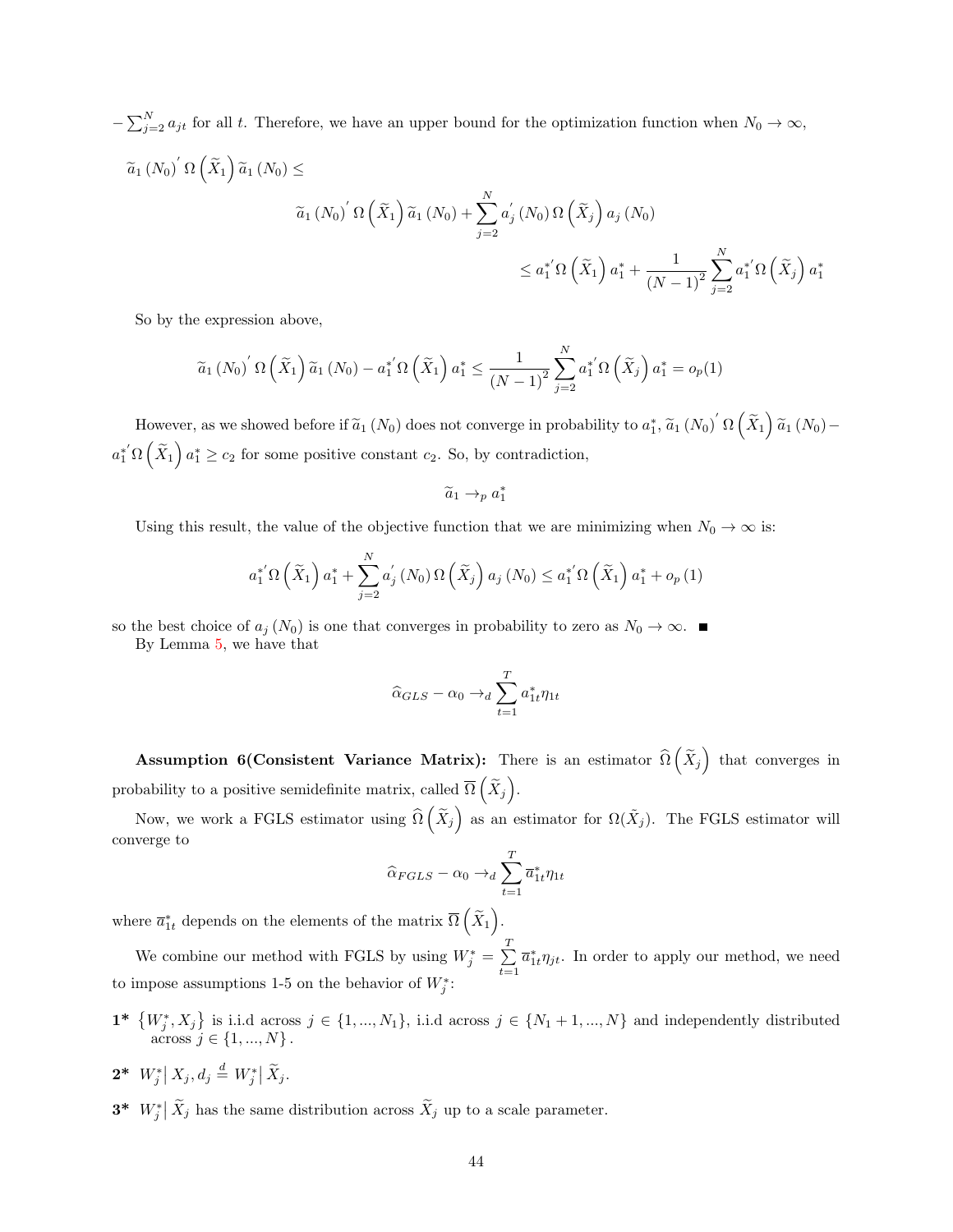$4^* \mathbb{E} [W_j^* | X_j, d_j] = \mathbb{E} [W_j^* | X_j] = 0.$ 

 $5^*$   $F_{W_j^*|\tilde{X}_j}$  is continuous.

These assumptions can be implied by primitive conditions on  $\eta_{jt}$ , for  $j = 1, ..., N$  and  $t = 1, ..., T$ . In our leading example,

$$
Var\left[W_j^*|X_j,d_j\right] = Var\left[W_j^*|M_j\right] = A^* + \frac{B^*}{M_j}
$$

where  $A^*$  and  $B^*$  will depend on  ${\overline{\{a_{1t}^*\}}}_{t=1}^T$  and the variance-covariance matrix of  $\eta_{jt}$ .

We apply our method to  $W_j^* = \sum_{i=1}^{T}$  $\sum_{t=1}^{T} \overline{a}_{1t}^{*} \eta_{jt}$ . For each control unit, we construct  $\widehat{W}_{j}^{*R} = \sum_{t=1}^{T}$  $\sum_{t=1} \hat{a}_{1t}^* \hat{\eta}_{jt}$  using the estimator of the variance-covariance matrix,  $\widehat{\Omega}\left(\widetilde{X}_j\right)$ . Then, we generate a bootstrap sample of  $\left\{\widehat{W}_{j,b}^{*R}\right\}$ . As in the main procedure, we generate the normalized  $\widehat{W}_{j,b}^{*R} = \frac{\widehat{W}_{j,b}^{*R}}{\sqrt{Var[W_j^*|\tilde{X}_j]}},$  and then we generate a bootstrap sample using the re-scaled residuals,  $W$  $\widetilde{W}_{j,b}^* = \widehat{W}_{j,b}^{*R} \cdot \sqrt{Var\left[W_1^* | \widetilde{X}_j\right]}$ . This procedure generates bootstrap estimators,  $\widehat{\alpha}_{FGLS,b} - \alpha_0 = W$ <br>We write  $H_{\text{c}}$  the level  $\widehat{\alpha}_{F}$ ∗  $j,b$ .

We reject  $H_0$  at level  $\alpha$  if and only if  $\hat{\alpha}_{FGLS} - \alpha_0 < (\hat{\alpha}_{FGLS,b} - \alpha_0) \left[\frac{\alpha}{2}\right]$  or  $\hat{\alpha}_{FGLS} - \alpha_0 > (\hat{\alpha}_{FGLS,b} - \alpha_0) \left[1 - \frac{\alpha}{2}\right],$ where  $(\hat{\alpha}_{FGLS,b} - \alpha_0) [q]$  denotes the qth quantile of the distribution of  $\{(\hat{\alpha}_{FGLS,1} - \alpha_0), ..., (\hat{\alpha}_{FGLS,B} - \alpha_0)\}.$ 

**Theorem 6** Define  $c_{1-\frac{\alpha}{2}}$  and  $c_{\frac{\alpha}{2}}$  as the  $\left(1-\frac{\alpha}{2}\right)$ th and  $\frac{\alpha}{2}$ th quantile of the empirical distribution of  $\widehat{\alpha}_{FGLS,b}$ - $\alpha_0$  given X, for  $b = 1, ..., B$ . Assuming that we know the variance of  $W_j^* | \tilde{X}_j$ , under assumptions  $1^*$ -5<sup>\*</sup>, as as  $N_0 \to \infty$  and  $\mathcal{B} \to \infty$ .,

$$
\Pr\left[c_{1-\frac{\alpha}{2}} \leq \widehat{\alpha}_{FGLS,b} - \alpha_0 \leq c_{\frac{\alpha}{2}}\right] \to_p 1 - \alpha
$$

Proof. The proof is very similar to the proof of Theorem [2,](#page-33-0) so we skip some steps. First, we need to show that  $\Gamma_b^*(w) = \Pr\left[\widetilde{W}_{j,b}^* < w \Big| \widetilde{X}_j, b\right]$  converges in probability to  $\Gamma^*(w) = \Pr\left[W_1^* < w \Big| \widetilde{X}_1\right]$ . Under assumption 1\*,

$$
\Gamma_b^*(w) = \int 1 \left\{ W_1^* < w \right\} \cdot d\widehat{F}_{j|\widetilde{X}_j}^* \left( W_j^* \right)
$$
\n
$$
\Gamma^*(w) = \int 1 \left\{ W_1^* < w \right\} \cdot dF_{1|\widetilde{X}_1}^* \left( W_1^* \right)
$$

In this case, we estimate the empirical CDF  $\widehat{F}_{j|\widetilde{X}_j}^*$  (.) using the re-scaled residuals,  $\widetilde{W}_{j,b}^* = \widetilde{W}_{j,b}^{*R}$ .  $\frac{\sqrt{Var\big[\,W_1^*\,\big]\widetilde{X}_1\big]}}{\sqrt{Var\big[\,W_j^*\,\big|\widetilde{X}_j\big]}}\,,$ 

$$
\widehat{F}_{j|\widetilde{X}_j}^*(w) = \frac{1}{\mathcal{B}} \sum_{b=1}^{\mathcal{B}} 1\left\{ \widetilde{W}_{j,b}^* < w \right\}
$$

 $\text{Define } F_{\widetilde{W}_{j,b}^*}(\tilde{x}_j \left( w \right) = \Pr \left[ \widetilde{W}_{j,b}^* < w \right] \text{ and } F_{W_{j,b}^*|\tilde{X}_j} \left( w \right) = \Pr \left[ W_{j,b}^* < w \right], \text{with } W_{j,b}^* = W_{j,b}^* \cdot \frac{\sqrt{Var[W_1^*|\tilde{X}_1]} }{\sqrt{Var[W_j^*|\tilde{X}_j]}},$ and note that:

$$
\sup_{w \in \Theta} \left| \widehat{F}_{j|\widetilde{X}_{j}}^{*}(w) - F_{1^{*}|\widetilde{X}_{1}}(w) \right| \leq \sup_{w \in \Theta} \left| \widehat{F}_{j|\widetilde{X}_{j}}^{*}(w) - F_{\widetilde{W}_{j,b}^{*}|\widetilde{X}_{j}}(w) \right| + \sup_{w \in \Theta} \left| F_{\widetilde{W}_{j,b}^{*}|\widetilde{X}_{j}}(w) - F_{W_{j,b}^{*}|\widetilde{X}_{j}}(w) \right|
$$
  
+ 
$$
\sup_{w \in \Theta} \left| F_{W_{j,b}^{*}|\widetilde{X}_{j}}(w) - F_{1|\widetilde{X}_{1}}^{*}(w) \right|
$$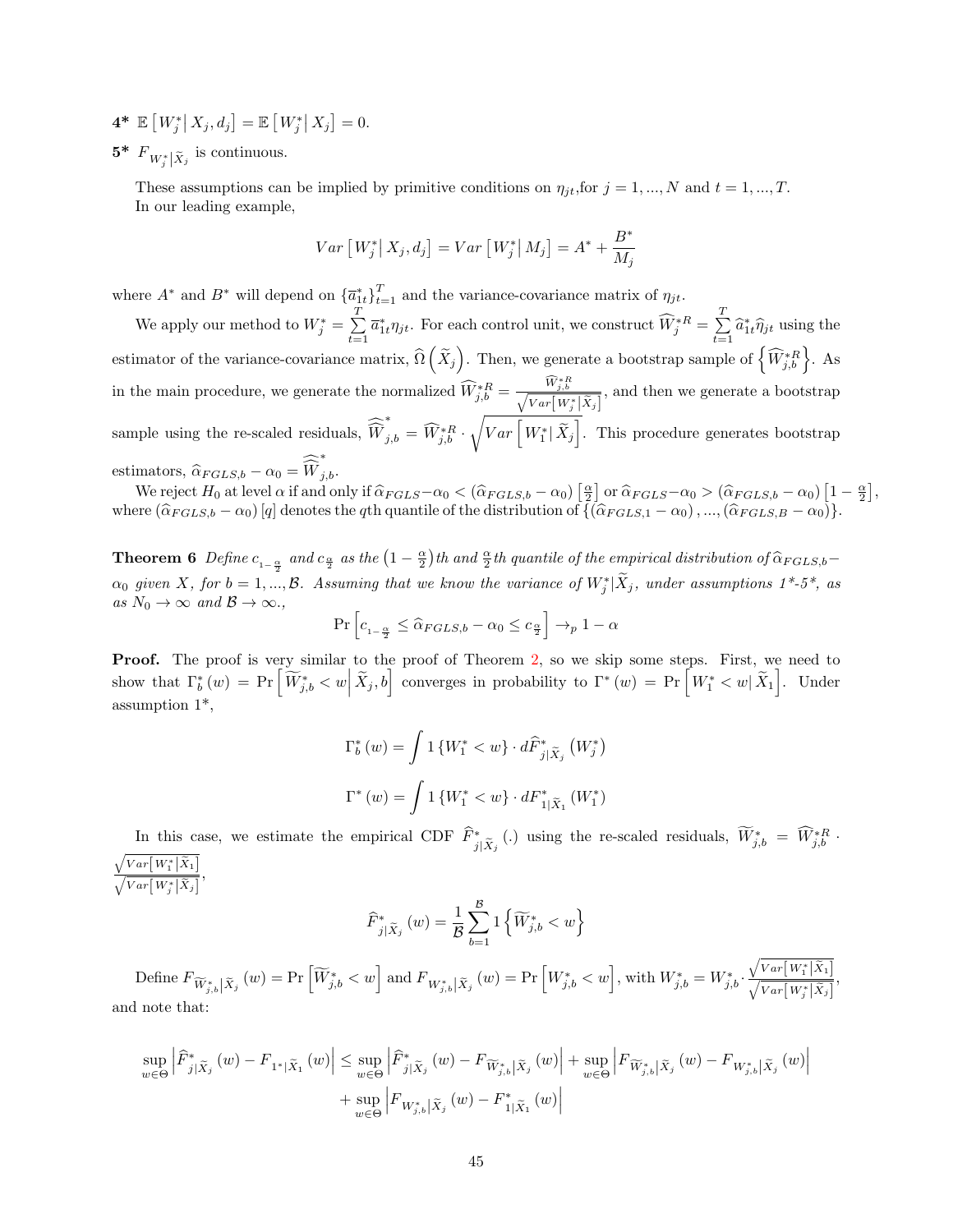Note that the sequence of functions  $1\left\{\widetilde{W}_{j,b}^* < w\right\}$  in b belong to the class of functions H defined in Theorem 2. By the definition of P-Glivenko-Cantelli class of functions,

$$
\sup_{w \in \Theta} \left| \widehat{F}_{j|\widetilde{X}_j}^*(w) - F_{\widetilde{W}_{j,b}^*|\widetilde{X}_j}(w) \right| = o_p(1)
$$

Based on the results of lemma 1, we know that:

$$
\widehat{\eta}_{jt} \rightarrow_p (\eta_{jt} - \overline{\eta}_j)
$$

when  $N_0 \to \infty$ .

By the Slutsly Theorem and assumption 5, we can write:

$$
\sum_{t=1}^{T} \hat{a}_{1t}^{*} \hat{\eta}_{jt} = \sum_{t=1}^{T} \overline{a}_{1t}^{*} (\eta_{jt} - \overline{\eta}_{j}) + o_{p}(1)
$$

$$
= \sum_{t=1}^{T} \overline{a}_{1t}^{*} \eta_{jt} - \overline{\eta}_{j} \sum_{t=1}^{T} \overline{a}_{1t}^{*} + o_{p}(1)
$$

$$
= \sum_{t=1}^{T} \overline{a}_{1t}^{*} \eta_{jt} + o_{p}(1)
$$

when  $N_0 \to \infty$  and by the restriction that  $\sum_{t=1}^T \overline{a}_{1t}^* = 0$ .

So at the end,  $\sum_{t=1}^T \hat{a}_{1t}^* \hat{\eta}_{jt} \Rightarrow \sum_{t=1}^T \bar{a}_{1t}^* \eta_{jt}$ . Under assumption 5 and by lemma 2.11 of Vaan deer Vaart (1998),

$$
\sup_{w \in \Theta} \left| F_{\widetilde{W}_{j,b}^*|\widetilde{X}_j}(w) - F_{W_{j,b}^*|\widetilde{X}_j}(w) \right|
$$

By assumption 2 and 3,  $\sup_{w \in \Theta} \left| F_{W^*_{j,b}| \tilde{X}_j}(w) - F^*_{1} \right|$  $\left| \sum_{1 \mid \widetilde{X}_1}^* (w) \right| = o_p(1).$ 

At the end,  $Pr\left[c_{1-\frac{\alpha}{2}} \leq \hat{\alpha}_{FGLS} - \alpha_0 \leq c_{\frac{\alpha}{2}}\right] \to o_p 1 - \alpha.$ 

It is important to note that in this section we are dealing with the case of one treated group and many control groups. However, we can extend all the results to the case of few treated groups (more than one).

Now, we compare the power of of GLS test with the inference procedure that combines our main methodology with FGLS. First, notice that in our case, the inference procedure is respect to one dimensional parameter,  $\alpha$ , and it well know from the literature that uniformly most powerful test (UMP) will exist for one sided alternative. In addition, since the GLS is the Gauss-Markov estimator, under normality the t-test based on the GLS estimator with known variance-covariance matrix is the UMP (or UMPU) test (Hausman and Kuersteiner, 2004). In order to show the power result, we need to add the normality assumption.

 ${\bf Assumption~7} \text{ (Normally): } \eta_j | \text{ } d_j \text{ follows a normal distribution with mean zero and variance } \Omega \left( \widetilde{X}_j \right)$ .

**Theorem 7** Under assumptions 1-7, if  $\bar{\Omega}(\tilde{X}_j) = \Omega(\tilde{X}_j)$ , then the power of the inference procedure based on the bootstrap of the FGLS converge to the power of UMP test against one sided fixed alternative.

Proof. Without lost of generality, we are going to look to the following one-sided test:

$$
H_0
$$
:  $\alpha \leq \alpha_0$  and  $H_1$ :  $\alpha > \alpha_0$ 

Since we are considering, for simplicity, the case with only one treated group, then, under assumptions 1 and 6:

$$
\widehat{\alpha}_{GLS} - \alpha_0 \rightarrow_d N\left(0, (\sigma_1^*)^2\right)
$$

where  $\sigma_1^* = \sqrt{var(W_1^*|X_1)}$ .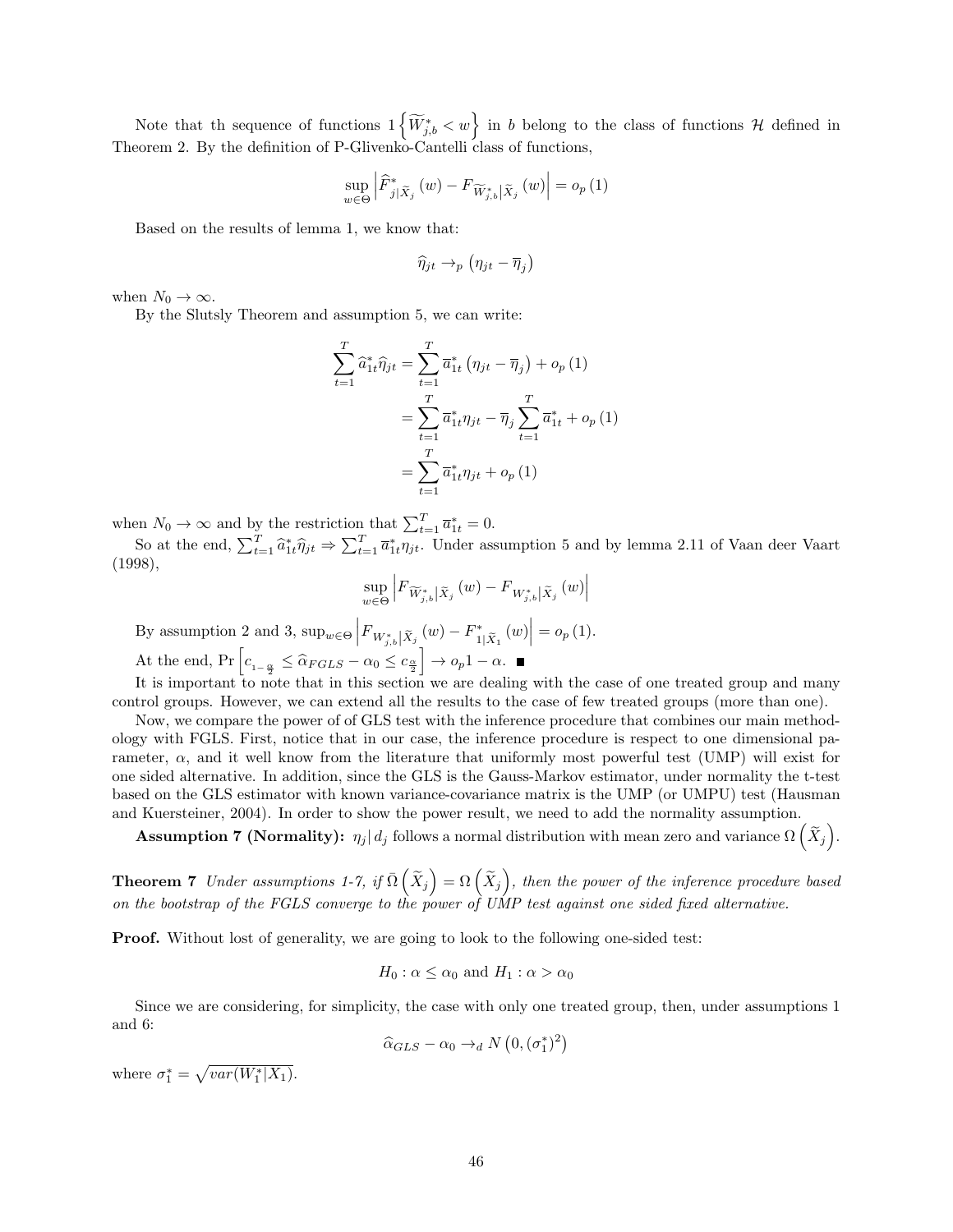For a fixed alternative, the power of a t-test based on the unfeasible GLS is:

$$
\beta^*(\alpha) = \Pr\left[\left(\frac{\widehat{\alpha}_{GLS} - \alpha_0}{\sigma_1^*}\right) > z_{1-\alpha}\right] = \Pr\left[\left(\frac{\widehat{\alpha}_{GLS} - \alpha}{\sigma_1^*}\right) > z_{1-\alpha} - \frac{\alpha - \alpha_0}{\sigma_1^*}\right]
$$

Notice that, under assumptions 1-7, if  $\overline{\Omega} \left( \widetilde{X}_j \right) = \Omega \left( \widetilde{X}_j \right)$ , then:

$$
\widehat{\alpha}_{FGLS} - \alpha_0 \rightarrow_d N\left(0, (\sigma_1^*)^2\right)
$$

Let  $c_{1-\alpha} = (\hat{\alpha}_{FGLS,b} - \alpha_0) [1-\alpha]$ . Then, under fixed alternatives, the power of the procedure that combines FGLS with bootstrap is,

$$
\beta(\alpha) = \Pr[\hat{\alpha}_{FGLS} - \alpha > c_{1-\alpha} - (\alpha - \alpha_0)]
$$

$$
= \Pr\left[\frac{\hat{\alpha}_{FGLS} - \alpha}{\sigma_1^*} > \frac{c_{1-\alpha} - (\alpha - \alpha_0)}{\sigma_1^*}\right]
$$

Since  $\hat{\alpha}_{FGLS} - \hat{\alpha}_{GLS} = o_p(1)$ , then it suffices to show that  $\frac{c_{1-\alpha}}{\sigma_1^*} \to_p z_{1-\alpha}$  even under the alternative to show that  $\beta(\alpha) \to_p \beta^*(\alpha)$ .

We argue first that, under the alternative,  $\sup_{w_j \in \Theta} \left| \widehat{F}_{j|\widetilde{X}_j}^*(w_j) - F_1^* \right|$  $\begin{vmatrix} * \\ 1|\tilde{X}_1 \end{vmatrix}$  =  $o_p(1)$ . Notice that  $\widehat{W}_j^{*R} \to_d W_j^*$  for all j in the control group, even if the null is false. In addition, by assumption 5,  $F_{W_j^*}$  is continuous. Now notice that, with a small and fixed number of treated groups, the probability of resampling a treated group converges to zero as  $N_0 \rightarrow \infty$ . Therefore, our Theorem 6 would apply even under the alternative. Finally, since, under normality, the quantiles of  $\hat{\alpha}_{FGLS}$  are well defined, then we can apply the continuity theorem to show that  $\frac{c_{1-\alpha}}{\sigma_1^*}$  converges in probability to  $z_{1-\alpha}$ .

#### <span id="page-46-0"></span>A.6 Simulations with the method proposed in the Appendix of CT

In their online appendix, CT propose a method to deal with heteroskedasticity generated by variation in group sizes. They assume a model in which the group x time error,  $\eta_{jt}$ , is the sum of two independent Gaussian processes,  $\mu_{jt}$  and  $v_{jt}$ , where the first captures dependence and the second captures heteroskedasticity. A simple parametrization mentioned in CT is given by  $cov(\mu_{jt}, \mu_{ks}) = \theta_1 e^{(-\theta_2 dist_{jk} - \theta_3 |t-s|)}$ , which allows for both correlation across  $t$  and across  $j$ . Since we focus on the case with no dependence across  $j$ , we assume  $\theta_2 = 0$ . They assume the component  $v_{it}$  independent across group and time with a variance that is a function  $g(M(j, t), \theta_v)$  of the number of observations in cell  $(j, t)$  that depends on the parameter  $\theta_v$ . They do not suggest a functional form for  $g()$  in the paper, so we consider a parametrization similar to the one we use, given by  $g(M(j,t)) = A + \frac{B}{M(j,t)}$ .

As explained in CT, the residuals of the DID regression converge in probability to  $\eta_{jt}-\bar{\eta}_j$ , and we can use the covariances and variances of the residuals as moment conditions. With the proposed parametrization, we have that:

$$
var(\eta_{jt} - \bar{\eta}_j) = \theta_1 + \frac{1}{T^2} \sum_{t'} \sum_{s'} \theta_1 e^{-\theta_3 |t'-s'|} - \frac{2}{T} \sum_{s'} \theta_1 e^{-\theta_3 |t-s'|} + \frac{T-2}{T} \left( A + \frac{B}{M(j,t)} \right) +
$$
  

$$
+ \frac{1}{T^2} \sum_{s'} \left( A + \frac{B}{M(j,s')} \right)
$$
  

$$
cov(\eta_{jt} - \bar{\eta}_j, \eta_{js} - \bar{\eta}_j) = \theta_1 e^{-\theta_3 |t-s|} + \frac{1}{T^2} \sum_{t'} \sum_{s'} \theta_1 e^{-\theta_3 |t'-s'|} - \frac{1}{T} \sum_{s'} \theta_1 e^{-\theta_3 |t-s'|} - \frac{1}{T} \sum_{s'} \theta_1 e^{-\theta_3 |s-s'|}
$$
  

$$
- \frac{1}{T} \left( A + \frac{B}{M(j,t)} \right) - \frac{1}{T} \left( A + \frac{B}{M(j,s)} \right) + \frac{1}{T^2} \sum_{s'} \left( A + \frac{B}{M(j,s')} \right)
$$

They suggest estimating the parameters by GMM and then use that to directly provide an estimator for the distribution of  $W_1$ . We consider first a MC simulation with a correctly specified model with  $\theta_1 = 1$ ,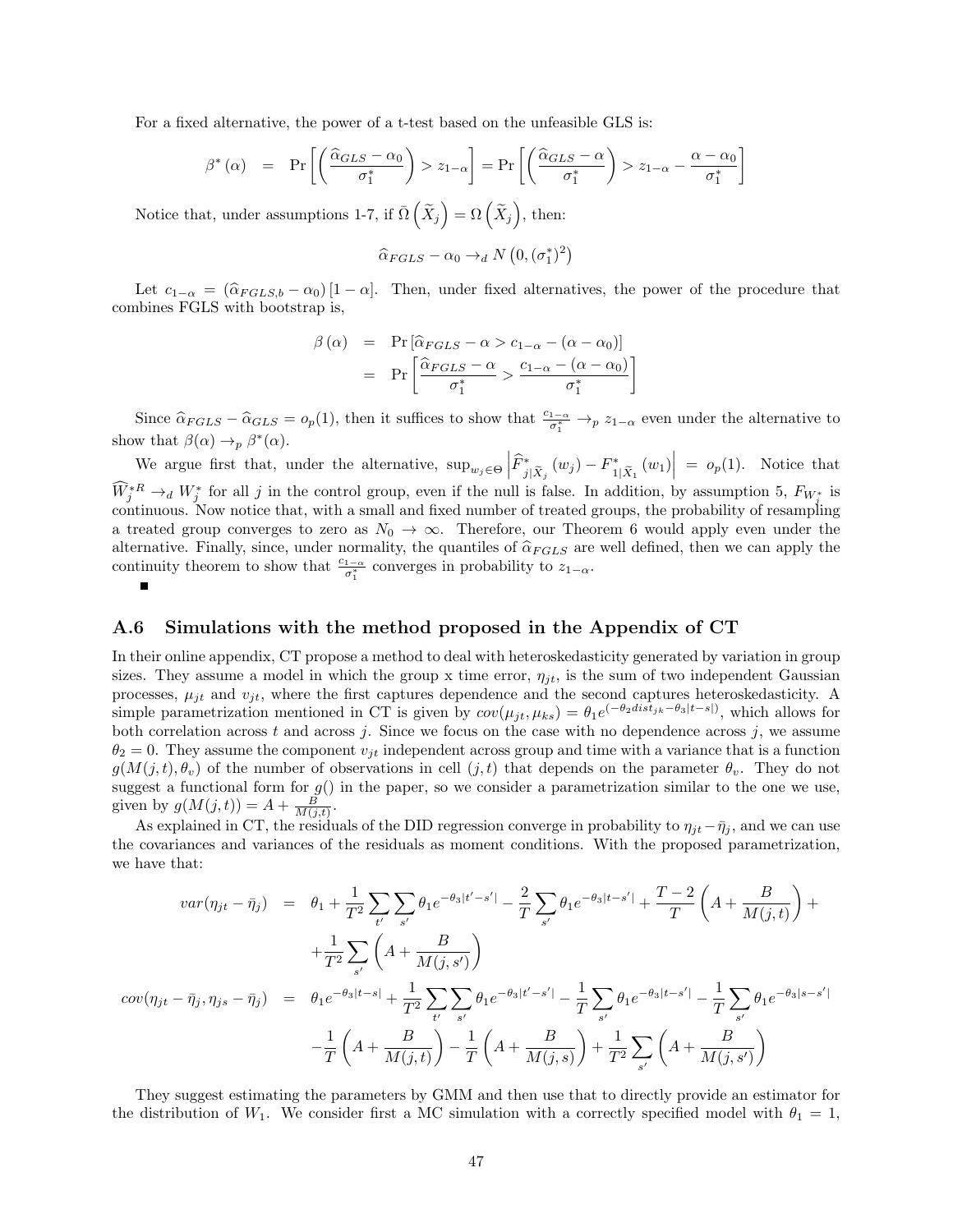$\theta_3 = 1, A = 0$ , and  $B = 100$ . We set  $T = 8, M \in [50, 200]$ . We set  $N = 400$ , with  $j = 1$  treated, so we have a large number of control groups to estimate the parameters using GMM. Based on 5,000 simulations, we find an average rejection rate of 5.2% with virtually no difference when we consider large versus small groups as treated. Therefore, as expected, the method suggested in the online appendix of CT works well when the model is correctly specified when the number of groups is large.

A potential problem with the specification suggested in CT is that it only allows for serial correlation in the common shock  $\mu_{jt}$ . This assumption may be implausible if the dataset has some painel structure at the individual level, as in the CPS. We consider then an alternative DGP in which the individuallevel shocks exhibit serial correlation. We assume that the covariance of the error for an individuals at times t and s is given by  $e^{-|t-s|}$ , which implies that, in the group x time aggregate model, we have that  $cov(\eta_{jt} - \bar{\eta}_j, \eta_{js} - \bar{\eta}_j) = \frac{1}{M_j}e^{-|t-s|}$ . In this case, the covariances across time will diminish with the number of observations, which is not allowed in the example model presented in CT. Based again on 5,000 MC simulations, the test over-rejects when the treated group is small (9.5% when it is in the lowest decile of the distribution of  $M$ ) and under-rejects when the treated group is large  $(2\%$  when it is in the largest decile of the distribution of  $M$ ). This happens because the estimated distribution used in the test proposed in CT would underestimate the serial correlation when  $M$  is small and overestimate it when  $M$  is large. It should be possible to derive an alternative inference method based on CT under a different set of assumptions. However, this would require derivation of a new set moment equations for the GMM, which is not straightforward given the incidental parameter problem (see [Hansen](#page-25-5) [\(2007\)](#page-25-5)), which may prevent applied researchers from using this method.

In order to show that misspecification of the GMM model in the CT method may be relevant in real applications, we also consider simulations using the CPS, as we do in Section [7.2.](#page-22-0) We consider again the case with  $T = 8$ . In Section [7.2,](#page-22-0) we show that inference based on robust OLS standard errors over-rejects under the null due to serial correlation induced by the panel structure of the CPS. Using the method proposed in the appendix of CT with log wages as outcome variable, we find an average rejection rate of 5.2%. However, rejection rates are 0.034 percentage points lower when the number of observations of the treated group is above median relative to when it is below median (the p-value of a test that rejection rates are the same for these two groups is 0.078). When we consider employment as outcome variable, then rejection rate is 3.8% lower when the number of observations of the treated group is above median (the p-value of a test that rejection rates are the same for these two groups is 0.003). These results suggest that the structure of the errors in applications with real datasets may exhibit more complex structures than assumed in the example model suggested in the appendix of CT.

#### A.7 Appendix Tables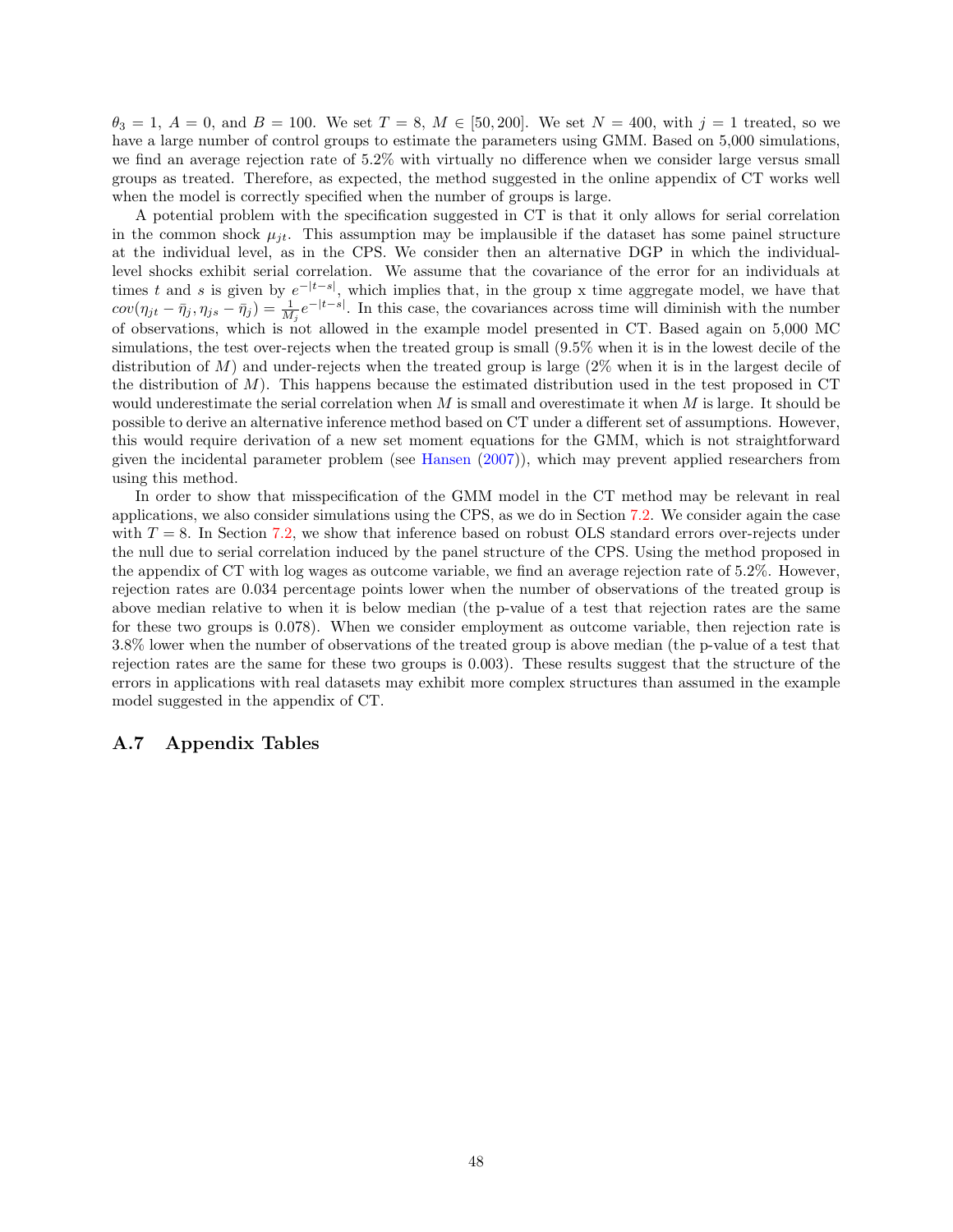| Note: This table presents results from Monte Carlo simulations with 100 groups, as explained in Section 6. In all simulations, only one group is treated. Bach line<br>Relative size<br>distortion<br>with correction<br>0.003<br>0.002<br>0.002<br>0.002<br>0.002<br>0.002<br>0.002<br>0.003<br>0.001<br>$\widetilde{\Xi}$<br>Mean<br>0.052<br>0.052<br>0.050<br>0.052<br>0.053<br>0.052<br>0.051<br>0.051<br>0.051<br>$\widehat{\odot}$<br>Relative size<br>distortion<br>w/o correction<br>0.006<br>0.017<br>0.034<br>710.0<br>0.007<br>0.033<br>0.007<br>0.002<br>0.054<br>$\circledast$<br>Mean<br>0.052<br>0.050<br>0.052<br>0.050<br>0.052<br>0.052<br>0.050<br>$0.051\,$<br>0.051<br>E<br>Relative size<br>distortion<br>Panel B: $M \in [200, 800]$<br>0.018<br>0.005<br>Panel A: $M \in [50, 200]$<br>0.032<br>0.018<br>0.007<br>0.032<br>0.008<br>0.003<br>Panel C: $M \in [50, 950]$<br>0.053<br>and Taber<br>$\widehat{\mathbf{e}}$<br>0.049<br>0.049<br>0.048<br>Mean<br>0.049<br>0.049<br>0.049<br>0.048<br>0.049<br>0.047<br>$\widetilde{\mathbf{e}}$<br>Relative size<br>distortion<br>0.006<br>0.036<br>0.008<br>0.037<br>0.008<br>0.060<br>0.019<br>0.017<br>0.004<br>$(\pm)$<br>and Lang<br>Mean<br>0.049<br>0.052<br>0.050<br>0.050<br>0.050<br>0.057<br>0.054<br>0.052<br>0.052<br>$\widehat{\mathbb{S}}$<br>Relative size<br>distortion<br>0.003<br>0.089<br>0.032<br>0.058<br>0.002<br>0.095<br>0.049<br>0.062<br>0.001<br>Robust OLS<br>$\widehat{\mathfrak{D}}$<br>Mean<br>0.054<br>0.418<br>0.057<br>0.415<br>0.658<br>0.057<br>0.193 |       | $\rm{Donald}$ | Inference Method<br>$_{\mathrm{Coulety}}$ | Bootstrap | Bootstrap |
|------------------------------------------------------------------------------------------------------------------------------------------------------------------------------------------------------------------------------------------------------------------------------------------------------------------------------------------------------------------------------------------------------------------------------------------------------------------------------------------------------------------------------------------------------------------------------------------------------------------------------------------------------------------------------------------------------------------------------------------------------------------------------------------------------------------------------------------------------------------------------------------------------------------------------------------------------------------------------------------------------------------------------------------------------------------------------------------------------------------------------------------------------------------------------------------------------------------------------------------------------------------------------------------------------------------------------------------------------------------------------------------------------------------------------------------------------------------------------------------------------------------------------------------------------------------|-------|---------------|-------------------------------------------|-----------|-----------|
|                                                                                                                                                                                                                                                                                                                                                                                                                                                                                                                                                                                                                                                                                                                                                                                                                                                                                                                                                                                                                                                                                                                                                                                                                                                                                                                                                                                                                                                                                                                                                                  |       |               |                                           |           |           |
|                                                                                                                                                                                                                                                                                                                                                                                                                                                                                                                                                                                                                                                                                                                                                                                                                                                                                                                                                                                                                                                                                                                                                                                                                                                                                                                                                                                                                                                                                                                                                                  |       |               |                                           |           |           |
|                                                                                                                                                                                                                                                                                                                                                                                                                                                                                                                                                                                                                                                                                                                                                                                                                                                                                                                                                                                                                                                                                                                                                                                                                                                                                                                                                                                                                                                                                                                                                                  |       |               |                                           |           |           |
|                                                                                                                                                                                                                                                                                                                                                                                                                                                                                                                                                                                                                                                                                                                                                                                                                                                                                                                                                                                                                                                                                                                                                                                                                                                                                                                                                                                                                                                                                                                                                                  |       |               |                                           |           |           |
|                                                                                                                                                                                                                                                                                                                                                                                                                                                                                                                                                                                                                                                                                                                                                                                                                                                                                                                                                                                                                                                                                                                                                                                                                                                                                                                                                                                                                                                                                                                                                                  |       |               |                                           |           |           |
|                                                                                                                                                                                                                                                                                                                                                                                                                                                                                                                                                                                                                                                                                                                                                                                                                                                                                                                                                                                                                                                                                                                                                                                                                                                                                                                                                                                                                                                                                                                                                                  |       |               |                                           |           |           |
|                                                                                                                                                                                                                                                                                                                                                                                                                                                                                                                                                                                                                                                                                                                                                                                                                                                                                                                                                                                                                                                                                                                                                                                                                                                                                                                                                                                                                                                                                                                                                                  |       |               |                                           |           |           |
|                                                                                                                                                                                                                                                                                                                                                                                                                                                                                                                                                                                                                                                                                                                                                                                                                                                                                                                                                                                                                                                                                                                                                                                                                                                                                                                                                                                                                                                                                                                                                                  |       |               |                                           |           |           |
|                                                                                                                                                                                                                                                                                                                                                                                                                                                                                                                                                                                                                                                                                                                                                                                                                                                                                                                                                                                                                                                                                                                                                                                                                                                                                                                                                                                                                                                                                                                                                                  |       |               |                                           |           |           |
|                                                                                                                                                                                                                                                                                                                                                                                                                                                                                                                                                                                                                                                                                                                                                                                                                                                                                                                                                                                                                                                                                                                                                                                                                                                                                                                                                                                                                                                                                                                                                                  |       |               |                                           |           |           |
|                                                                                                                                                                                                                                                                                                                                                                                                                                                                                                                                                                                                                                                                                                                                                                                                                                                                                                                                                                                                                                                                                                                                                                                                                                                                                                                                                                                                                                                                                                                                                                  | 0.400 |               |                                           |           |           |
|                                                                                                                                                                                                                                                                                                                                                                                                                                                                                                                                                                                                                                                                                                                                                                                                                                                                                                                                                                                                                                                                                                                                                                                                                                                                                                                                                                                                                                                                                                                                                                  | 0.636 |               |                                           |           |           |

| $\frac{1}{2}$              |  |
|----------------------------|--|
| $\overline{\phantom{a}}$   |  |
|                            |  |
|                            |  |
|                            |  |
|                            |  |
| ations with                |  |
|                            |  |
|                            |  |
|                            |  |
|                            |  |
| Rejection Rates in MC Simu |  |
|                            |  |
|                            |  |
|                            |  |
| $\frac{1}{2}$              |  |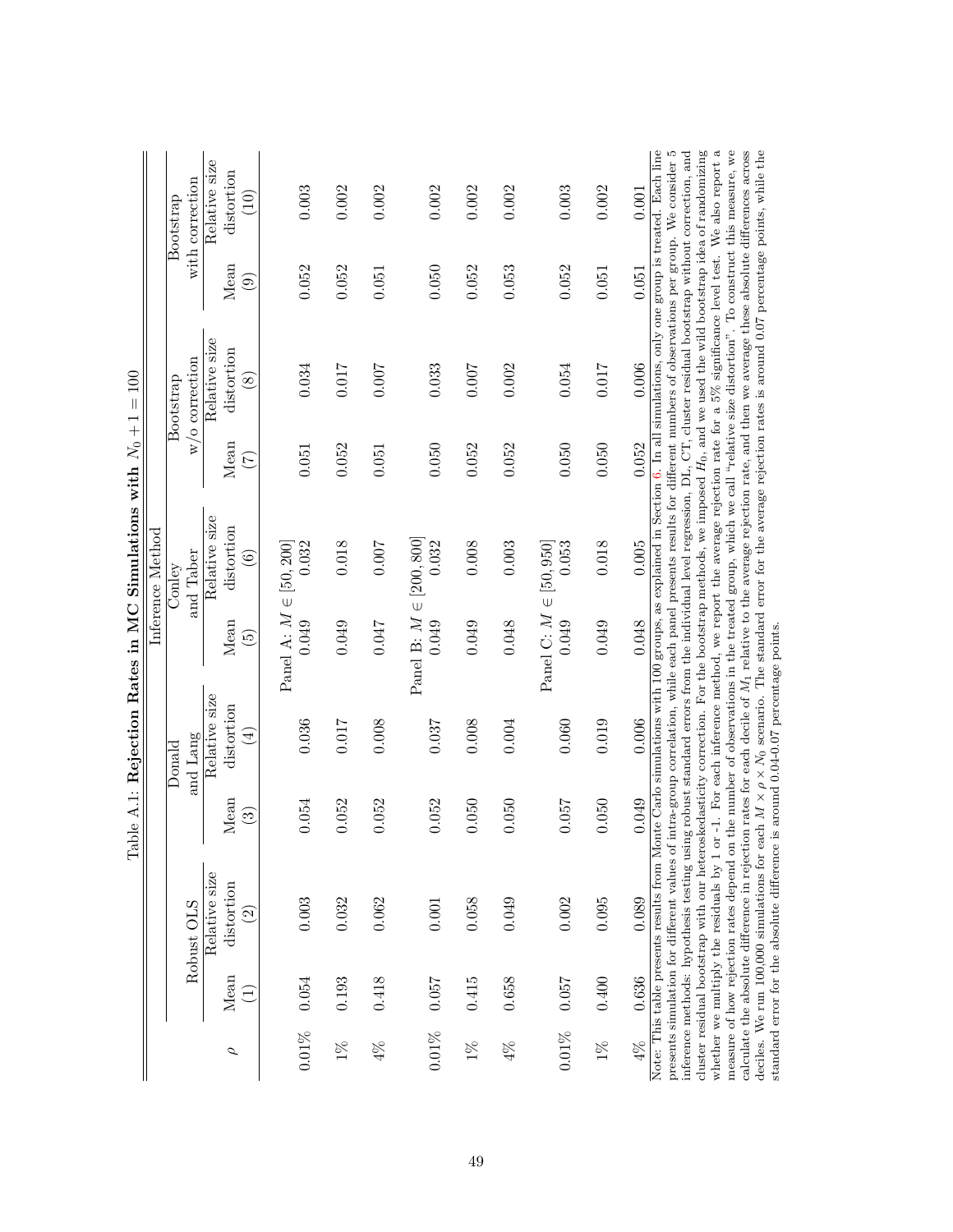| Relative size<br>distortion<br>with correction<br>0.006<br>0.007<br>0.004<br>0.005<br>0.006<br>0.006<br>0.007<br>0.004<br>0.007<br>$\widetilde{\Xi}$<br>0.055<br>Mean<br>0.055<br>0.056<br>0.056<br>0.055<br>0.056<br>0.056<br>0.056<br>0.054<br>$\widehat{\odot}$<br>Relative size<br>distortion<br>w/o correction<br>0.005<br>0.032<br>0.029<br>0.045<br>0.015<br>0.015<br>0.005<br>0.005<br>0.001<br>$\circledast$<br>Mean<br>0.054<br>0.055<br>0.052<br>0.053<br>0.053<br>0.047<br>0.054<br>0.054<br>0.051<br>E<br>Relative size<br>distortion<br>Panel B: $M \in [200, 800]$<br>0.019<br>0.006<br>Panel A: $M \in [50, 200]$<br>0.038<br>0.020<br>0.008<br>0.037<br>0.008<br>0.003<br>Panel C: $M \in [50, 950]$<br>0.059<br>and Taber<br>$\widehat{\mathbf{e}}$<br>0.078<br>Mean<br>0.077<br>0.076<br>0.080<br>0.079<br>0.079<br>0.078<br>0.079<br>0.077<br>$\widetilde{\mathbf{e}}$<br>Relative size<br>distortion<br>0.004<br>0.033<br>0.016<br>0.006<br>0.055<br>0.015<br>0.009<br>0.005<br>0.031<br>$(\pm)$<br>and Lang<br>Mean<br>0.052<br>0.052<br>0.053<br>0.053<br>0.049<br>0.050<br>0.056<br>0.050<br>0.051<br>$\widehat{\mathbb{S}}$<br>Note: This table presents results from M<br>Relative size<br>distortion<br>0.002<br>0.032<br>0.002<br>0.003<br>0.084<br>0.055<br>0.060<br>0.048<br>0.091<br>Robust OLS<br>$\widehat{\mathfrak{D}}$<br>Mean<br>0.052<br>0.403<br>0.643<br>0.056<br>0.417<br>0.057<br>0.193<br>0.664<br>0.424 | $\rm{Donald}$ |                                            | $_{\mathrm{Coulety}}$                  | Bootstrap | Bootstrap                                                                                                                                                                                                                                                                                                                                                                                                                                                                                                                                                                                                                                                                                                                                                                                                                                                                                                                                                                                                                                                                                                                                                                                                                                                                |
|-----------------------------------------------------------------------------------------------------------------------------------------------------------------------------------------------------------------------------------------------------------------------------------------------------------------------------------------------------------------------------------------------------------------------------------------------------------------------------------------------------------------------------------------------------------------------------------------------------------------------------------------------------------------------------------------------------------------------------------------------------------------------------------------------------------------------------------------------------------------------------------------------------------------------------------------------------------------------------------------------------------------------------------------------------------------------------------------------------------------------------------------------------------------------------------------------------------------------------------------------------------------------------------------------------------------------------------------------------------------------------------------------------------------------------------------------------|---------------|--------------------------------------------|----------------------------------------|-----------|--------------------------------------------------------------------------------------------------------------------------------------------------------------------------------------------------------------------------------------------------------------------------------------------------------------------------------------------------------------------------------------------------------------------------------------------------------------------------------------------------------------------------------------------------------------------------------------------------------------------------------------------------------------------------------------------------------------------------------------------------------------------------------------------------------------------------------------------------------------------------------------------------------------------------------------------------------------------------------------------------------------------------------------------------------------------------------------------------------------------------------------------------------------------------------------------------------------------------------------------------------------------------|
|                                                                                                                                                                                                                                                                                                                                                                                                                                                                                                                                                                                                                                                                                                                                                                                                                                                                                                                                                                                                                                                                                                                                                                                                                                                                                                                                                                                                                                                     |               |                                            |                                        |           |                                                                                                                                                                                                                                                                                                                                                                                                                                                                                                                                                                                                                                                                                                                                                                                                                                                                                                                                                                                                                                                                                                                                                                                                                                                                          |
|                                                                                                                                                                                                                                                                                                                                                                                                                                                                                                                                                                                                                                                                                                                                                                                                                                                                                                                                                                                                                                                                                                                                                                                                                                                                                                                                                                                                                                                     |               |                                            |                                        |           |                                                                                                                                                                                                                                                                                                                                                                                                                                                                                                                                                                                                                                                                                                                                                                                                                                                                                                                                                                                                                                                                                                                                                                                                                                                                          |
|                                                                                                                                                                                                                                                                                                                                                                                                                                                                                                                                                                                                                                                                                                                                                                                                                                                                                                                                                                                                                                                                                                                                                                                                                                                                                                                                                                                                                                                     |               |                                            |                                        |           |                                                                                                                                                                                                                                                                                                                                                                                                                                                                                                                                                                                                                                                                                                                                                                                                                                                                                                                                                                                                                                                                                                                                                                                                                                                                          |
|                                                                                                                                                                                                                                                                                                                                                                                                                                                                                                                                                                                                                                                                                                                                                                                                                                                                                                                                                                                                                                                                                                                                                                                                                                                                                                                                                                                                                                                     |               |                                            |                                        |           |                                                                                                                                                                                                                                                                                                                                                                                                                                                                                                                                                                                                                                                                                                                                                                                                                                                                                                                                                                                                                                                                                                                                                                                                                                                                          |
|                                                                                                                                                                                                                                                                                                                                                                                                                                                                                                                                                                                                                                                                                                                                                                                                                                                                                                                                                                                                                                                                                                                                                                                                                                                                                                                                                                                                                                                     |               |                                            |                                        |           |                                                                                                                                                                                                                                                                                                                                                                                                                                                                                                                                                                                                                                                                                                                                                                                                                                                                                                                                                                                                                                                                                                                                                                                                                                                                          |
|                                                                                                                                                                                                                                                                                                                                                                                                                                                                                                                                                                                                                                                                                                                                                                                                                                                                                                                                                                                                                                                                                                                                                                                                                                                                                                                                                                                                                                                     |               |                                            |                                        |           |                                                                                                                                                                                                                                                                                                                                                                                                                                                                                                                                                                                                                                                                                                                                                                                                                                                                                                                                                                                                                                                                                                                                                                                                                                                                          |
|                                                                                                                                                                                                                                                                                                                                                                                                                                                                                                                                                                                                                                                                                                                                                                                                                                                                                                                                                                                                                                                                                                                                                                                                                                                                                                                                                                                                                                                     |               |                                            |                                        |           |                                                                                                                                                                                                                                                                                                                                                                                                                                                                                                                                                                                                                                                                                                                                                                                                                                                                                                                                                                                                                                                                                                                                                                                                                                                                          |
|                                                                                                                                                                                                                                                                                                                                                                                                                                                                                                                                                                                                                                                                                                                                                                                                                                                                                                                                                                                                                                                                                                                                                                                                                                                                                                                                                                                                                                                     |               |                                            |                                        |           |                                                                                                                                                                                                                                                                                                                                                                                                                                                                                                                                                                                                                                                                                                                                                                                                                                                                                                                                                                                                                                                                                                                                                                                                                                                                          |
|                                                                                                                                                                                                                                                                                                                                                                                                                                                                                                                                                                                                                                                                                                                                                                                                                                                                                                                                                                                                                                                                                                                                                                                                                                                                                                                                                                                                                                                     |               |                                            |                                        |           |                                                                                                                                                                                                                                                                                                                                                                                                                                                                                                                                                                                                                                                                                                                                                                                                                                                                                                                                                                                                                                                                                                                                                                                                                                                                          |
|                                                                                                                                                                                                                                                                                                                                                                                                                                                                                                                                                                                                                                                                                                                                                                                                                                                                                                                                                                                                                                                                                                                                                                                                                                                                                                                                                                                                                                                     |               |                                            |                                        |           |                                                                                                                                                                                                                                                                                                                                                                                                                                                                                                                                                                                                                                                                                                                                                                                                                                                                                                                                                                                                                                                                                                                                                                                                                                                                          |
|                                                                                                                                                                                                                                                                                                                                                                                                                                                                                                                                                                                                                                                                                                                                                                                                                                                                                                                                                                                                                                                                                                                                                                                                                                                                                                                                                                                                                                                     |               |                                            |                                        |           |                                                                                                                                                                                                                                                                                                                                                                                                                                                                                                                                                                                                                                                                                                                                                                                                                                                                                                                                                                                                                                                                                                                                                                                                                                                                          |
| presents simulation for different values of<br>measure of how rejection rates depend on                                                                                                                                                                                                                                                                                                                                                                                                                                                                                                                                                                                                                                                                                                                                                                                                                                                                                                                                                                                                                                                                                                                                                                                                                                                                                                                                                             |               | standard error for the absolute difference | is around 0.04-0.07 percentage points. |           | cluster residual bootstrap with our heteroskedasticity correction. For the bootstrap methods, we imposed $H_0$ , and we used the wild bootstrap idea of randomizing<br>whether we multiply the residuals by 1 or -1. For each inference method, we report the average rejection rate for a 5% significance level test. We also report a<br>the number of observations in the treated group, which we call "relative size distortion". To construct this measure, we<br>calculate the absolute difference in rejection rates for each decile of $M_1$ relative to the average rejection rate, and then we average these absolute differences across<br>deciles. We run 100,000 simulations for each $M \times \rho \times N_0$ scenario. The standard error for the average rejection rates is around 0.07 percentage points, while the<br>onte Carlo simulations with 25 groups, as explained in Section 6. In all simulations, only one group is treated. Each line<br>inference methods: hypothesis testing using robust standard errors from the individual level regression, DL, CT, cluster residual bootstrap without correction, and<br>intra-group correlation, while each panel presents results for different numbers of observations per group. We consider 5 |

| $52 = 1$                             |  |
|--------------------------------------|--|
|                                      |  |
|                                      |  |
| $\sim$ with $\sim$                   |  |
| lation<br>$\overline{1}$<br>יים כי י |  |
|                                      |  |
|                                      |  |
|                                      |  |
| Rejection Rates in N <sub>1</sub>    |  |
|                                      |  |
| $\sim$ $\sim$ $\sim$<br>۱            |  |